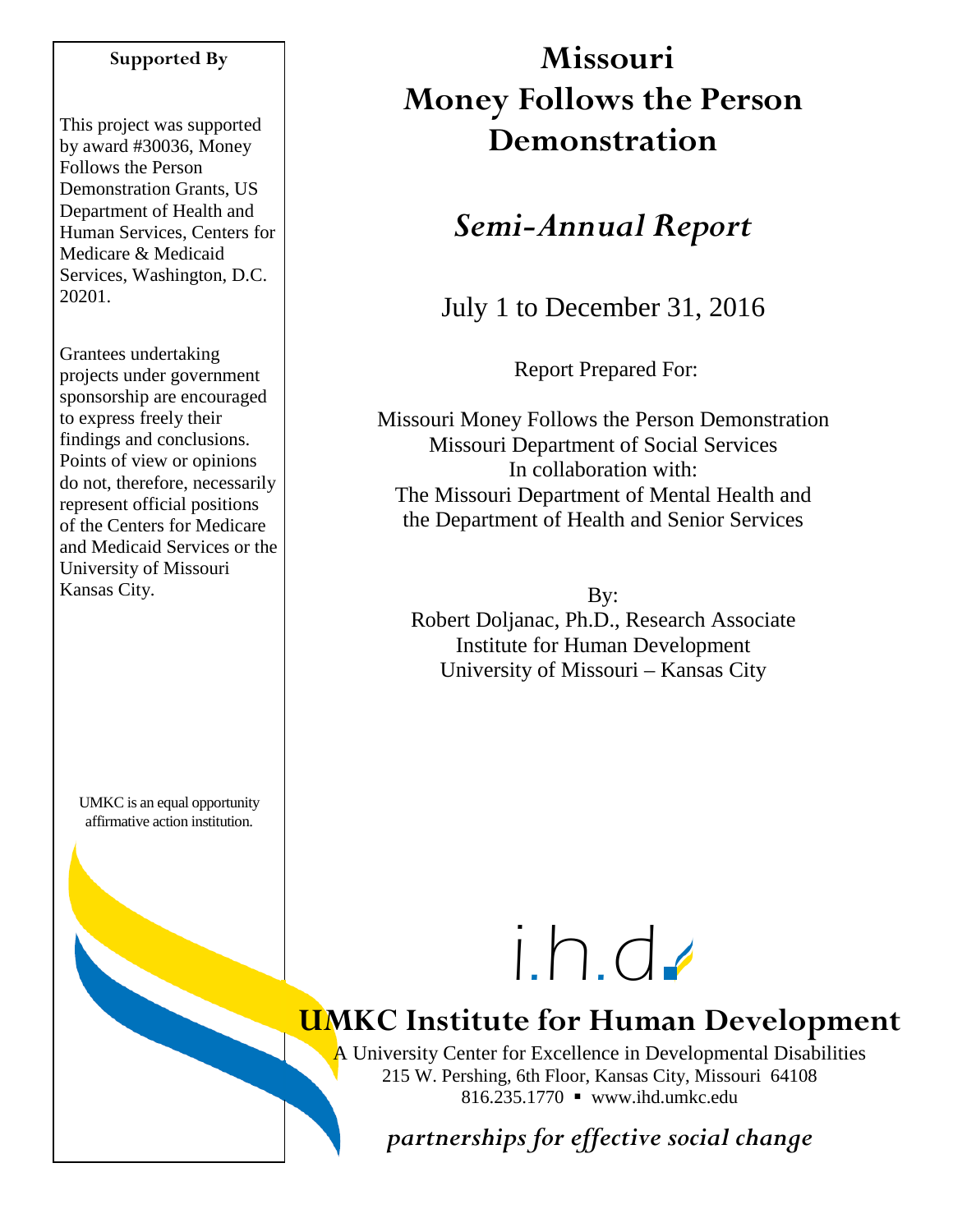## **TABLE OF CONTENTS**

| Area 1: Establish practices and policies to screen, identify, and assess persons who<br>are candidates for transitioning into the community through the MFP Project 8    |
|--------------------------------------------------------------------------------------------------------------------------------------------------------------------------|
| Objective 1a: Changes in relevant policies and procedures related to screening,                                                                                          |
|                                                                                                                                                                          |
| Objective 1b: Number of eligible MFP participants who choose to participate in                                                                                           |
| Area 2: Development of flexible financing strategies or other budget transfer                                                                                            |
|                                                                                                                                                                          |
| Objective 2a: Changes in the balance of long term care funding between                                                                                                   |
|                                                                                                                                                                          |
| Objective 2b: Increases in the number of persons funded under the Medicaid                                                                                               |
|                                                                                                                                                                          |
| Objective 2c: Increases in the amount of funding for supplemental services                                                                                               |
|                                                                                                                                                                          |
|                                                                                                                                                                          |
| Area 3: Availability and accessibility of supportive services for MFP participants17<br>Objective 3a: Level of consumer involvement in planning transitions and delivery |
|                                                                                                                                                                          |
| Objective 3b: Types of housing selected by participants in MFP 18                                                                                                        |
| Objective 3c: Number of MFP participants who choose to self-direct services20                                                                                            |
| Objective 3d: Number of individuals who were unable to transition due to a lack                                                                                          |
|                                                                                                                                                                          |
| Objective 3e: Types and amount of transition services including supplemental                                                                                             |
|                                                                                                                                                                          |
| Objective 3f: Why individuals interested in participating in MFP were unable to                                                                                          |
|                                                                                                                                                                          |
|                                                                                                                                                                          |
| Area 4: Performance of a cost analysis on support services for individuals                                                                                               |
|                                                                                                                                                                          |
| Objective 4a: Cost of Medicaid services prior to participating in MFP 26                                                                                                 |
| Objective 4b: Cost of Medicaid services after transitioning and participating in                                                                                         |
|                                                                                                                                                                          |
|                                                                                                                                                                          |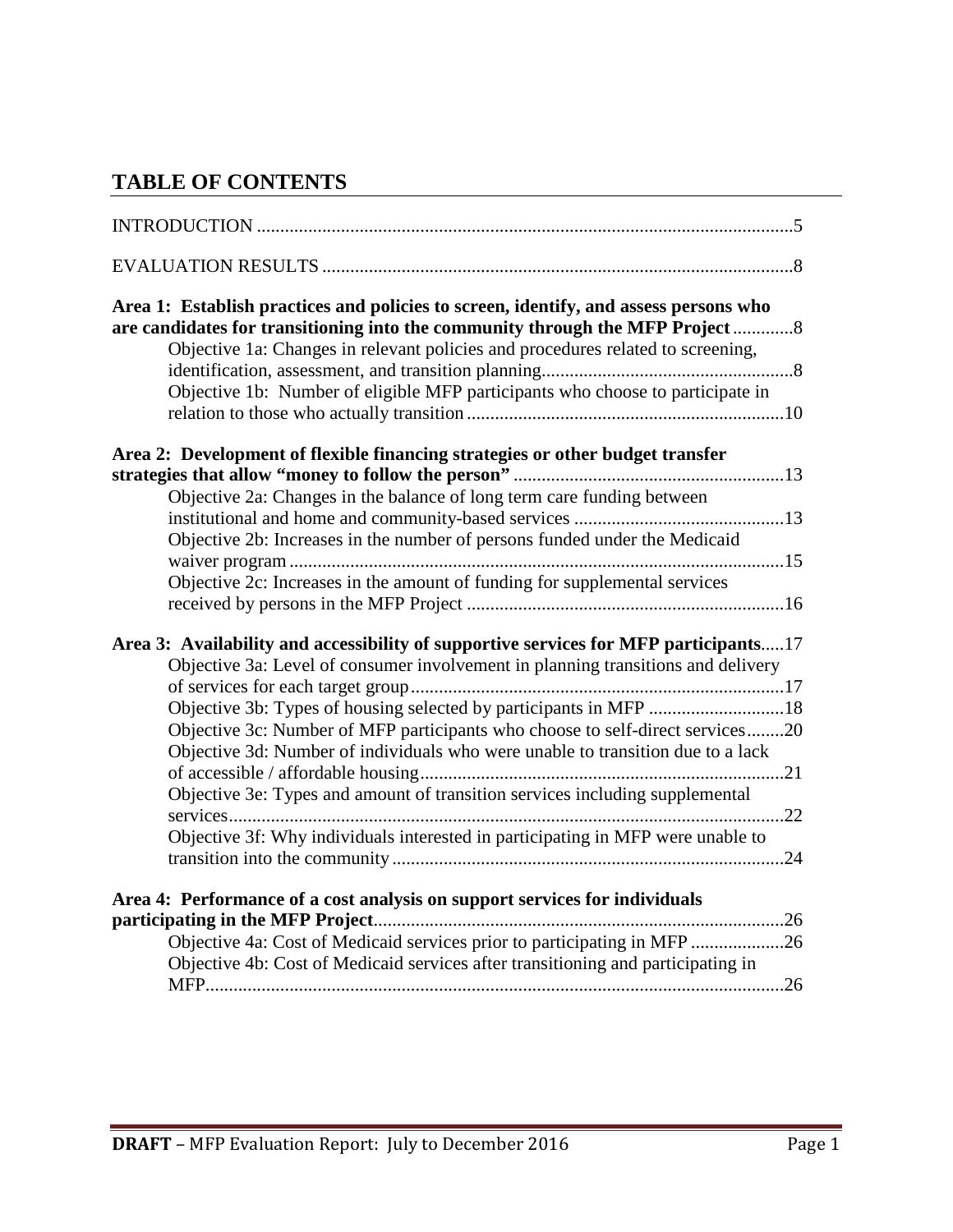| Objective 5a: Level of satisfaction with home and community-based services and                                                                                                                                                                                  |  |
|-----------------------------------------------------------------------------------------------------------------------------------------------------------------------------------------------------------------------------------------------------------------|--|
|                                                                                                                                                                                                                                                                 |  |
|                                                                                                                                                                                                                                                                 |  |
| Area 6: Persons eligible to participate in MFP, who decline or cease participation,<br>will be evaluated to determine the reasons for their decisions. Individuals who die<br>while participating in MFP will have the cause of death examined to help identify |  |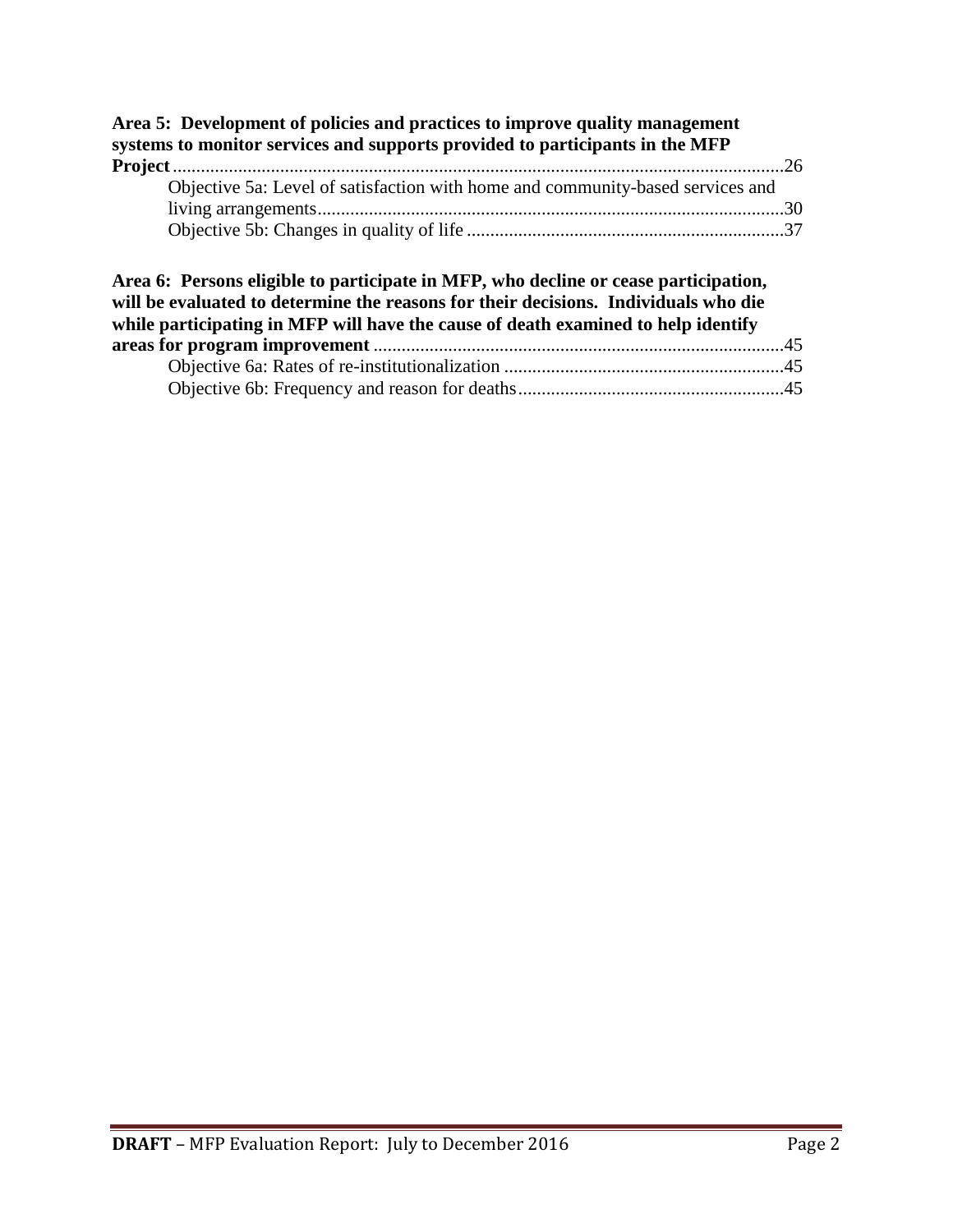## **TABLE OF TABLES**

| Table 1. Number persons assessed and/or transitioned this reporting period11             |
|------------------------------------------------------------------------------------------|
|                                                                                          |
| Table 2b. Annual proportion of LTC expenditures for persons with DD spent on HCBS        |
|                                                                                          |
|                                                                                          |
| Table 5. Number of MFP participants who choose to self-direct services 21                |
|                                                                                          |
|                                                                                          |
| Table 8. Improvements in Quality of Life Domains from baseline to first yr. follow-up 38 |
| Table 9. Significant differences between assessments in Quality of Life Domains by       |
| Table 10. Outcomes and data elements for measuring progress toward Area 1, Objectives    |
| Table 11. Outcomes and data elements for measuring progress toward Area 2, Objectives    |
| Table 12. Outcomes and data elements for measuring progress toward Area 3, Objectives    |
| Table 13. Outcomes and data elements for measuring progress toward Area 4, Objectives    |
| Table 14. Outcomes and data elements for measuring progress toward Area 5, Objective     |
| Table 15. Outcomes and data elements for measuring progress toward Area 6, Objective     |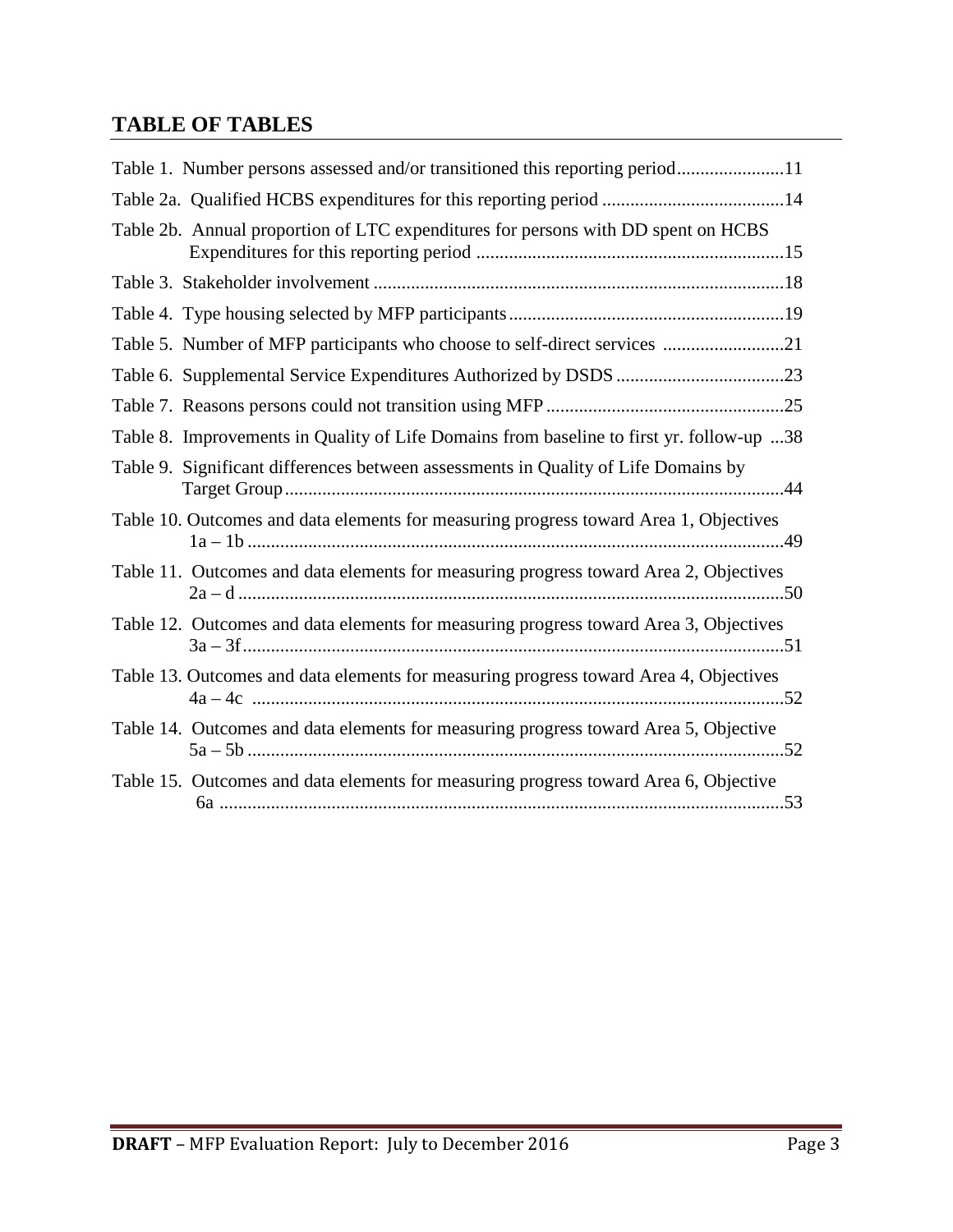## **TABLE OF FIGURES**

| Figure 3a. Type of housing selected by MFP participants this reporting period19  |  |
|----------------------------------------------------------------------------------|--|
| Figure 3b. Type of housing selected by MFP participants since start of project20 |  |
|                                                                                  |  |
|                                                                                  |  |
| Figure 6. MO MFP participants who desired to work for pay after one year34       |  |
|                                                                                  |  |
| Figure 8. MO MFP participants who desired to work for pay after two-years37      |  |
|                                                                                  |  |
|                                                                                  |  |
|                                                                                  |  |
|                                                                                  |  |
|                                                                                  |  |
|                                                                                  |  |
|                                                                                  |  |

## **APPENDIX**

| Appendix A: |  |
|-------------|--|
|             |  |
|             |  |
|             |  |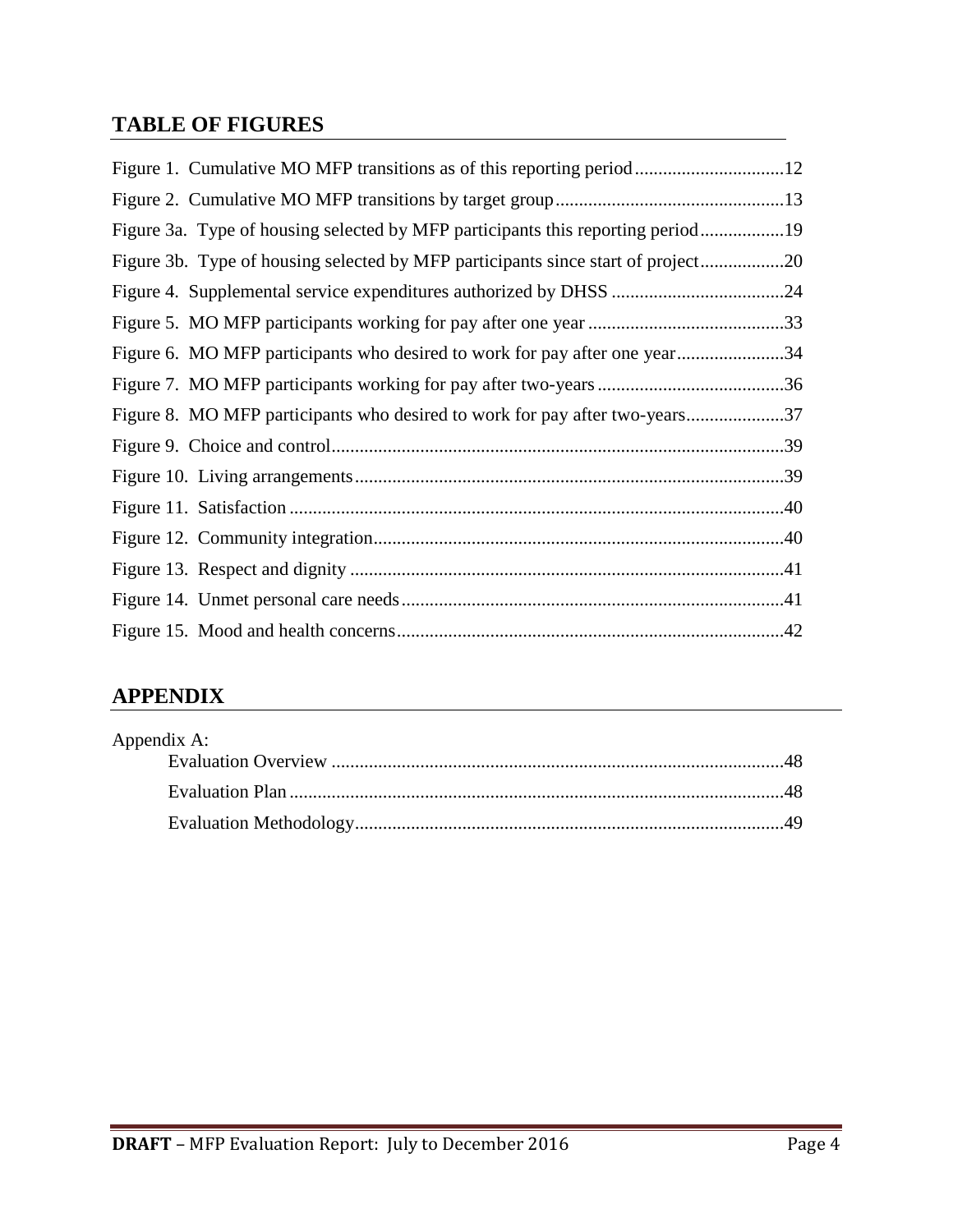## **INTRODUCTION**

The federal Money Follows the Person demonstration was authorized by Congress as part of the 2005 Deficit Reduction Act (DRA) and was extended under the Affordable Care Act (ACA). MFP offers states the opportunity to receive enhanced federal matching funds for covered Home and Community-based Services (HCBS) for 12 months for each Medicaid beneficiary who transitions from an institutional setting to back to a community-based setting as a Money Follows the Person (MFP) participant.

The Center for Medicare and Medicaid Services (CMS) has defined Money Follows the Person (MFP) as "a system of flexible-financing for long-term services and supports that enable available funds to move with the individual to the most appropriate and preferred setting as the individual's needs and preferences change." This approach has two major components. One component is a financial system that allows sufficient Medicaid funds to be spent on home and community-based services. This often involves a redistribution of State funds between the long term institutional care (LTC) and community-based state plan and waiver programs. The second component is a nursing facility transition program that identifies consumers in institutions who wish to transition to the community and helps them to do so.

This grant supports State efforts to: a) rebalance LTC support systems so that individuals have a choice where they live and receive services; b) transition individuals from institutions who want to live in the community; and c) promote a strategic approach to implement a system that provides person-centered, appropriate, needs based quality of care and quality of life services that ensures the provision of, and improvement of such services in both home and communitybased settings.

The overall goal of the Money Follows the Person Demonstration (MFP) is to support and assist persons with disabilities or who are aging to make the transition from nursing homes and state habilitation centers to quality community settings that can meet their individual support needs and preferences. This project will enhance existing state efforts to reduce the use of institutional, long-term care services and increase the use of home and community-based programs.

The purpose of this report is to help evaluate the effectiveness of the State of Missouri's Money Follows the Person Project, provide information for program improvement and provide information to speak with the state legislature to gain support to sustain and to grow the program. This evaluation process will generate data briefs and reports that can be used to inform key legislative members and others. These reports can also be used by MFP stakeholders as part of community outreach to attract individuals to participate in the program and return more individuals to the community.

This program evaluation will examine points throughout the transition process from institutions to community settings. These stages include but are not limited to how the persons in the project are selected as participants; the type of funding they will receive; the type of residence they will occupy; the support services they will receive; and their satisfaction with these services. Information will be gathered on MFP participants that leave the program to help identify the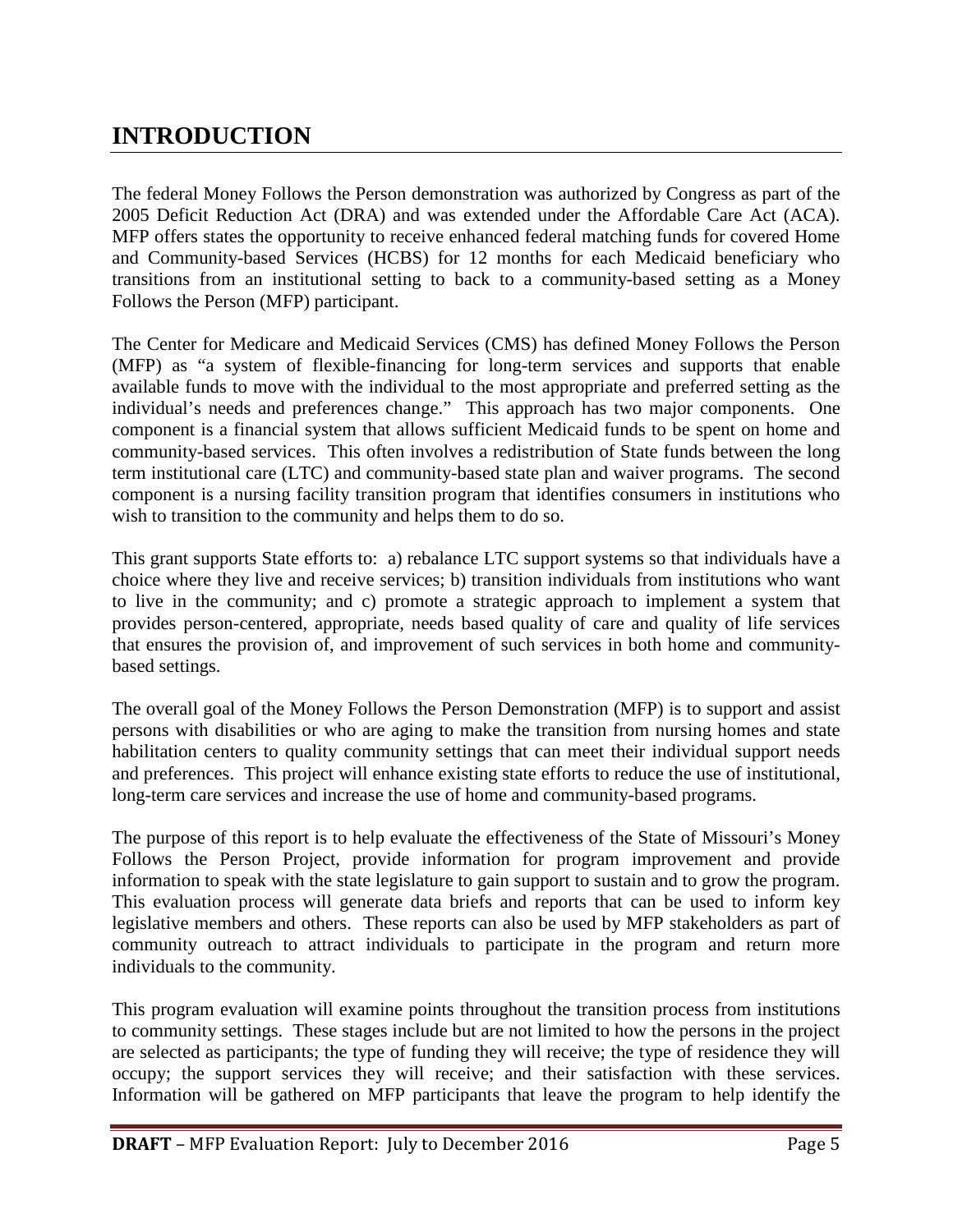reasons for their leaving. This information can be used to identify trends and aid in the development of supports and services to help keep individuals living in community settings. This will become important as individuals with more complicated needs return to the community and aid the MFP Project in reaching their benchmarks for successful community transitions.

The following objectives have been developed to examine and evaluate various aspects of the MFP project. It is intended that these objectives will provide feedback on essential components of the project that are necessary for the project to be successful.

Area 1: Establish practices and policies to screen, identify, and assess persons who are candidates for transitioning into the community through the MFP project.

- **Objective 1a:** Changes in relevant policies and procedures related to screening, identification, assessment, and transition planning.
- **Objective 1b:** Number in each target group who choose to participate and those who actually transition.

**Area 2:** Development of flexible financing strategies or other budget transfer strategies that allow "money to follow the person".

- **Objective 2a**: Changes in the balance of long term care funding between institutional and home and community-based services.
- **Objective 2b**: Increases in the number of persons funded under the Medicaid Waiver program.
- **Objective 2c**: Increases in the amount of funding for supplemental services received by persons in the MFP Project.

**Area 3:** Availability and accessibility of supportive services for MFP participants. Supportive services include a full array of health services, 'one time' transitions services, adaptive medical equipment, housing and transportation.

- **Objective 3a**: Level of consumer involvement in planning transitions and delivery of services.
- **Objective 3b:** Types of housing selected by participants in MFP.

**Objective 3c:** Number of MFP participants who self-direct services.

**Objective 3d**: Number of individuals who were unable to transition due to lack of housing.

**Objective 3e:** Types and amounts of transition services, including demonstration and supplemental services, used by MFP participants.

**Objective 3f:** Why individuals interested in participating in MFP were unable to transition.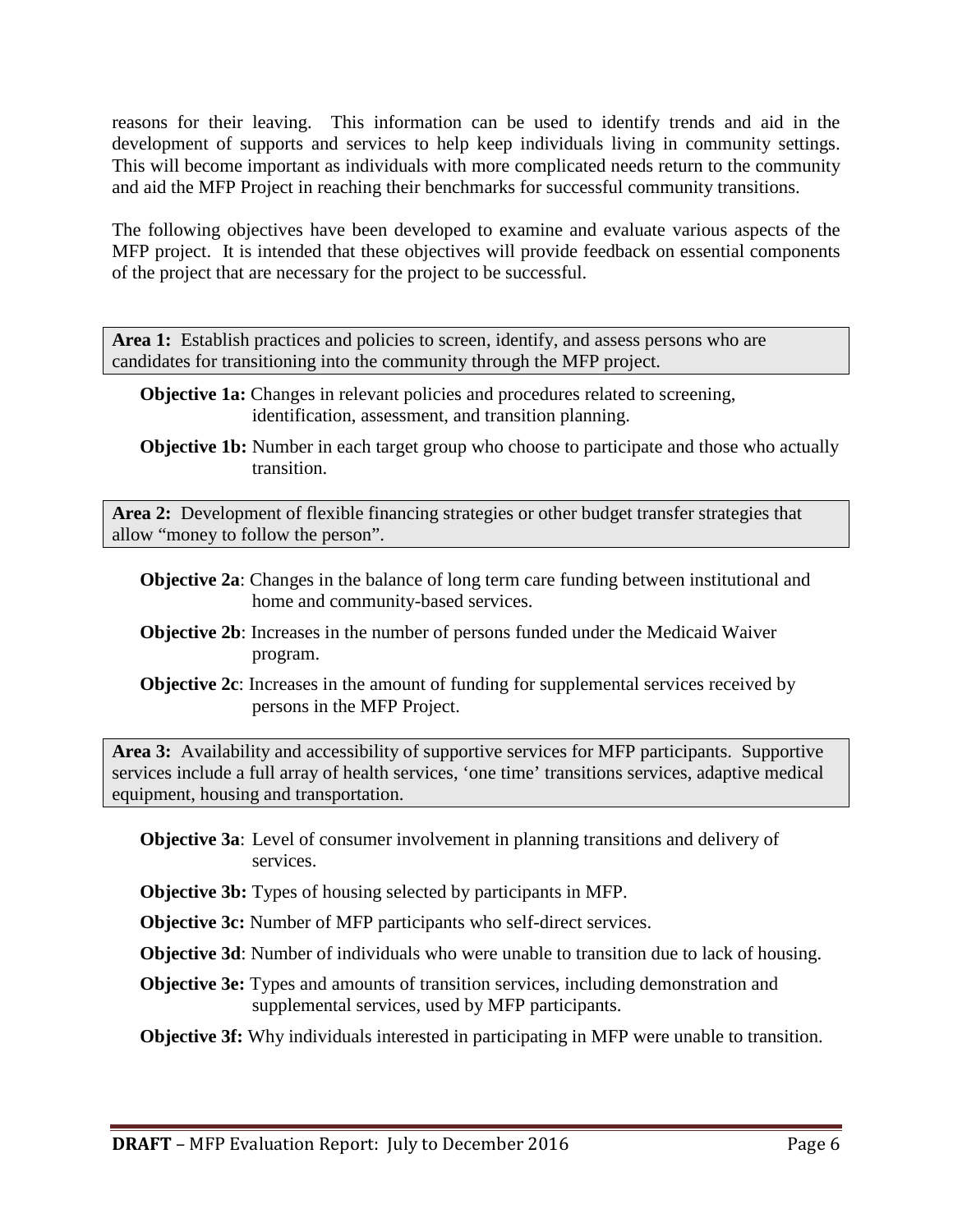**Area 4:** Performance of a cost analysis on support service costs for individuals participating in the MFP Project.

**Objective 4a**: Medicaid costs prior to participation in MFP. **Objective 4b**: Medicaid costs following transition and participating in MFP.

Area 5: Development of policies and practices to improve quality management systems to monitor services and supports provided to participants in the MFP Project.

**Objective 5a**: Level of satisfaction with home and community-based services including living arrangements.

**Objective 5b:** Changes in quality of life.

**Area 6:** Persons eligible to participate in MFP and who decline or those persons enrolled in MFP and who cease participation in MFP will be evaluated to determine the reasons for their decisions. Individuals who die while participating in MFP will also have their cause of death examined.

**Objective 6a**: Rates of re-institutionalization of MFP participants and reasons cited. **Objective 6b**: Frequency and reason for deaths.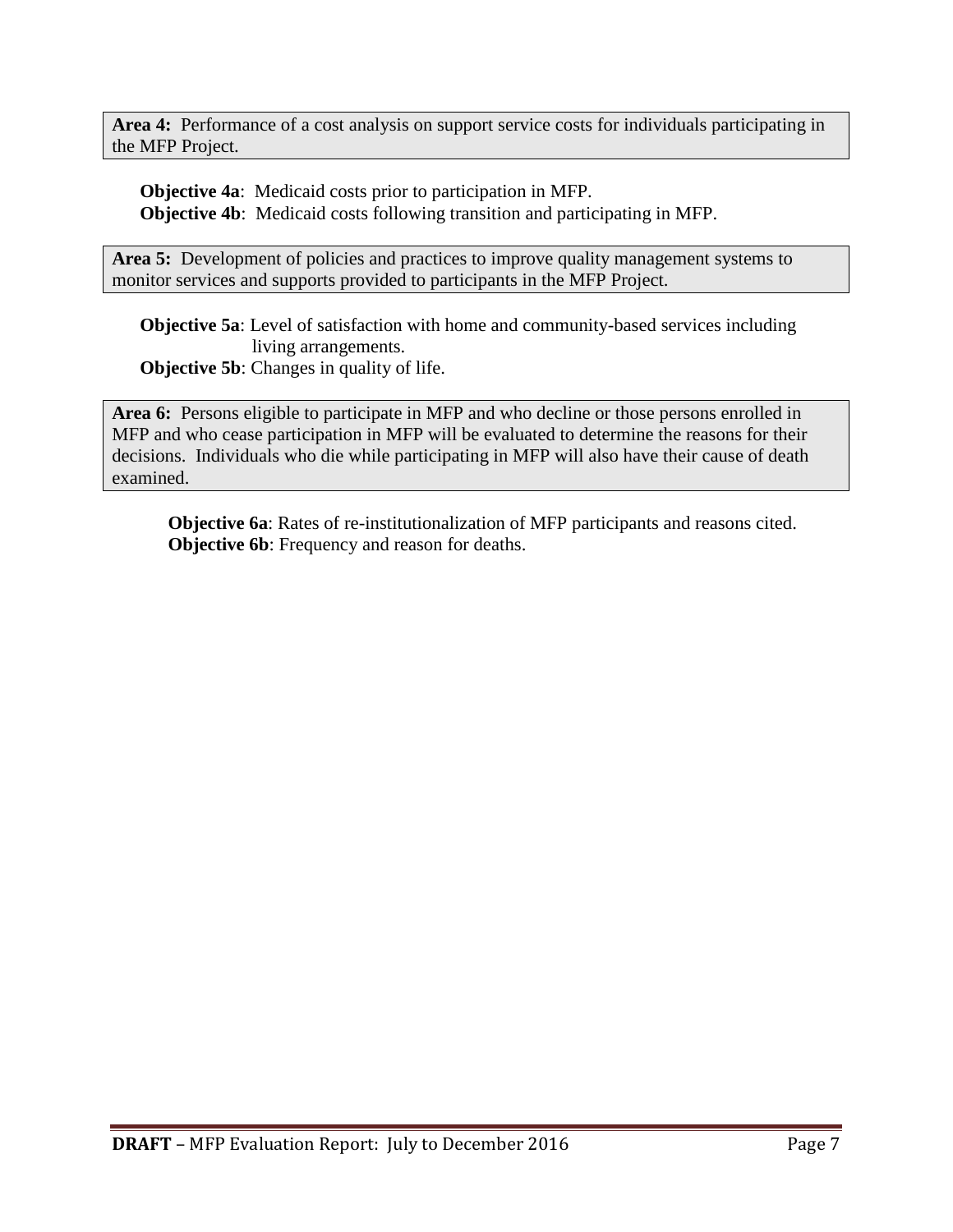## **EVALUATION RESULTS**

The Evaluation Results section provides a description of the Money Follows the Person Demonstration activities and progress made with regard for each goal and objective. For each area goal, the objectives, outcomes, strategies or activities, and data measures are stated. This is followed by a discussion of the progress made during July 2016 through December 2016. For some data measures, baseline data was available. In this circumstance, progress over time is reported. When baseline data is not available, the discussion is limited to progress made during this reporting period, which may serve for comparison in upcoming years.

Area 1: Establish practices and policies to screen, identify, and assess persons who are candidates for transitioning into the community through the MFP project.

The rationale for this goal is to examine state policies and procedures for changes that will affect individuals who express a desire to leave an institutional living setting and return to the community. This goal is intended to help determine if the state has made permanent changes in their system to ensure that persons have access to a transparent process for returning to their communities.

**Objective 1a:** Changes in relevant State policies and procedures related to screening, identification, assessment, and transition planning.

The Missouri Money Follows the Person Demonstration Project has targeted three groups of persons to be involved in the program: persons with developmental disabilities including those with developmental disabilities and mental illness; persons with a physical disability; and the aged. The state agencies involved in providing services to these groups will be surveyed based on the populations they serve. Persons with an intellectual or developmental disability (DD) will be served by the Department of Mental Health (DMH) – Division of Developmental Disabilities (DDD). The aged (aged 63 and older) and persons with physical disabilities under the age of 63 (PD) will be served by the Department of Health and Senior Services (DHSS) – Division of Senior and Disability Services (DSDS).

For this reporting period, representatives from the Department of Mental Health – Division of Developmental Disabilities reported no new or pending legislative initiatives that would affect the current MO MFP Program. The DMH continues to implement staff positions related to transitions that included Employment Coordinators, Family Support Coordinators, and Community Living Coordinators in each of the Developmental Disabilities Regional Offices. The Community Living Coordinators are tasked with providing assistance in locating living situations for individuals interested in transitioning into the community. Each Regional Office will have a Self-Advocacy Specialist who is to work with families and others on self-awareness and diversity issues. The office will also have a Self-Directed Support Coordinator whose role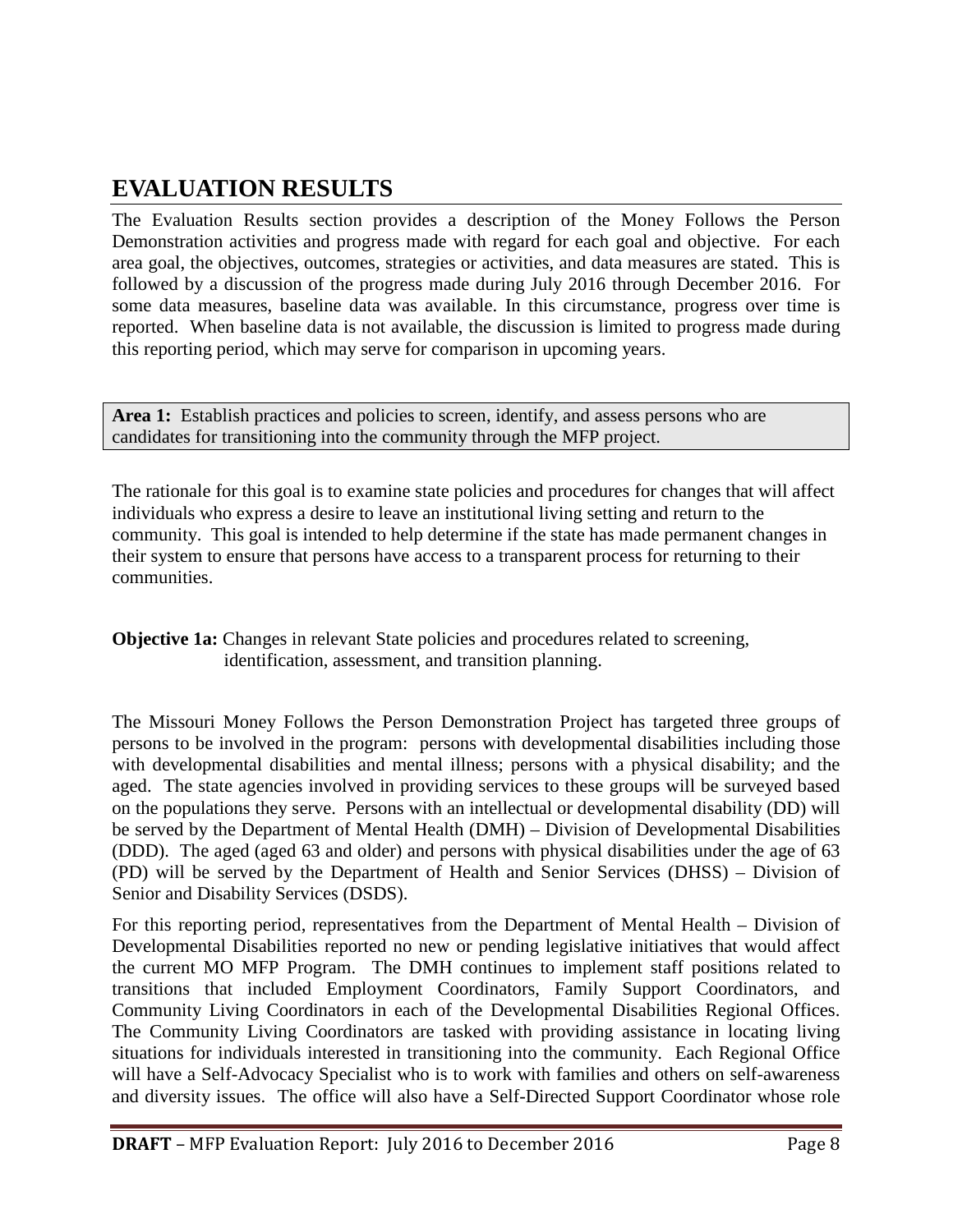will be to provide guidance, help and support to persons self-directing their services. The DMH has continues to use expanded Target Case management (TCM) services to help manage growing caseloads and provide families more access to their service coordinator. The DMH also provides onetime transition expenses to qualified individuals. These expenses are intended to help with start-up costs for such supports as Behavior Analysis and other expenses such as assistive technology and job support.

The Division of Developmental Disabilities continues to have a major focus on guardianship outreach in regard to transition for the DD and DD/MI target groups. At times, it has proven difficult to obtain guardianship consent for this population. To help address this problem, the division developed and implemented a series of approaches. This includes the sharing of transition success stories on video and in parent organization meetings, meeting one-on-one with peers, and providing videos on community housing options. The MO MFP stakeholder group also addresses this issue with guardians across all target populations. The division has also made efforts to provide technical assistance and training for DMH's Community Living Coordinators and Service Coordinators in order for them to gain a better understanding of the process for transitioning people with DD out of nursing homes.

From July to December 2016, representatives from the Department of Social Services – Division of Health and Senior Services reported no new or pending legislative initiatives that would affect the current MO MFP Program. The Department of Health and Senior Services continued to use their HCBS Web Tool or InterRAI Home Care Assessment (Inter RAI HC) which is intended to enhance the client assessment process and HCBS authorization. The Inter RAI HC focuses on a person's functioning and quality of life by assessing needs, strengths, and preferences. Upon completion, the Inter RAI HC calculates the participants nursing facility level of care for eligibility purposes. This assessment is also intended to help provide a continuity of care across settings and promote a person-centered evaluation. This assessment tool is very clinical in nature and some MO MFP participants have difficulty in meeting a 21-point nursing facility level of care and may not be authorized for HCBS. During this reporting period. it was decided that in cases where the individual will not be authorized for HCBS, attempts would be made to use an individual's natural community and other non-paid supports to assist with unmet needs.

To help address this problem with service authorization, a MFP Home and Community-based Services Referral/Assessment form was developed for the DSDS MFP Regional Coordinators. The purpose of this form was to ensure consistency statewide when gathering information on MFP participants who will not be authorized for HCBS. This form has less content and is not as clinically extensive as the Inter RAI HC.

In conjunction with the HCBS Web Tool, DHSS has implemented a data base system, the Case Compass which focuses on gathering pertinent information on critical incidents/abuse, neglect and exploitation involving their clients which includes MO MFP participants. The Division of Senior and Disability Services has replaced their third-party assessors with HCBS Call Center (15 FTE) and Assessment Teams (75 FTE). These teams have been tasked with processing new requests for Medicaid supported community services. They were also required to conduct prescreening assessments, assessments of level of care and evaluate requested changes in individual plans. These Call Center and Assessment Teams continue to be used. Additional placement slots were added to the Medically Fragile Adult Waiver. After MO MFP ends, state funds will continue to support these additional slots.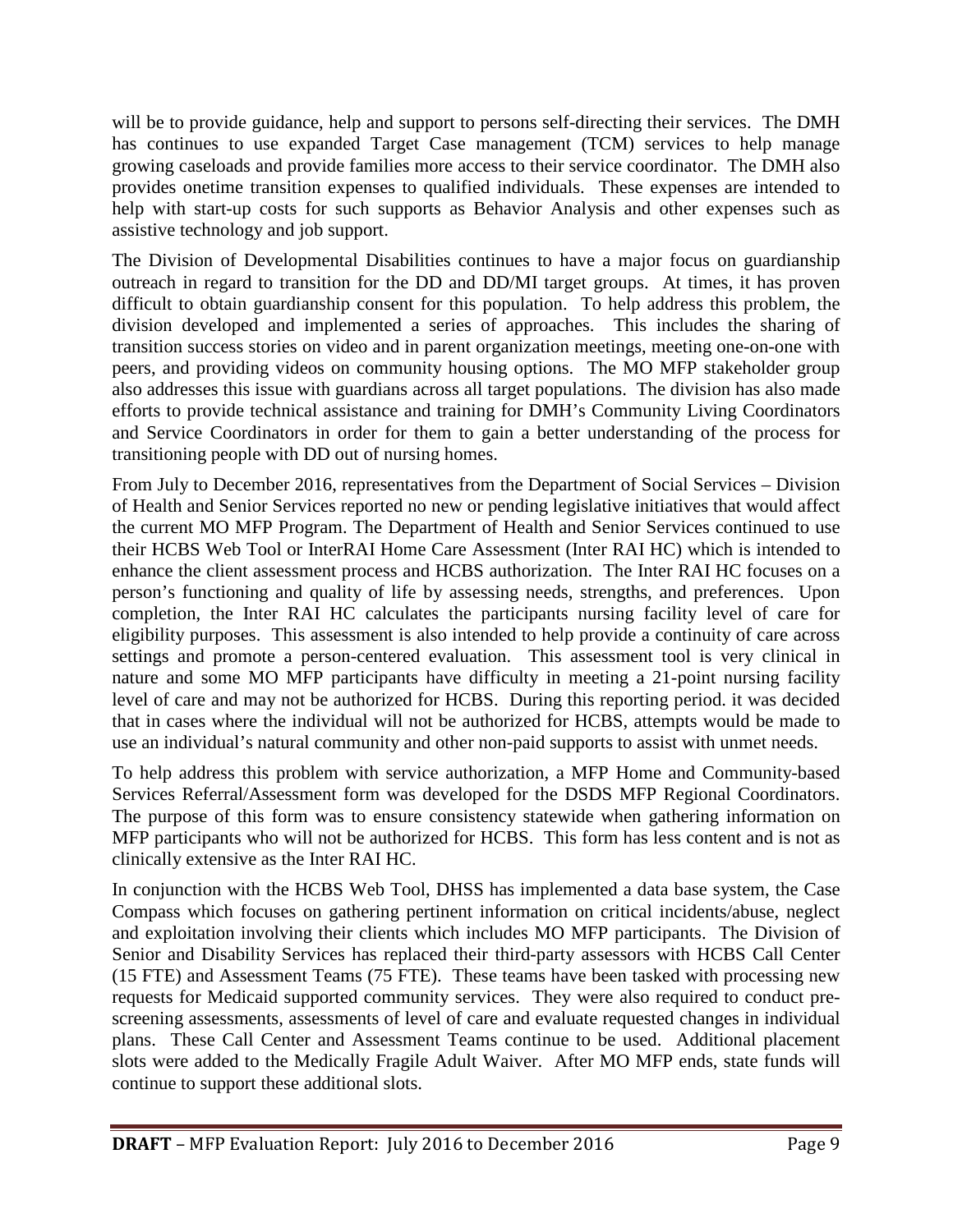Issues such as the annual Medicaid recertification process and switching Medicaid funding from institutional to community-based have periodically surfaced since the start of the MO MFP program. The DHSS and Family Support Division (FSD) collaborated to have an FSD employee placed at DHSS to assist with Medicaid issues which impact a person's ability to receive HCBSs. This benefits all HCBS Medicaid recipients including MO MFP participants who are experiencing difficulty with their Medicaid coverage.

The MOCOR (Missouri Community Options and Resources) partners (Missouri Departments of Health & Senior Services, Mental Health and Social Services) continue to operate a website and a toll-free phone number. The site enables users to assess, learn and search for long-term support information and services throughout Missouri. Beginning in 2012, Community Options Counseling (COC) can be provided to individuals with an active discharge plan as long as they have resided in a nursing facility for 90 consecutive days minus Medicare paid days for the purposes of short-term rehabilitation services. A transition plan template was developed through the CQI process and this plan became a contractual requirement beginning in 2014. This transition plan must be completed prior to a transition for each MFP participant.

The Missouri Division of regulation and Licensure (DRL) informed the DSDS that they had received complaints from nursing homes regarding the outcome of referrals for COC services. To address their concerns, the DSDS developed a form to be left at the nursing home following COC. If an individual is not referred for MFP transition coordination services, the nursing home is informed as to the reason. A standardized format was developed for DSDS Regional Coordinators to use following their assessment to inform contracted transition coordinators of personal issues that should be addressed in the transition plan in order to better insure the delivery of needed support services.

MO MFP Contractors began using a revised uniform transition plan template called the Transition Plan and Payment Invoice Score (TP) that officially became part of contract renewals. This transition plan template is more user friendly e.g. some questions were reassigned to more appropriate areas depending on subject matter, reduced redundancy, and items made more specific to MO MFP which allows for more person-centered planning. Contractors will need to send a completed TP to the DSDS MFP Regional Coordinator prior to a move, so it can be reviewed to ensure everything is in place to mitigate risk once a participant moves to the community. The TP is to ensure contractors submit them accurately and in a timely manner to help prevent the misallocation of funds for the coming contractual period. The timely submission of transition plans for review/approval and the accurate and timely submission of monthly payment invoices are now ongoing performance measures for contractors.

#### **Objective 1b:** Number of eligible MFP participants who choose to participate in relation to those who actually transition.

In order to be eligible to participate in MFP, an individual must have resided in a habilitation center or nursing facility for at least 90 days of non-Medicare funded rehabilitation; received MO HealthNet benefits in the care facility for one day; and transition to a home that is leased or owned by the participant or participant's family or move to residential housing with no more than four individuals living in the house. From July 2016 to December 2016, a total of 312 persons were assessed to determine eligibility for participation in MFP. Again, for the period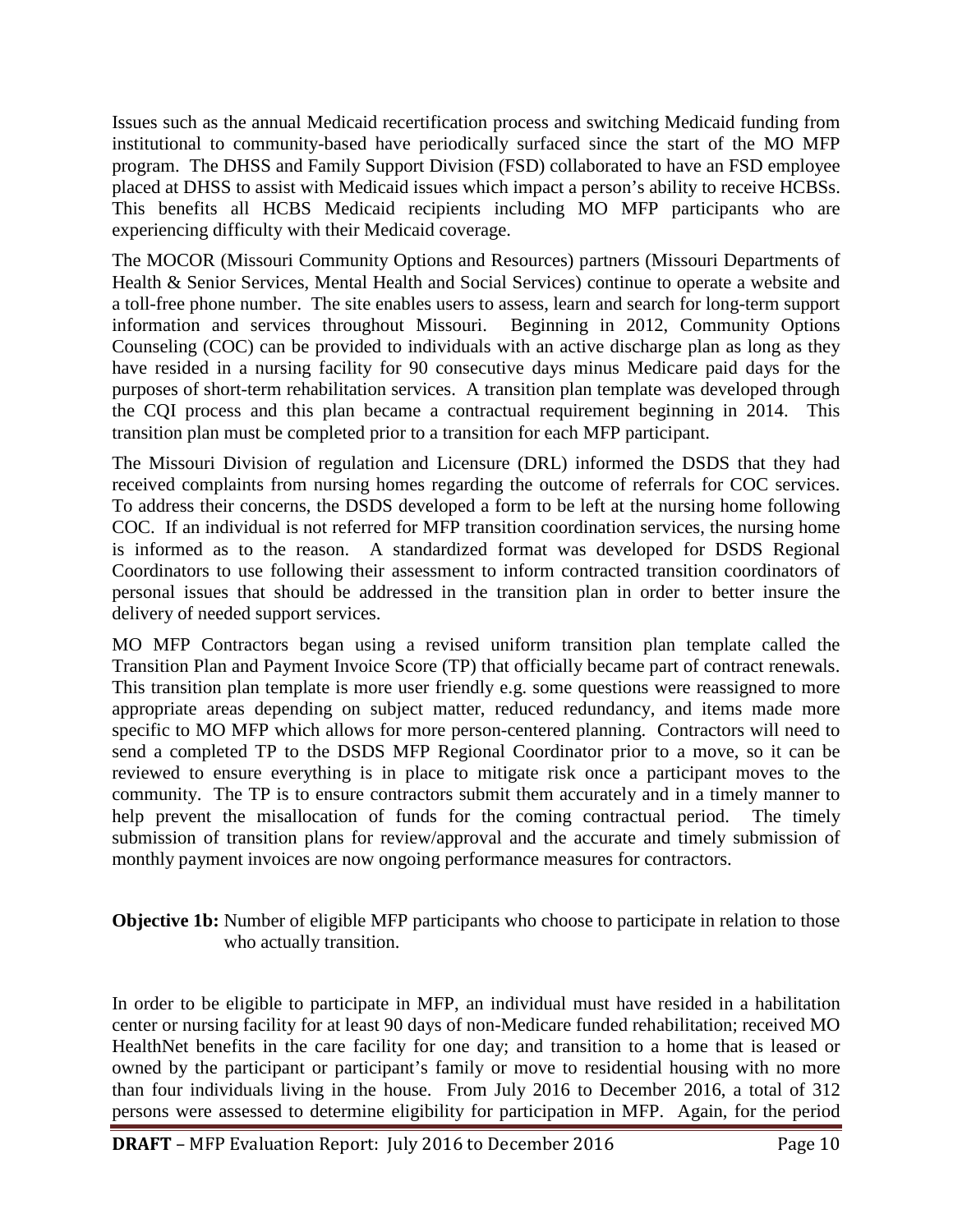covered in this report, 133 persons who were identified as being eligible for MFP transitioned into the community.

The MO MFP has created a website for nursing home staff to enter MDS Section Q referrals online. The MO DSS developed and sent out a Provider Bulletin to nursing homes on MDS Section Q to remind nursing homes on the requirement for them to administer the MDS questionnaire to residents how to make an online Section Q referral. There continued to be steady rate in referrals from facilities based on Section Q for this period. Between July and December 2016, 111 persons were referred to MO MFP through Section Q and 19 of these individuals were then enrolled in the MFP program and transitioned to the community. It is expected that individuals identified through Section Q during this time period will likely show as enrolled in the program next reporting period, as actual transitions can take months to occur. As more individuals move out of nursing facilities due to MFP, people are becoming aware of the program and the Missouri MFP Project continues to receive more self-referrals regarding the program and possible eligibility. MO MFP is also receiving more contacts from family members regarding the program and what it might be able to do for their family members. The use of the MO MFP website and brochures will continue to be used for outreach.

**Table 1.**

#### **MO MFP**

## **Assessment and Transition Status: July 2016 to December 2016**

|                                                                                                                    | Aged | DD  | PD. | DD/MI |
|--------------------------------------------------------------------------------------------------------------------|------|-----|-----|-------|
| Number of institutionalized residents<br>assessed to determine eligibility for MFP<br>during this reporting period | 227  | 17  | 176 | 2     |
| Number of eligible institution residents<br>who transitioned during this reporting<br>period                       | 44   | 24  | 74  |       |
| Cumulative number of eligible<br>institutionalized residents who transitioned<br>due to MFP                        | 372  | 370 | 707 | 38    |

The 133 MO MFP transitions reported for the time-period covered in this report enabled the MO MFP program to reach their overall annual transition goals for all target groups. While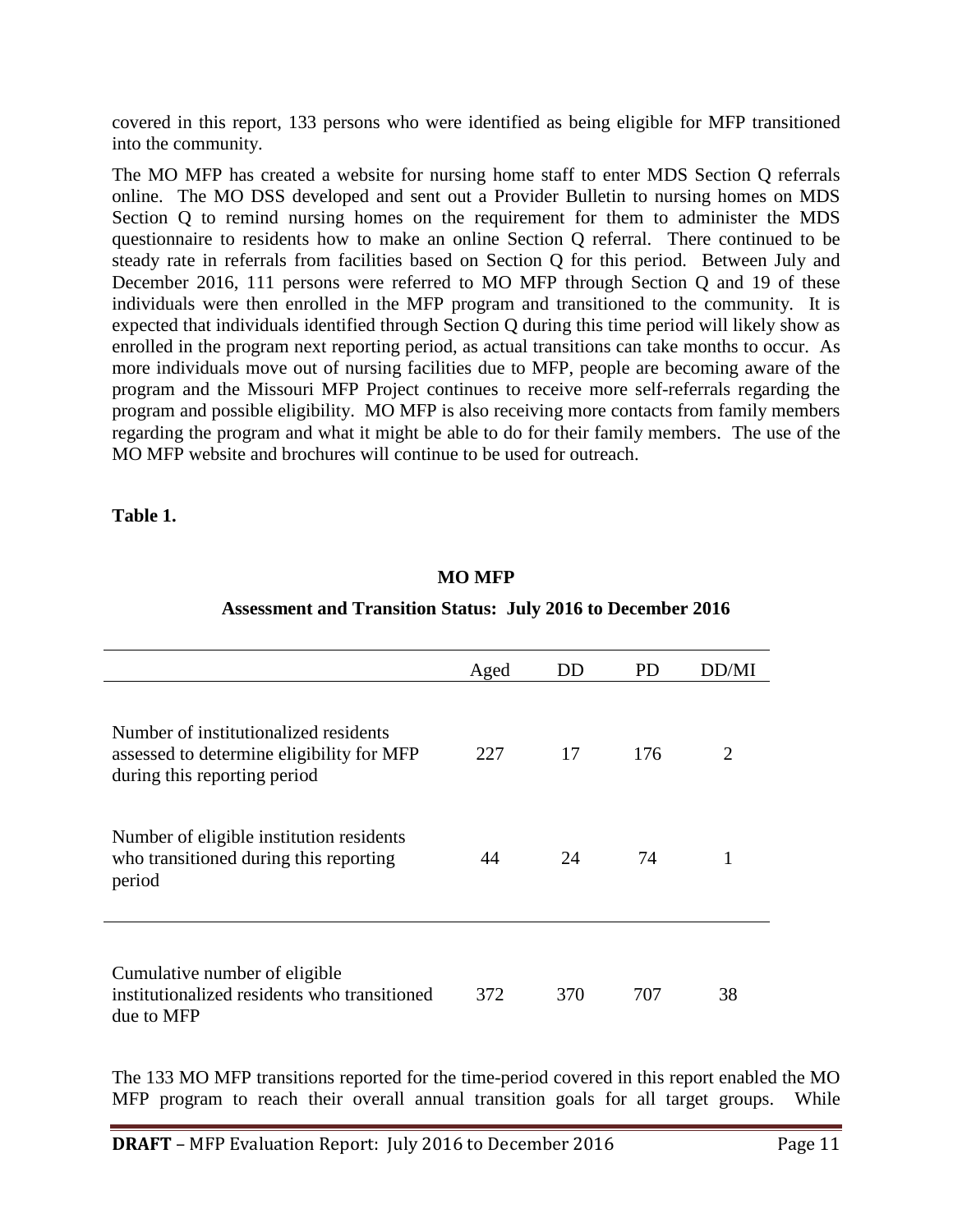transitions for persons in the aged and physical disabled groups exceeded their annual goal numbers, the project did not reach target numbers for those in the DD and DD/MI groups. This pattern of transitions will be monitored in future reports to see if it continues.

The implementation of the Section Q website accompanied by training for nursing home staff on the process to report "Yes" responses to Section Q was intended to aid the MO MFP project in achieving transition goals. An information reference card for nursing facility staff called "MDS Section Q, Options Counseling and MFP Quick Reference" continues to be used. This reference card was created by a desire to better equip nursing home staff (Social Workers, MDS Coordinators) with basic reference information, ranging from the proper website to input Section Q referrals, how to initiate a direct referral, and more details about how the potential participants via the Q+ index. This training along with continued outreach efforts to nursing homes appears to be having an impact. From July to December 2016, 111 individuals were referred to the MFP program through Section Q and 19 persons transitioned to the community as a result of these referrals.

As a result of these combined efforts, by the end of December 2016, a total of 1,487 individuals had enrolled in the MO MFP project and returned to live in the community. Figure 1 shows the cumulative progress the MO MFP project has made in the state of Missouri in returning individuals to their community.

**Figure 1.**



#### **Cumulative MFP Enrollees, Current MFP Participants, and New MFP Enrollees July to December 2016**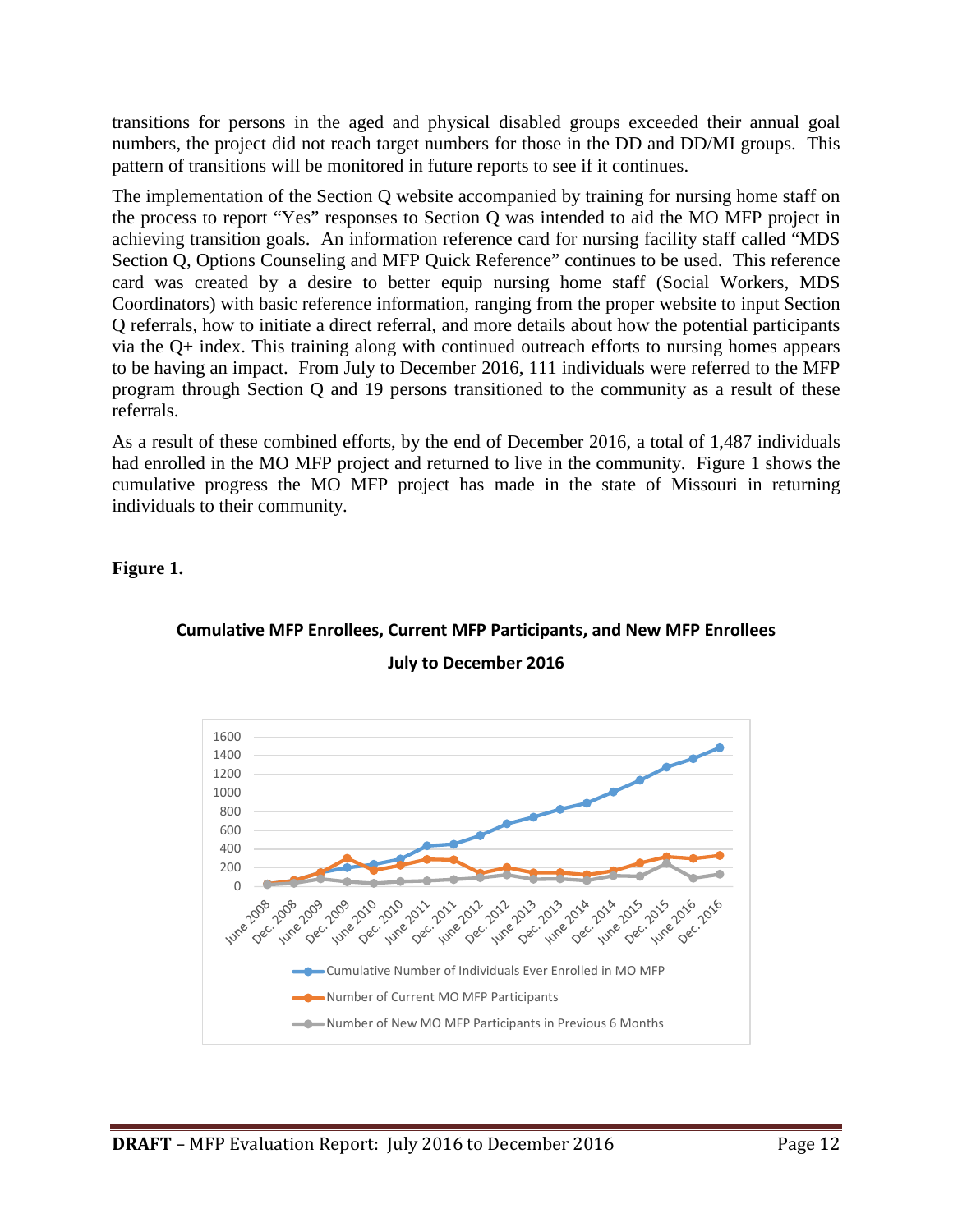Between July to December 2016, the largest number of persons enrolling in the MFP program and returning to the community was in the Physically Disabled target group (n=74). An additional 44 Aged, 14 persons with a DD and 1 individual in the DD/MI group also made this transition back to the community. This rate of transitions allowed the MO MFP Program to reach their annual transition goals. Figure 2 shows the cumulative community transitions broken down by target group with the project target goals for each group. Transition goals are set by the state.

#### **Figure 2.**



#### **Cumulative Transitions as of December 2016 by Target Group**

**Area 2:** Development of flexible financing strategies or other budget transfer strategies that allow "money to follow the person".

The rationale for this goal was to examine state policies and approaches to ensuring that funding is provided for persons who transition back into the community in order for them to obtain needed support services to fully participate in their community.

**Objective 2a**: Changes in the balance of long term care funding between institutional and home and community-based services.

The DHSS reported that during this reporting period, there were no changes in state policies or procedures relevant to budgeting and financing for the aged or the PD enrolled in the MO MFP program that would affect the transitioning of money from LTC institutions to community programs. During this reporting period, the DHSS did report an increase in the number of HCBS providers contracting with Medicaid. This increases access to HCBS for all individuals in the aged and the PD populations in the state. On July 1, 2016, HCBS providers received a payment increase. This positively affects the aged and PD populations. The DHSS continues to offer an Adult Day Care Waiver and as a service to the Aged and Disabled Waiver. As a result of the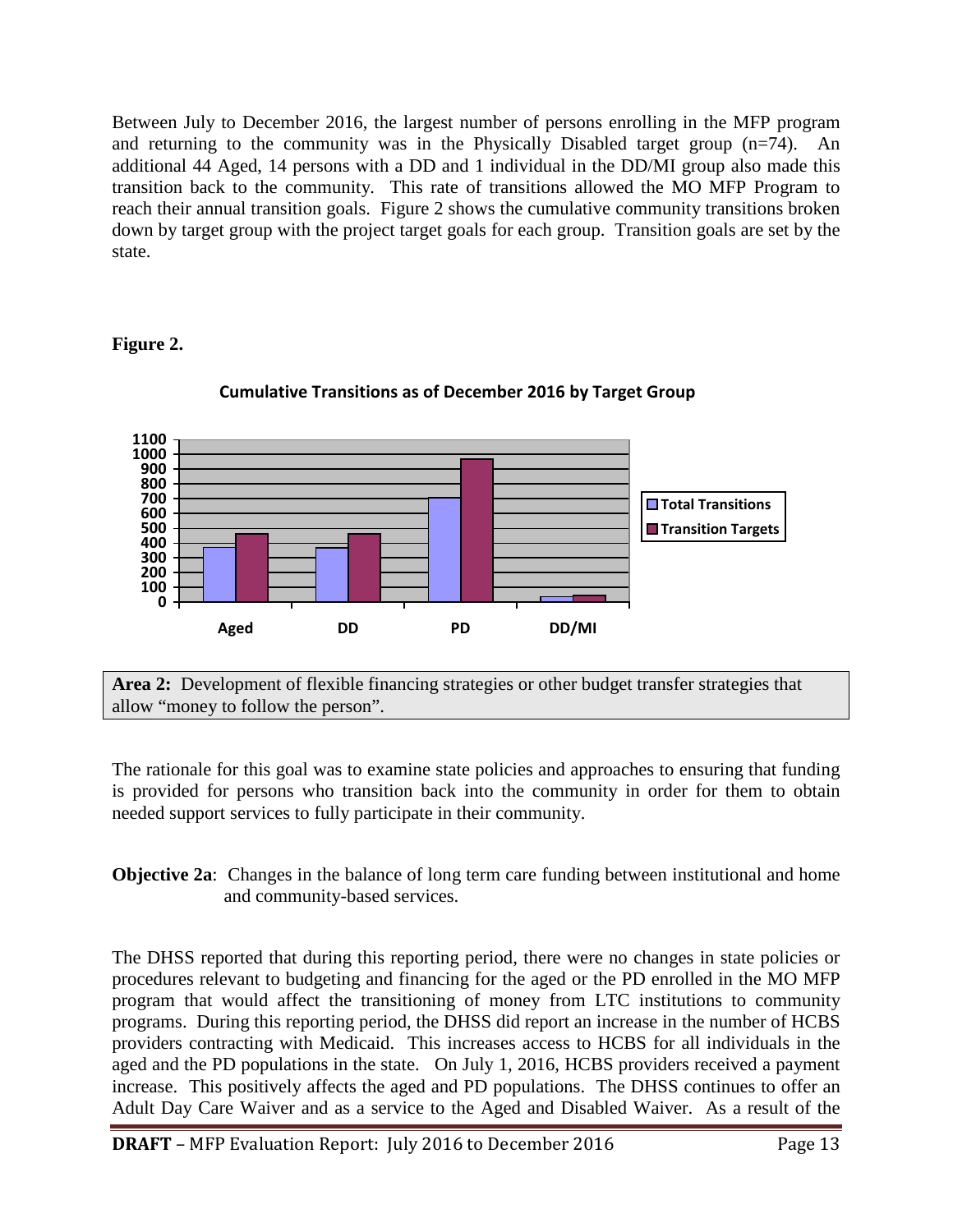approval by CMS of a waiver amendment, the MO DDD is authorized to provide 8,500 slots under the Missouri Comprehensive Waiver. The Community Support Waiver authorizes an additional 1,575, slots to eligible individuals.

The State of Missouri continues to anticipate a 4 percent increase in total Medicaid HCBS expenditures for each year of the demonstration program. For this reporting period, the State of Missouri continued to make increases in the amount of expenditures for total HCBS Medicaid expenditures (federal and state funds) for all Medicaid recipients. This includes, but is not limited to, MFP participants (See Table 2a).

#### **Table 2a.**

| Year | <b>Target Level</b><br>Spending | Percent Annual<br>Growth Projected | Total Spending for<br>the Calendar Year | Percent of Target<br>Level Reached |
|------|---------------------------------|------------------------------------|-----------------------------------------|------------------------------------|
| 2008 | \$867,401,313                   | $\overline{4}$                     | \$848,348,408                           | 97.80%                             |
| 2009 | \$902,095,157                   | 4                                  | \$950,207,636                           | 105.33%                            |
| 2010 | \$938,176,756                   | 4                                  | \$1,032,654,952                         | 110.07%                            |
| 2011 | \$975,701,618                   | 4                                  | \$1,032,114,154                         | 105.78%                            |
| 2012 | \$1,014,727,475                 | $\overline{4}$                     | \$1,164,955,196                         | 114.80%                            |
| 2013 | \$1,055,314,366                 | 4                                  | \$1,273,658,732                         | 120.69%                            |
| 2014 | \$1,097,524,733                 | 4                                  | \$1,390,326,473                         | 109.16%                            |
| 2015 | \$1,141,423,514                 | 4                                  | \$1,515,511,457                         | 132.77%                            |
| 2016 | \$1,187,078,247                 | $\overline{4}$                     | \$1,641,726,950                         | 138.30%                            |

#### **Qualified Total Medicaid HCBS Expenditures**

An example of the State of Missouri's commitment to changing the balance in long term funding can be observed in annual funding levels reported by the Missouri Division of Developmental Disabilities for LTC expenditures spent on HCBS support and services for persons with DD (See Table 2b). The State of Missouri anticipates a 2 percent increase in total Medicaid HCBS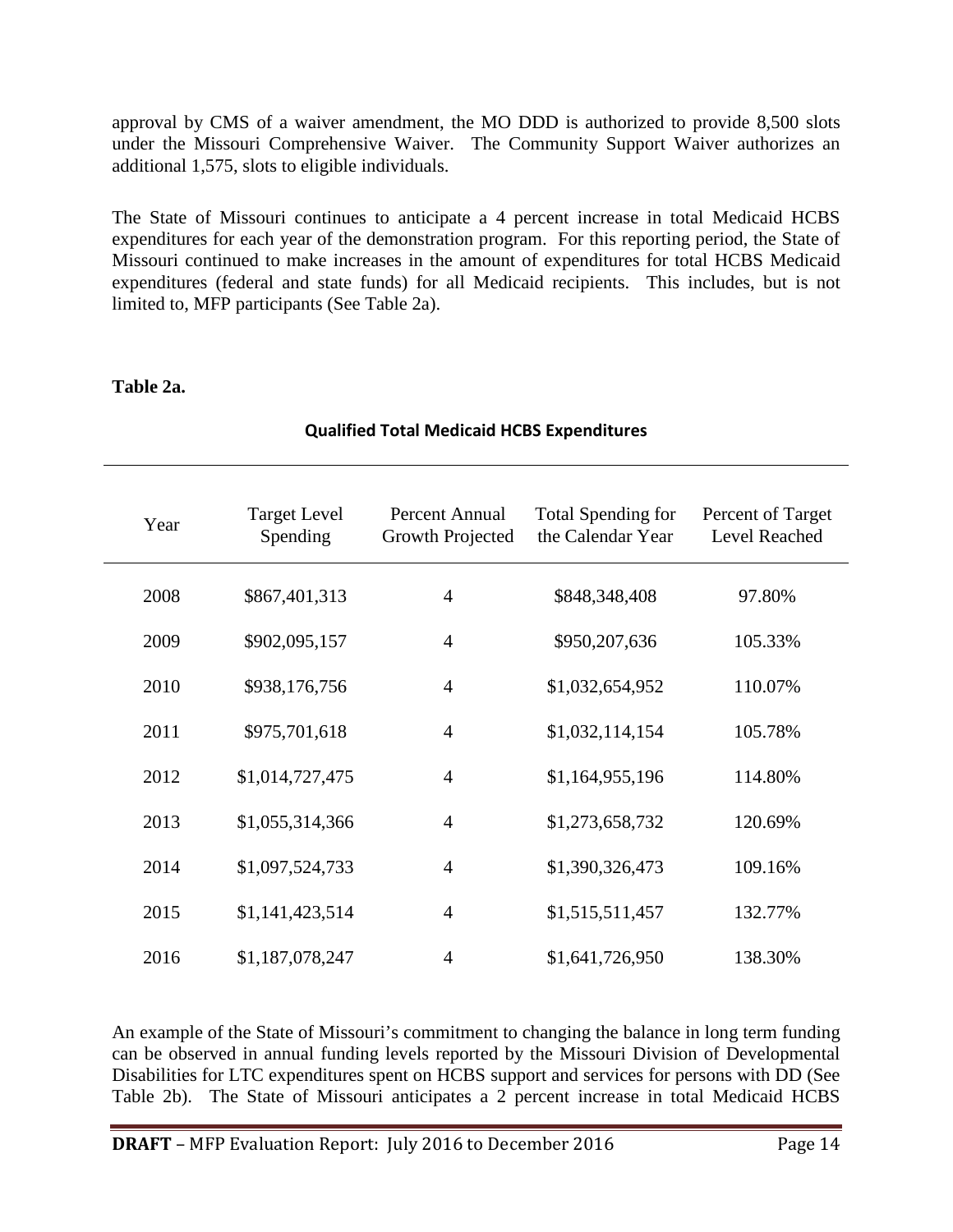expenditures for persons with DD for each year of the demonstration program due to awareness of available services in response to implementation of the MFP demonstration. For this reporting period, the State of Missouri surpassed their second spending period target and allowed them to reach their annual target goal.

#### **Table 2b.**

| Year | <b>Annual Target Level</b><br>Spending | <b>First Spending Period</b> | Second Spending<br>Period |
|------|----------------------------------------|------------------------------|---------------------------|
| 2008 | 75.0                                   | 73.0                         | 73.0                      |
| 2009 | 77.0                                   | 79.0                         | 78.0                      |
| 2010 | 79.0                                   | 85.0                         | 77.0                      |
| 2011 | 81.0                                   | 82.0                         | 82.0                      |
| 2012 | 83.0                                   | 63.0                         | 73.0                      |
| 2013 | 85.0                                   | 84.0                         | 85.0                      |
| 2014 | 87.0                                   | 86.0                         | 87.0                      |
| 2015 | 89.0                                   | 88.0                         | 90.0                      |
| 2016 | 91.0                                   | 89.0                         | 92.5                      |

#### **Annual Proportion of LTC Expenditures for Persons with DD Spent on HCBS Expenditures Through the DD Waiver as of June 2016**

#### **Objective 2b**: Increases in the number of persons funded under the Medicaid waiver program.

The state of Missouri has several active waiver programs that are targeted toward specific groups. The DHSS continues to offer an Adult Day Care Waiver as a service to the Aged and Disabled Waiver. Additional slots were added for the Medically Fragile Adult Waiver (formerly called the Physical Disabilities Waiver). After the completion of the MO MFP Program, state funds will be used to provide support for these slots. Under the MO Comprehensive Waiver, the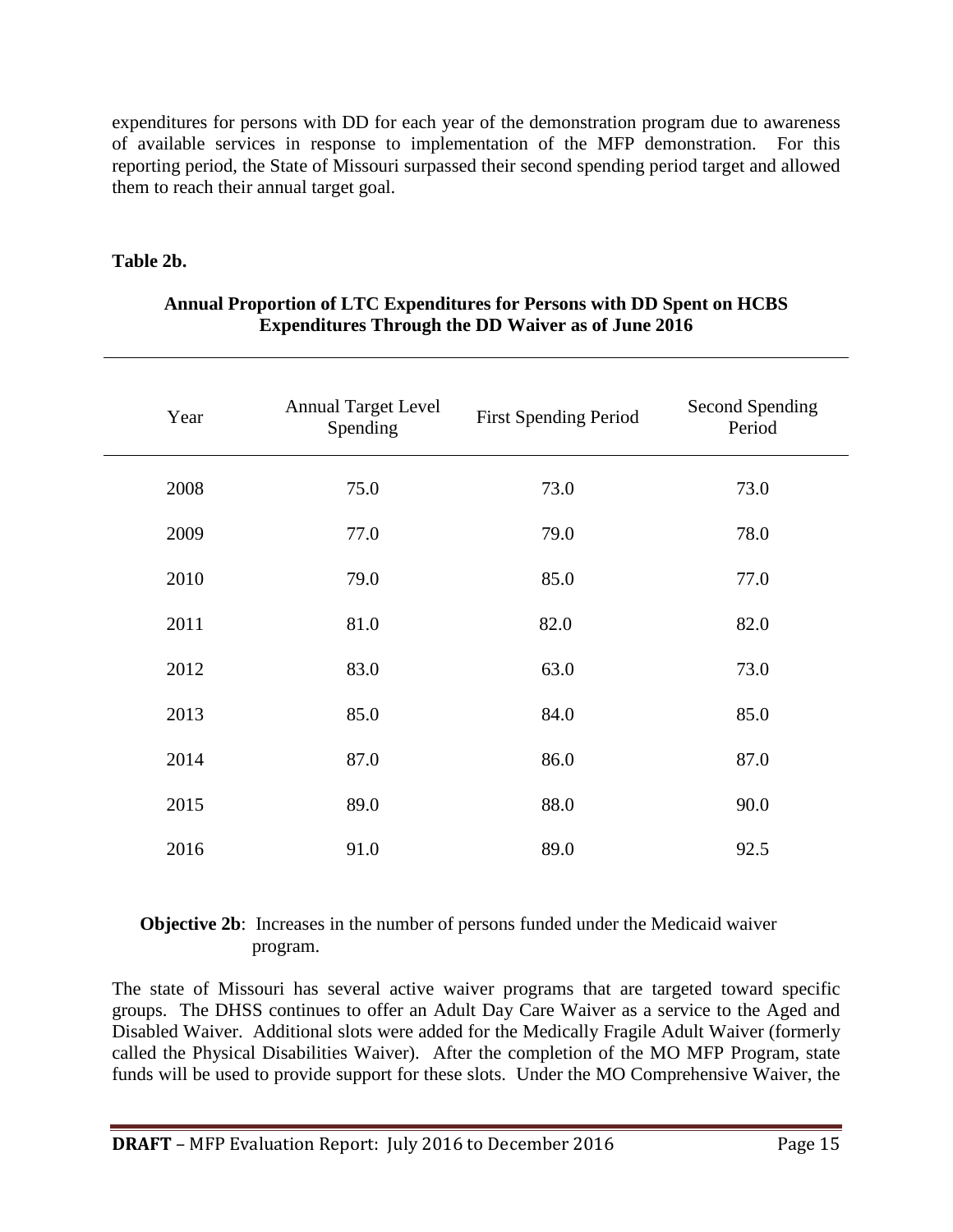MO DDD is able to now provide 8,500 slots. The Community Support Waiver provides 1,575 slots and has had an increase in the annual cost limit.

The state Missouri also operates a Prevention Waiver called "Partnership for Hope" for individuals with a developmental disability. This waiver is a partnership between the Division of Developmental Disabilities and 103 counties in MO. This waiver is used to serve individuals who can live in the community and be supported with an annual cost cap of \$12,000 or less. It is intended that this waiver will help reduce the states waiver waiting list and help prevent future out of home/institutional placements.

The MO Departments of Social Services, Health and Senior Services and Mental Health continue to offer adult day care services and supports under the Adult Day Health Care Services (ADHC) waiver. Individuals who are authorized for day care services under the waiver are now billed in 15-minute units instead of half/full day authorizations. These organized programs consist of therapeutic, rehabilitative and social activities provided outside the home, for a period of less than twenty-four (24) hours, to persons with functional impairments of at least a nursing facility level of care. ADHC is funded through MO HealthNet with the Department of Social Services, MO HealthNet Division (MHD) and Social Services Block Grant (SSBG) with the Department of Health and Senior Services.

#### **Objective 2c**: Increases in the amount of funding for demonstration transition services received by persons in the MFP Project.

For this reporting period, the amount of funding for demonstration transition services is directly tied to the number of individuals served. Funding for demonstration transition services is set at up to (\$2,400 per person) from the Federal Government through the MFP Project. As the number of persons served through MFP continues to increase, there is a corresponding increase in the total amount of funding in this area.

Many individuals in the Aged and Physically Disabled target groups have complex health and safety needs that require 24-hour services or a more substantial amount of support services than is allowed by the state. As a consequence, some individuals that might be interested in MFP are disallowed due to these financial restraints. However, with the right unpaid supports, some of these individuals have transitioned through MO MFP and have been successful. HCBS waivers continue to remain under the Nursing Facility Cost Cap.

Individuals in the DD and DD/MI target groups are not eligible for funding from this source because transition funds already exist in the current DD waiver. The DDD has recognized the need for one-time startup expenses as consumers transition to the community. To meet this need, the DDD has developed the Community Transition Service that provides up to \$3,000 in funding for essential start-up costs. This one-time service was added to the Community Support Waiver via the waiver renewal. The DDD will continue to track these transition expenses as well as expenses incurred for expanded specialized community services.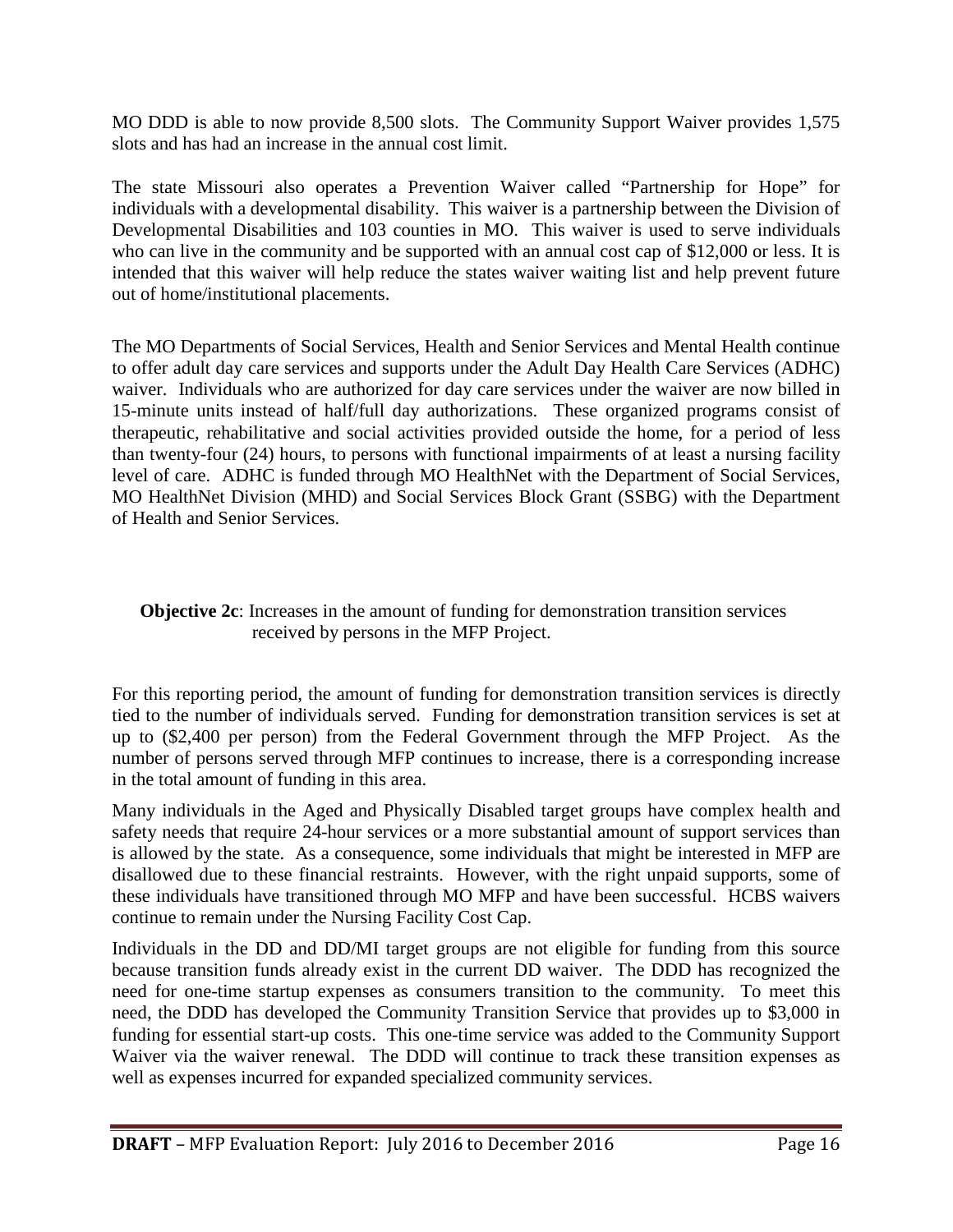**Area 3:** Availability and accessibility of supplemental services for MFP participants. Demonstration services include a full array of health services, 'one time' transitions services, adaptive medical equipment, housing and transportation.

The purpose of this goal was to examine the availability and accessibility of demonstration services in the community. The achievement of this goal is necessary to ensure that persons who leave an institutional setting have access to the services and supports needed to live and thrive in the community to the fullest extent possible. Well trained community support services will also be needed to help prevent the need for persons to return to an institutional setting for health or safety issues.

#### **Objective 3a**: Level of consumer involvement in planning transitions and delivery of services for each target group.

Consumer involvement at both the individual and family level has been and continues to be a strong and consistent theme throughout the planning and implementation of this demonstration program through the MO MFP Stakeholder Group. The Missouri MFP Project works closely with other state agencies, commissions, and state advisory groups to address issues related to the transformation of the long-term care system. The State of Missouri MFP Project continues to operate its outreach activities through a grass roots model. Consumers and their families continue to provide input through various groups that meet across the state. Consumers and families are asked to provide feedback on MFP processes, progress and any other concerns and generate recommendations. The MFP Stakeholder Committee formed an Outreach and Marketing Subcommittee to discuss and develop possible outreach strategies and other approaches to help move the MFP program forward. Missouri has requested 100% financing from the MFP grant to fund travel expenses for families and self-advocates in order that they may better attend and participate in the MFP stakeholder meetings.

Consumers are active participants in the MO MFP Stakeholder Quarterly Meetings. They offer personal input on the transition process and the challenges they experience on a daily basis. Consumer involvement has been beneficial in providing feedback on experiences while living in an institutional setting and then transitioning back to the community. There are currently six self-advocates on the MFP Stakeholders list. Approximately two to three self-advocates attend each meeting. The MO MFP Project has found it a challenge for all eight to participate at each meeting. It continues to be the project's goal to increase this level of participation.

The MFP stakeholders group continues to work with their respective communities throughout the state to spread information regarding the MFP program. Non-consumers aid in the outreach process by providing information to their respective communities about MFP. Both consumers and non-consumers also help identify barriers and problems they see in the transition process and help generate possible solutions. The MFP website and program brochures continue to be used to supplement in-person outreach activities.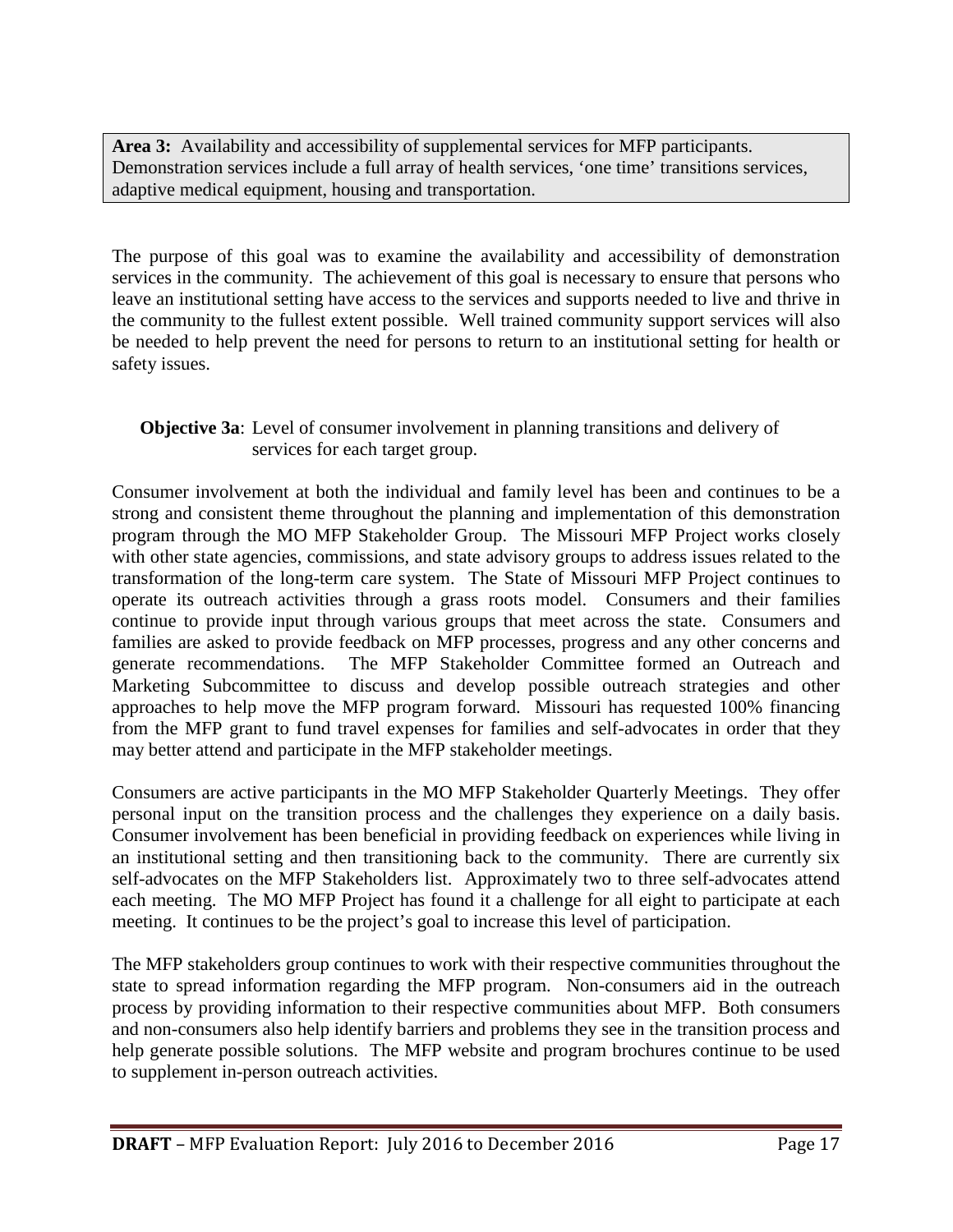#### **Table 3.**

#### **Stakeholder Involvement July to December 2016**

|                                          | Provided input<br>on MFP<br>policies or<br>procedures | Helped to<br>promote or<br>market<br><b>MFP</b><br>program | Involved in<br>housing<br>development | Involved in<br>Quality of<br>Care<br>assurance | Attended<br><b>MFP</b><br>Advisory<br>meetings | Other |
|------------------------------------------|-------------------------------------------------------|------------------------------------------------------------|---------------------------------------|------------------------------------------------|------------------------------------------------|-------|
| Consumers<br>Families                    | $\mathbf X$                                           | X                                                          |                                       | $\mathbf X$                                    | X<br>X                                         |       |
| Advocacy<br>Organizations<br><b>HCBS</b> | $\boldsymbol{X}$                                      | $\boldsymbol{\mathrm{X}}$                                  | $\mathbf X$                           | X                                              | X                                              |       |
| Providers<br>Institutional<br>Providers  | X<br>X                                                | X<br>X                                                     | X<br>X                                | X<br>X                                         | X<br>X                                         |       |
| Labor/Worker<br>Association(s)           |                                                       |                                                            |                                       |                                                |                                                |       |
| <b>Public Housing</b><br>Agency(s)       |                                                       |                                                            | X                                     |                                                |                                                |       |
| Other State<br>Agencies                  | X                                                     | X                                                          | X                                     | X                                              | X                                              |       |
| Non-Profit<br>Housing Assoc.             |                                                       |                                                            |                                       |                                                |                                                |       |

**Objective 3b:** Types of housing selected by MFP participants in each target group.

For the reporting period of July to December 2016 (See Table 4 and Figure 3a), the majority of persons in the aged or physical disability target groups making the transition to the community using the MO MFP Project have chosen to live in either apartments or individual home settings. Group home living situations of four or fewer individuals continue to be selected primarily by individuals experiencing a DD and by some individuals with a PD.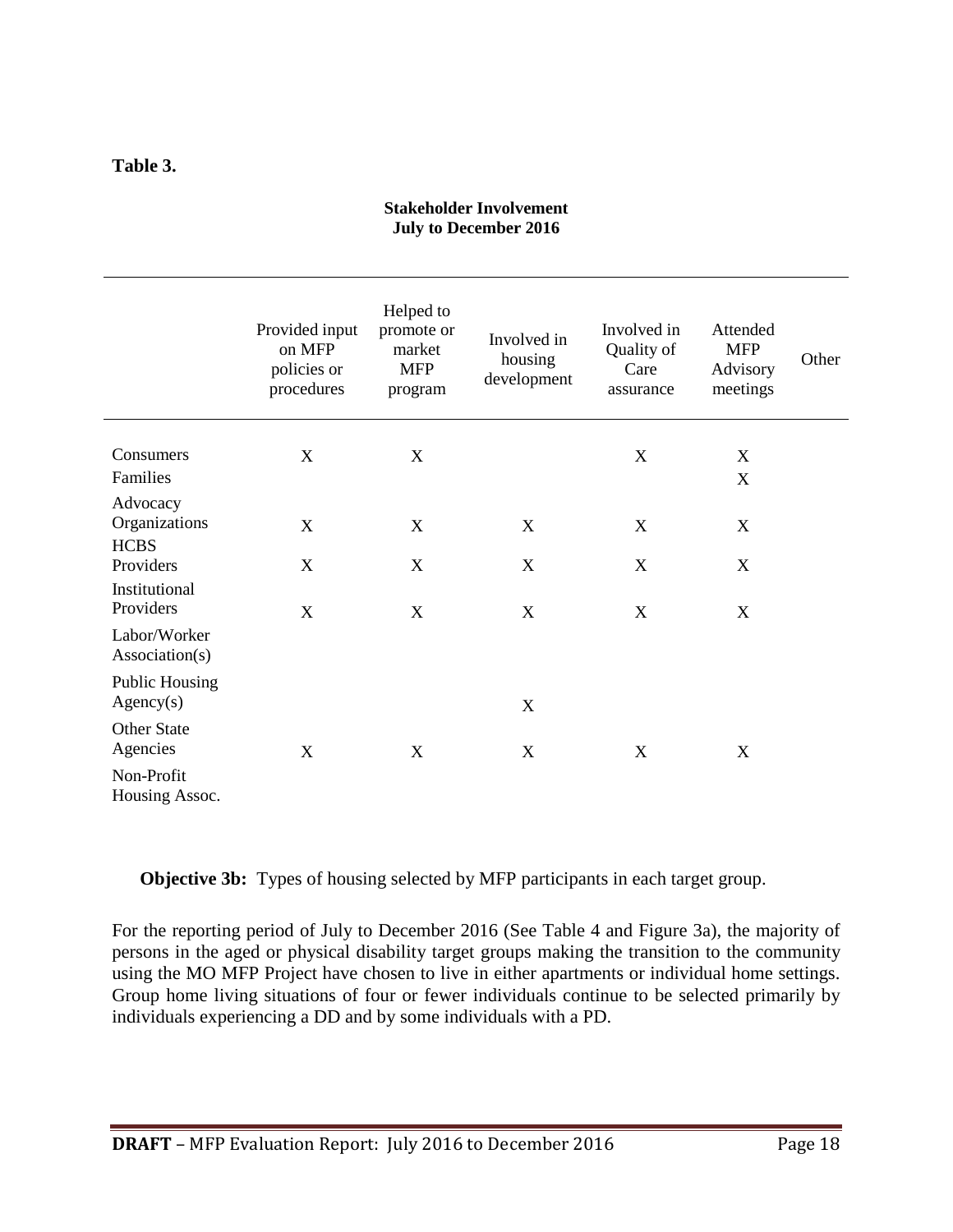#### **Table 4.**

#### **Housing Type Chosen by MFP Participants Who Transitioned Between July to December 2016**

|                                        | Aged | <b>Physical Disability</b> | DD       | DD/MI |
|----------------------------------------|------|----------------------------|----------|-------|
| Home (Owned or Leased)                 | 8    | 8                          | $\theta$ | O     |
| Apartment (Individual Lease)           | 36   | 62                         | 3        |       |
| Group Home<br>(4 or fewer individuals) | 0    | 4                          | 11       |       |

#### **Figure 3a.**



The types of housing selected by participants in the targeted groups of the MO MFP project since the start of the MO MFP project can be seen in Figure 3b. Since the start of the MO MFP program through the end of December 2016, 61% of program participants had transitioned to apartments, 26% moved to a group home of four or fewer persons, and 13% returned to a home owned or leased by the participant or a family member.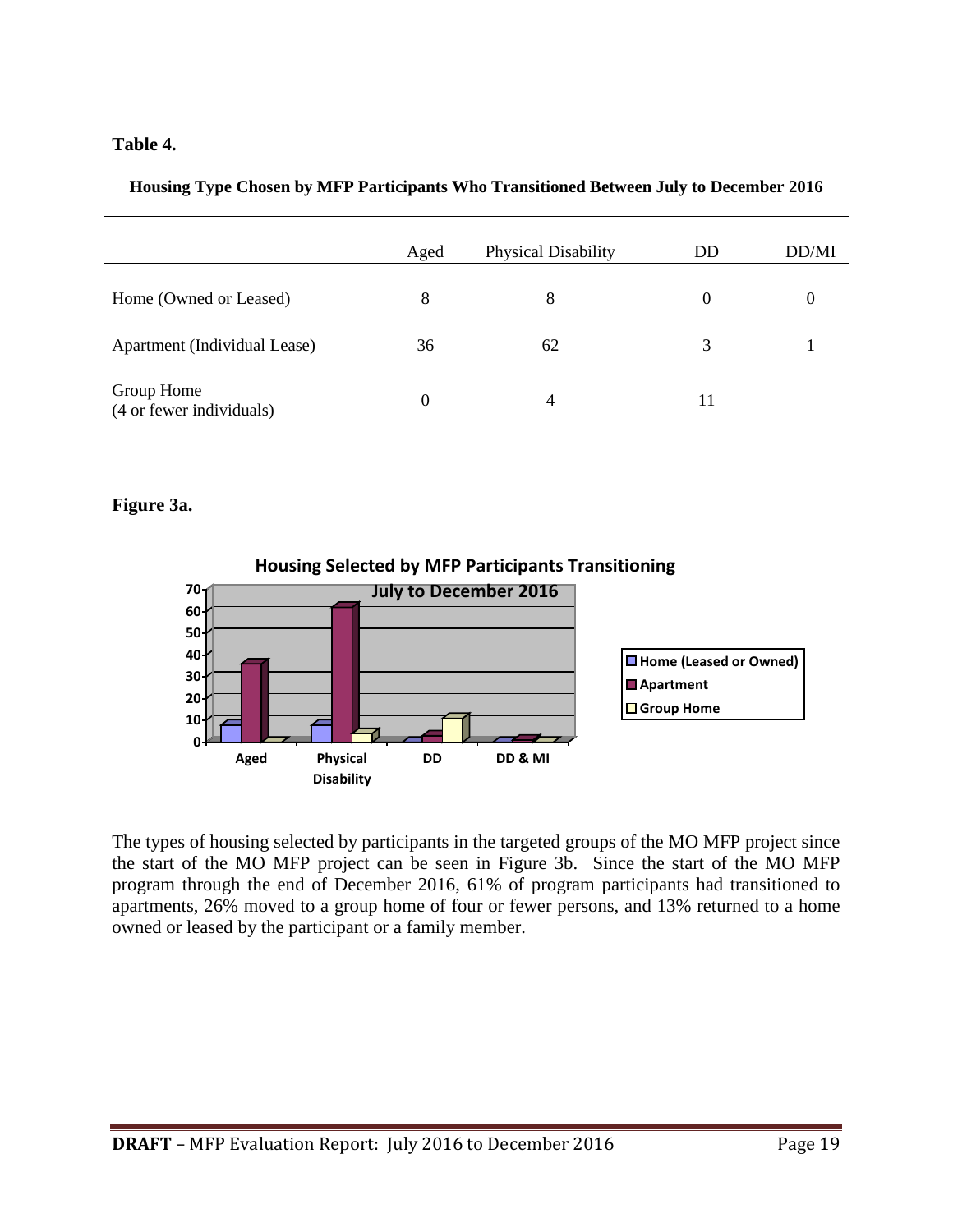**Figure 3b.**



MO MFP participants who were aged or had a physical disability transitioned to an apartment setting at rates of 75% and 84%. Persons with a developmental disability predominantly moved to small group homes ( $DD = 95\%$  and  $DD/MI = 71\%$ ).

**Objective 3c**: Number of MFP participants who choose to self-direct.

Since the beginning of the MO MFP project, 377 participants (25%) were reported as having used some level of self-directed services. Of these individuals, 100 were in the aged group, 265 in the PD group, 11 experienced a DD and one was in the co-morbid DD/MI group.

For the current reporting period ending in December 2016, 106 persons (See Table 5) were listed as self-directing their support services. The largest number of persons (75) who elected this option was in the PD target group followed by individuals in the Aged target group (31). For this reporting period, 50 persons in the PD target group and 21 in the Aged target group elected to hire and supervise their own personal assistants. In the area of finance, 43 individuals in the PD group and 21 in the Aged category chose to manage their own budgets.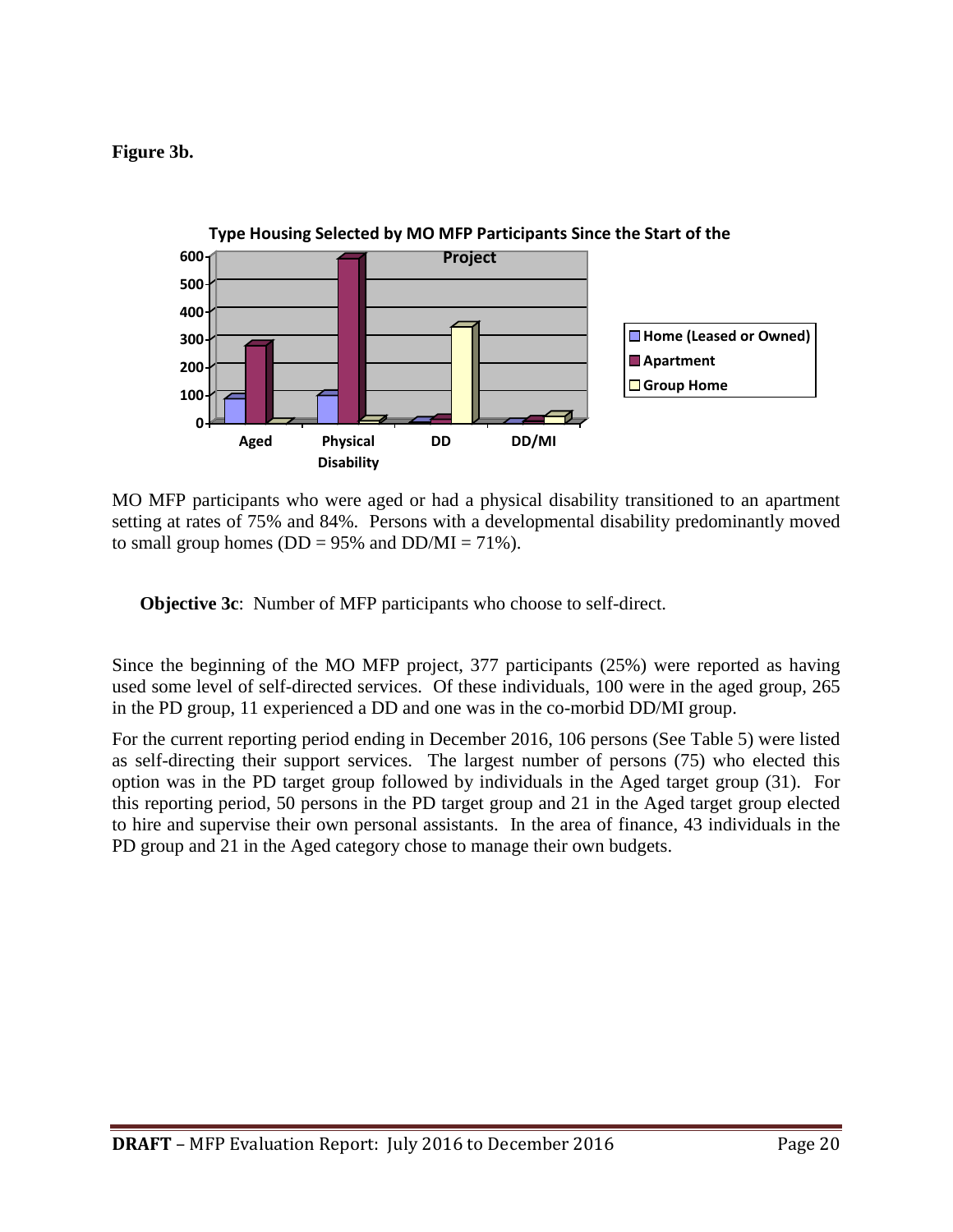#### **Table 5.**

|  | Number of Current MFP Participants in a Self-Direction Program as of the End of December 2016 |  |
|--|-----------------------------------------------------------------------------------------------|--|
|  |                                                                                               |  |

|                                                       | Aged | <b>Physical Disability</b> | DD | DD/MI |
|-------------------------------------------------------|------|----------------------------|----|-------|
| Number MFP participants<br>enrolled in self-direction | 31   | 75                         |    |       |
| Used self-direction to:                               |      |                            |    |       |
| Hire or supervise own<br>personal assistants          | 21   | 50                         |    |       |
| Manage own allowance or<br>service budget             | 21   | 43                         |    |       |

During this reporting period, 10 participants with a physical disability and 5 persons in the aged group elected to opt out of their self-direction programs.

#### **Objective 3d:** The number of individuals who were unable to transition due to lack of accessible/affordable housing.

As stated in earlier reports, the availability of affordable and accessible housing for MFP participants continues to be problematic across the state in particular for aged and physically disabled individuals residing in nursing facilities who wish to return to the community. Problems are especially noted for rural areas where fewer affordable rental units are available. To help address the housing barriers to transitions, MFP has partnered with the Missouri Housing Development Commission (MHDC) which is the housing finance agency for the state.

As described in 2016 First Period Evaluation Report, the MHDC has partnered with regional agencies to develop housing practices and approaches that meets the needs of their areas. This approach will allow for development that benefits individuals who need affordable, accessible housing including those transitioning to the community from an institutional setting through MO MFP. This approach has been adapted across the state. In September 2016, a statewide meeting on affordable, accessible housing was held in partnership with the Governor's Council on Disability and the Missouri Developmental Disabilities Council. This meeting was attended by individuals representing 21 agencies from across the state. As an outcome of this meeting it was determined that a local, grassroots approach would be more effective than a statewide housing team to pursue affordable, accessible housing and this approach will be followed throughout the state.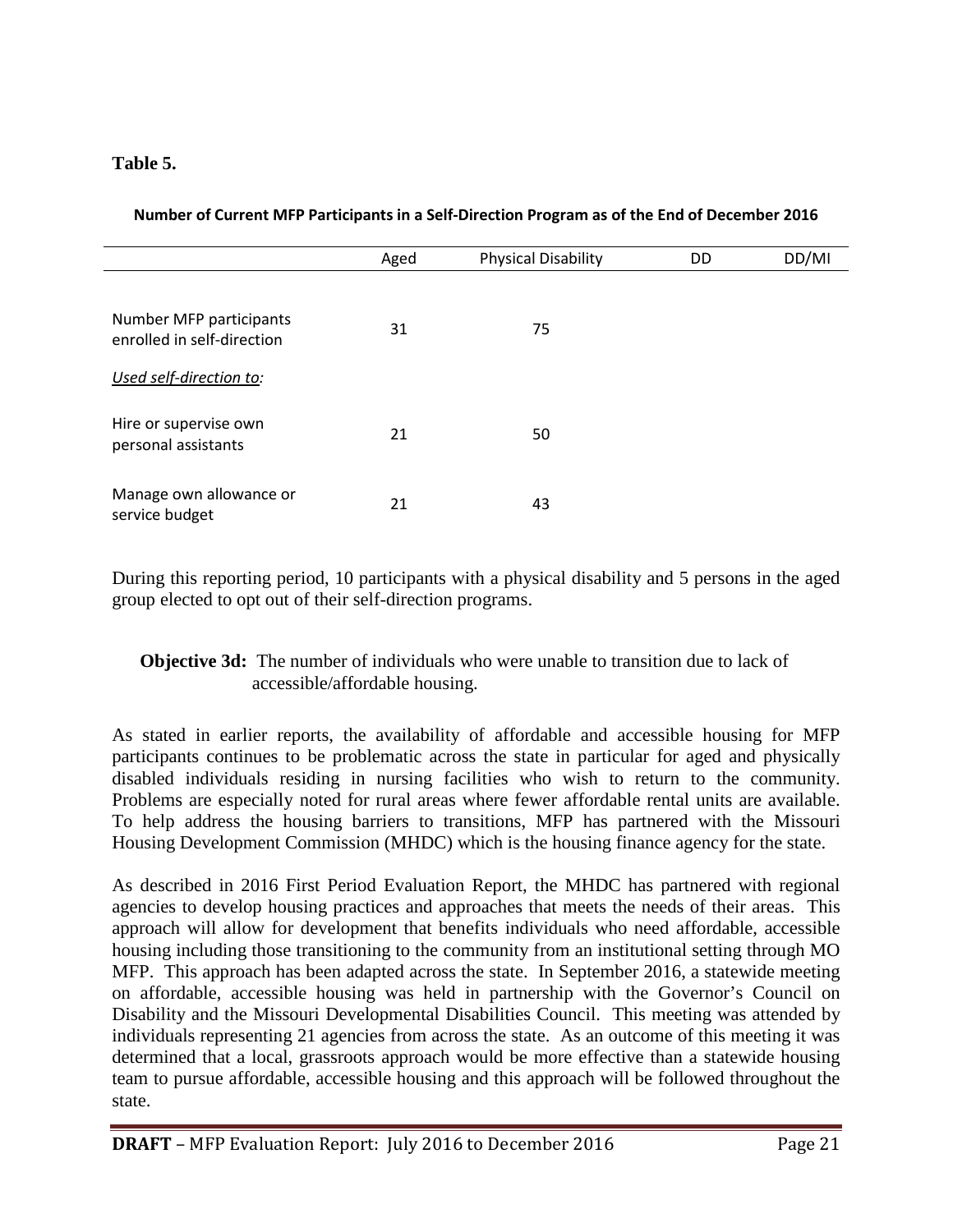In addition to the regional/local approach to housing concerns, some additional statewide approaches to address housing needs have been developed. A statewide housing registry was a goal identified with the Governor's Council on Disability. To help reach this goal, MoHousing (MoH) continues to develop a "resource tool" that includes affordable housing locators and other resources to assist individuals with housing related needs.

The DDD contracted with MoH to develop and provide Support Coordinators on accessing available resources including the HCBS Waiver for home modifications. This initiative was developed to increase awareness and utilization of home modification services for individuals receiving DD supports including those transitioning from an institutional setting to the community.

MO DHSS staff and contracted transition coordinators continue to struggle assessing risk placements of community placements for individuals with a history of alcohol or substance abuse, and severe mental illness. Continuous Quality Improvement meetings have shared the knowledge that these individuals can be successfully transitioned if needed support services are in place, the individual is willing to use these services, and transition coordinators closely monitor these cases and quickly respond to problems as they arise.

Wait lists for housing vouchers remain closed the majority of time. When vouchers become available, the short time period of availability does not allow for individuals who wish to transition to apply. In many cases, these individuals have not yet been identified to notify them of available housing. The MO MFP Project has a target goal to have around 96 pending transitions at all times. As of the end of December 2016, the MO MFP Project had 157 candidates that were "in the pipeline" and expected to enroll in MFP.

The MO MFP Project has set an annual target goal to keep the number of MFP eligible individuals who are unable to transition because they were unable to obtain affordable/accessible housing below an annual rate of three percent. For this reporting period, there were 188 reported instances where an individual was unable to transition into the community either because they could not find affordable, accessible housing, or chose a type of housing that did not meet the definition of a MFP qualified residence. This is slightly above the stated target percentage but within acceptable limits. This increase appears to be contributable to increasing numbers of potential MFP participants and the fact that efforts to identify housing barriers are resulting in better reporting of problems. In many cases, the failure to transition is because affordable housing is not available in a timely manner. The MFP Director and other continue to work with public housing authorities to apply for vouchers made available through future NOFAs and to develop other solutions to the problem.

**Objective 3e:** Types and amounts of transition services, including demonstration and supplemental services, used by MFP participants.

MO MFP funds are utilized to reimburse contractors for Transition Coordination Services. Contractors are eligible to receive \$1,350 at the time of transition; \$675 if the individual remains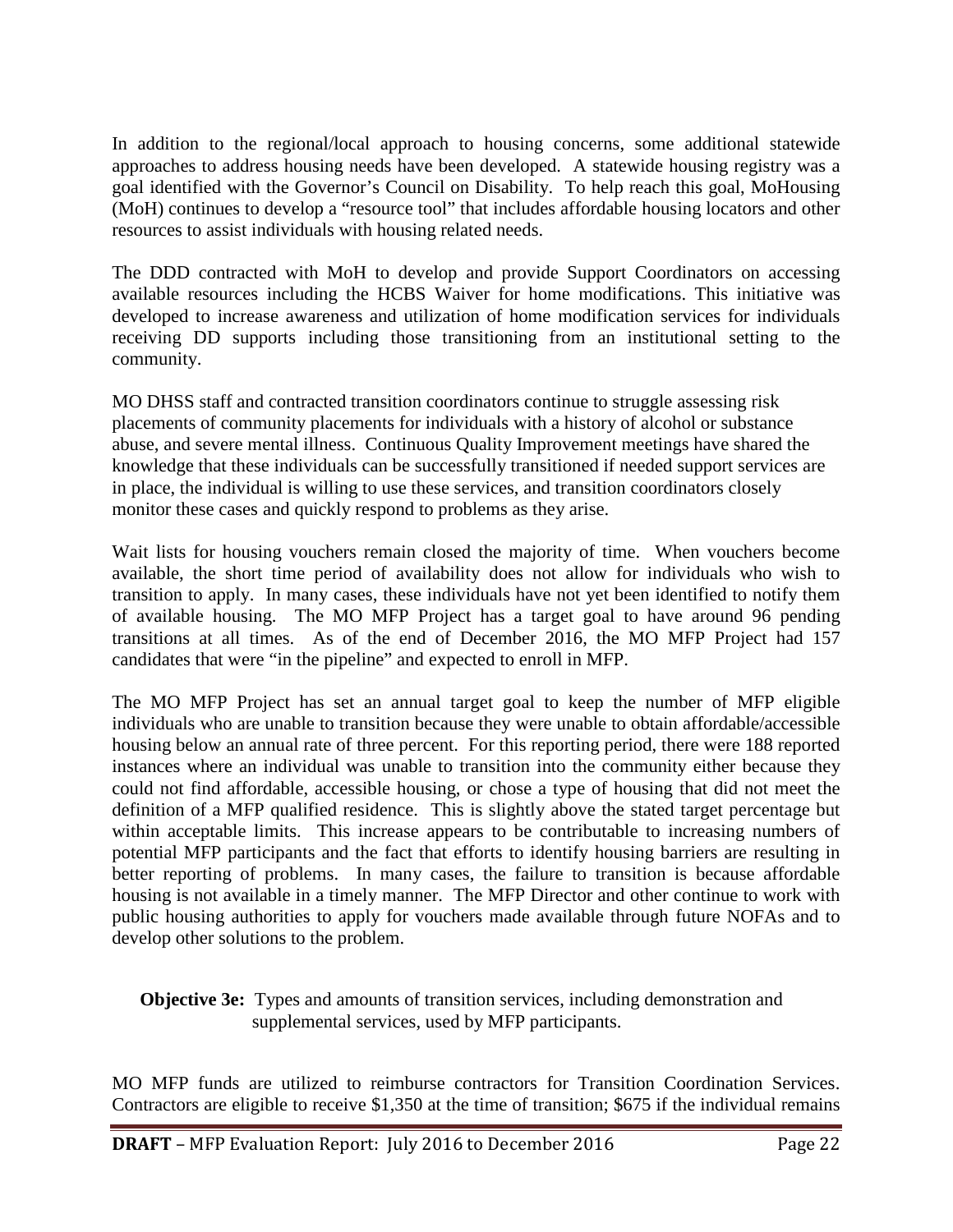in the community for 6 months; and \$675 if the individual remains in the community for a total of 12 months. MFP funds are also utilized to reimburse contractors for Options Counseling services at a rate of \$300 per session, per resident, per year.

The DHSS Division of Senior and Disability Services has used and anticipates continuing to use funds on one-time expenses as a result of consumers transitioning into the community. A maximum of \$2,400 for such demonstration services is allotted for each MFP participant in the aged or physically disabled target groups who transitions from a nursing facility to the community. From July to December 2016, the DHSS authorized \$267,988.26 on demonstration services for 51 individuals making the transition into the community in the Aged group and 96 individuals in the PD group. The breakdown of DHSS authorized demonstration service expenditures can be seen below in Table 6.

#### **Table 6.**

|  | <b>Supplemental Service Expenditures Authorized by DHSS - July to December 2016</b> |
|--|-------------------------------------------------------------------------------------|
|  |                                                                                     |

|                                             | Amount       | <b>Percent</b> |
|---------------------------------------------|--------------|----------------|
|                                             |              |                |
| <b>Rent Deposits</b>                        | \$59,145.06  | 22.07%         |
| <b>Utility Deposits</b>                     | \$12,047.34  | 4.50%          |
| <b>Cleaning Supplies</b>                    | \$6,317.91   | 2.36%          |
| <b>Toiletries</b>                           | \$3,932.75   | 1.47%          |
| <b>Furniture</b>                            | \$97,571.35  | 36.41%         |
| Household Items                             | \$45,604.00  | 17.02%         |
| Groceries                                   | \$18,876.39  | 7.04%          |
| Miscellaneous (including medical equipment) | \$24,493.46  | 9.14%          |
|                                             |              |                |
| Total                                       | \$267,988.26 | 100\%          |
|                                             |              |                |

As can be seen in Figure 4, the majority of demonstration service expenditures authorized by the Missouri DHSS for this reporting period was used to purchase furniture, pay for rent deposits, household items and other items needed to help establish a viable living setting in the community. These demonstration service expenditures continue to play an important and vital role in helping individuals return to the community.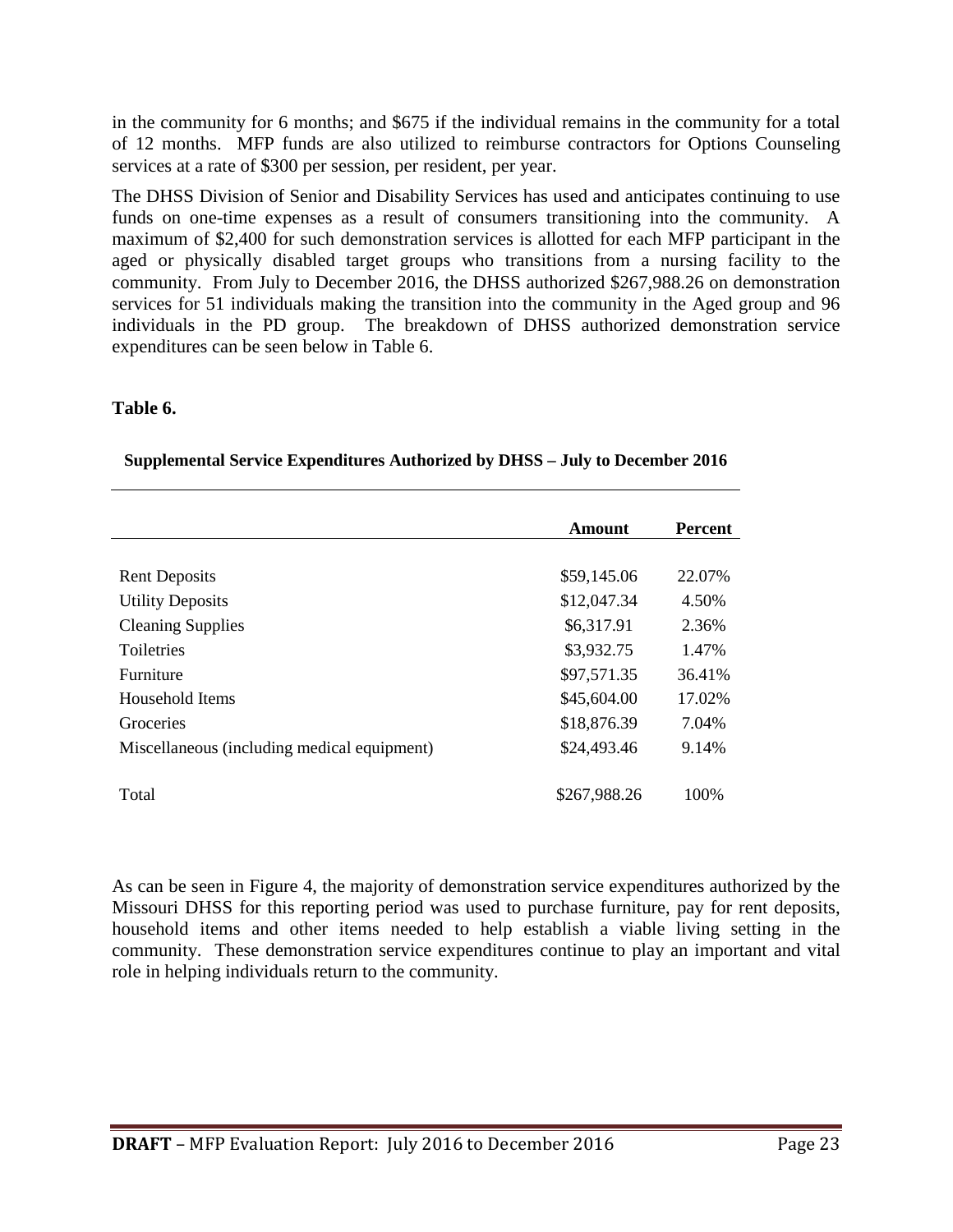#### **Figure 4.**



#### **Supplemental Service Expenditures Authorized by DHSS - July to December 2016**

**Objective 3f:** Why individuals interested in participating in MFP were unable to transition to the community.

Through the end of December 2016, a total of 1,431 eligible persons were unable to transition into the community from long term care facilities by using the Missouri MFP Program. The reasons given for this inability to return to a community living setting can be found in Table 7. For the Aged and Physically Disabled, the reasons for not transitioning were most often due to health and safety concerns in the community. Other denials for program participation were due to the individual requiring 24-hour oversight since Missouri's current state and waiver programs do not provide for this level of paid support. Other barriers to transitioning included a lack of housing and past criminal action or abuse issues that affected housing options. Some potential program participants declined to transition due to the need for high spend down of their finances and others changed their mind or had unrealistic expectations for the transition.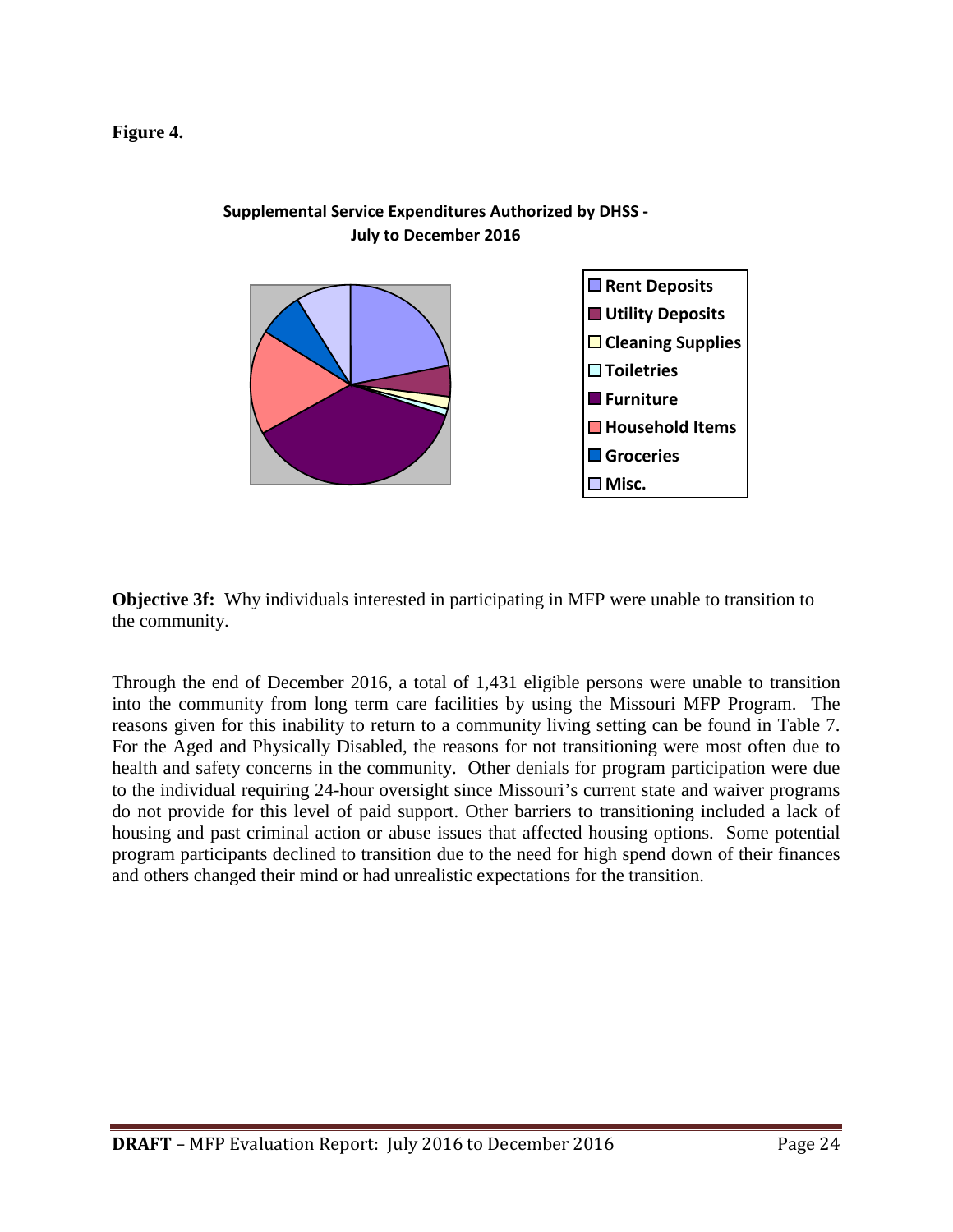|                                                                                                                                                                                               | Reasons Persons Could Not Transition Using the MO MFP Program Through December 2016 |                |             |              |           |          |             |             |             |             |             |          |           |
|-----------------------------------------------------------------------------------------------------------------------------------------------------------------------------------------------|-------------------------------------------------------------------------------------|----------------|-------------|--------------|-----------|----------|-------------|-------------|-------------|-------------|-------------|----------|-----------|
|                                                                                                                                                                                               | $12 - 10$                                                                           | $6 - 11$       | $12 - 11$   | $6 - 12$     | $12 - 12$ | $6 - 13$ | $12 - 13$   | $6 - 14$    | $12 - 14$   | $6 - 15$    | $12 - 15$   | $6 - 16$ | $12 - 16$ |
| Individual transitioned to the<br>community but did not enroll in Mo MFP                                                                                                                      | $\mathbf{1}$                                                                        | 0              | $\mathbf 0$ | $\mathbf{0}$ | 0         | 0        | $\mathbf 0$ | $\mathbf 0$ | $\mathbf 0$ | $\mathbf 0$ | $\mathbf 0$ | $\bf{0}$ | 0         |
| Individuals physical health, mental<br>health or other service needs were<br>greater than what could be<br>accommodated in the community or<br>through the state's current waiver<br>programs | 20                                                                                  | 8              | 71          | 76           | 141       | 170      | 205         | 255         | 303         | 349         | 389         | 432      | 479       |
| Individual could not find affordable,<br>accessible housing or chose a type of<br>residence that does not meet the<br>definition of MFP qualified residence                                   | $\mathbf{1}$                                                                        | 0              | 19          | 19           | 25        | 34       | 41          | 57          | 71          | 154         | 135         | 159      | 188       |
| Individual changed mind about<br>transtitioning, did not cooperate in the<br>planning process, had unrealistic<br>expectations or preferred to remain in<br>the institution                   | 9                                                                                   | 4              | 44          | 58           | 92        | 123      | 145         | 176         | 203         | 241         | 267         | 302      | 333       |
| Individual's family member or guardian<br>refused to grant permission or would<br>not provide back-up support                                                                                 | 3                                                                                   | $\overline{2}$ | 15          | 15           | 24        | 29       | 31          | 38          | 41          | 45          | 47          | 47       | 49        |
| Other including high spend-down                                                                                                                                                               | $\mathbf 0$                                                                         | 0              | 0           | $\pmb{0}$    | 0         | 97       | 124         | 142         | 168         | 231         | 266         | 324      | 382       |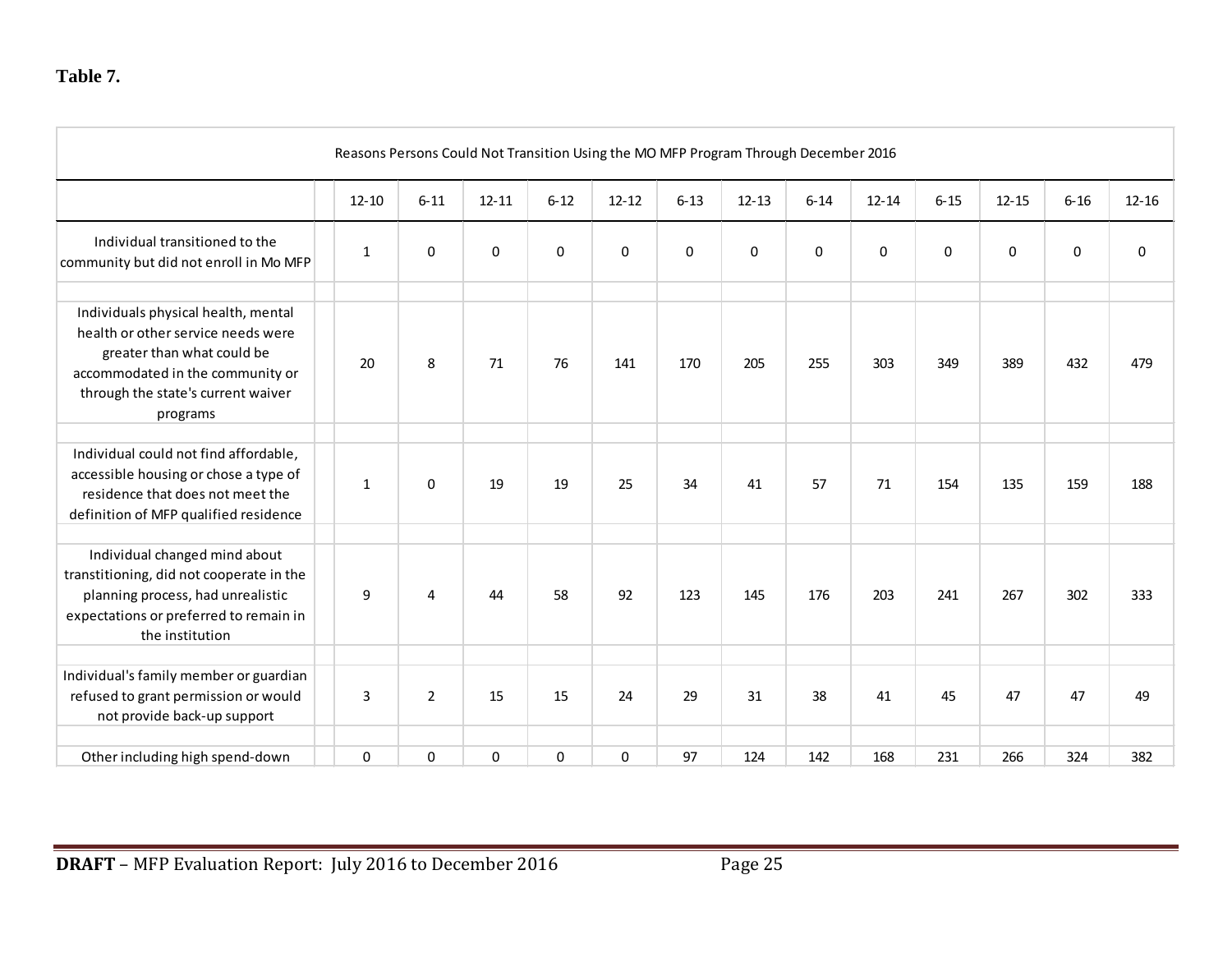**Area 4:** Performance of a cost analysis on support service costs for individuals participating in the MFP Project.

Another major intent of the MO MFP program is to demonstrate that disabled and aged persons can live in their communities with proper support and that this support would cost Medicaid less than it currently spends for institutional care. The purpose of this goal was to examine the financial costs of having individuals live and receive supports in their community. These expenses would be compared against the costs of similar services and supports in a long-term care living facility. It is intended that this information might help form state policy regarding supporting individuals to reside in their home communities as opposed to living in an institutional setting.

**Objective 4a**: Medicaid costs prior to participation in MFP.

The data needed for this objective will be obtained from several different data sets maintained by various state agencies in Missouri. At the time of this report, the process and methodology were still being developed to obtain this information. As a result, the analyses needed to address this objective cannot be performed.

**Objective 4b**: Medicaid costs following transition.

The data needed for this objective will be obtained from several different data sets maintained by various state agencies in Missouri. At the time of this report, the process and methodology were still being developed to obtain this information. As a result, the analyses needed to address this objective cannot be performed.

**Area 5:** Development of policies and practices to improve quality management systems to monitor services and supports provided to participants in the MFP Project.

One of the intentions of the MFP Rebalancing Demonstration Grant was to create systematic changes in state policy and practices that would extend beyond the duration of the grant. The purpose of this goal is to examine the state of Missouri's ability to create a system of policies and practices that would insure that support services delivered to consumers were of a consistent quality that addressed their needs and helped insure their ability to participate fully in their communities.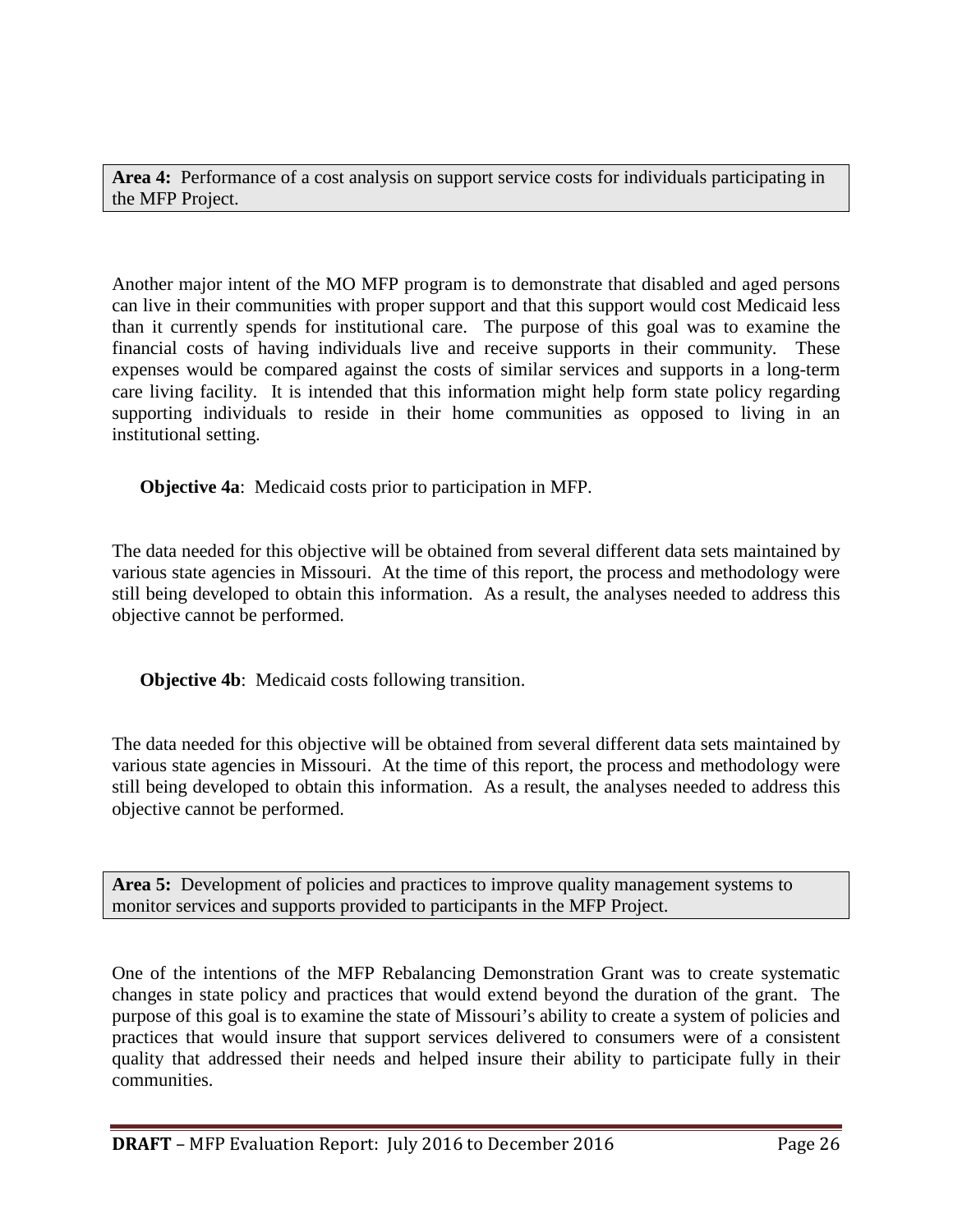The development and implementation of quality management systems to monitor and improve the delivery of appropriate supports to MO MFP participants continues to be a priority of state agencies participating in the Project. One component of the state of Missouri's intent to improve the delivery of quality services was the creation and implementation of web-based data collection systems. These systems have been developed and the state of Missouri MFP project continued to use its Web Tool to collect MFP data. The state of Missouri is unable to allow contracted transition staff direct access to databases which store information on abuse or neglect. This information can be important when developing transition plans that will ensure safety in the community. DHSS/MFP Regional Coordinators now include pertinent information from these databases when notifying contracted transition coordinators of the results of the Level of Care Assessment, which is conducted to determine if the individual is eligible for Home  $\&$ Community-based Services after transition. It is expected that transition coordinators will use this information to develop supports that will ensure safety in the community.

For the Aged and Physically Disabled target groups, the DHSS/DSDS continues to use its HCBS Cyber Access Web Tool. This tool contains the Inter RAI HC to help guide comprehensive care and service planning in community-based settings. It focuses on the person's functioning and quality of life by assessing individual needs, strengths and preferences. In an effort to support the use of the HCBS Web Tool within Cyber Access, DSDS has developed a specific internet location to consolidate Web Tool information. Enhancements were made to the HCBS Web Tool. Financial Management Services (FMS) was added as an automatic display when Consumer Directed Personal Care – Independent Living Waiver was approved. The HCBS Web Tool is the inter-departmental system used between DSS (The Medicaid Agency) and DHSS (The HCBS Authorizing Agency) for all Medicaid recipients.

During this reporting period, it was decided that all referrals received on MFP participants regardless of whether or not the participant will be authorized HCBS, will be entered in the HCBS Web Tool. This decision was made in order to streamline and improve transparency with regard to the provision of services and issues that can impact an MFP participant. Because any Medicaid provider, not just MFP contractors can view confidential information on any Medicaid recipient, MFP Contract Oversight staff along with DHSS Policy staff had to decide what forms would be uploaded and attached to participant records in this system. The person centered transition was identified as one of these forms. However, to be in compliance with confidentiality regulation any wording that directly indicated concerns a participant might face in the community as a result of previous Adult Abuse, Neglect, & Exploitation hotlines had to be amended.

Another tracking tool is the MO Case Compass that is used by DSDS to monitor adult protective service investigations and the follow-up required for protective services. The DHSS maintains data spreadsheets in the DHSS/DSDS central offices regarding transition and options counseling services. During this reporting period, Contract Oversight staff decided to request copies of the MFP Monthly Contact forms when conducting reviews of Adult Protective Service Hotlines call in on MFP participants within the first 90 days of transition. Completing the Monthly Contact form in the home when visiting the participant is a contractual requirement. This provides the reviewer an idea of the concerns discussed during each visit with the participant, and whether or not the contractor had knowledge and time to implement an intervention strategy that could have prevented the hotline call.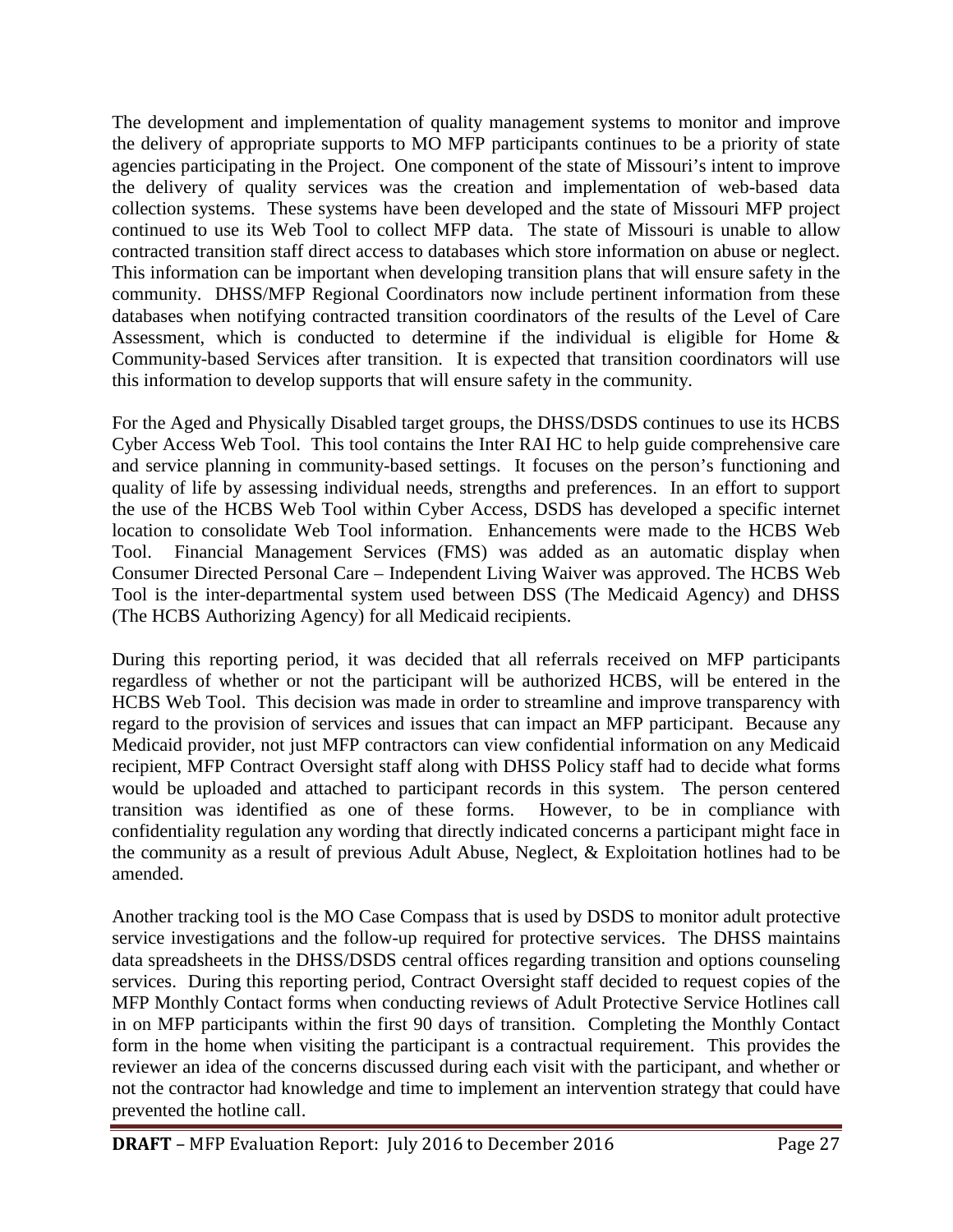The DHSS/DSDS have taken steps to meet with participants and related service providers to share information and monitor support needs. The DHSS awarded contracts to Centers for Independent Living (CILS) and Area Agencies on Aging (AAA) to provide transition coordination services. As part of this transition coordination, contractors are required to monitor MFP participants during the first year of transition. These contractors continue to meet, as part of the CQI process, face to face with participants; twice for the first three months of transition and monthly for the next nine months. As part of this Continuous Quality Improvement (CQI) process, DSDS and contracted staff that work with MFP persons attend monthly meetings to discuss relevant issues involving the delivery of services and supports. Quality meetings were held with the CEOs of provider agencies; DSDS central office staff and the five DSDS regional coordinators address contract implementation issues, barriers to delivery of services and identify best practices.

A monthly contact form was developed through the DSDS Continuous Quality Improvement (CQI) process and adopted by all contractors across the state. This monthly contact form serves as a guide for transition coordinators when conducting monthly meetings with participants. This form is inclusive and is designed to ensure that all pertinent aspects of a participant's life is reviewed. Sections on the form include substance abuse, access to community services and barriers to this access, medical/mental health, personal care assistance, assistive technology, critical incidents, social activities, and finances. The goal is to review any changes that have occurred since the last visit and to ensure health and safety in the community.

During this review period, the CQI process continued to be an effective "grassroots" approach to determine best practices and strategy development. This approach has proven successful in developing solutions to local or regional issues. Another regional CQI effort was the development and implementation of a "readiness checklist" for participants with a history of long term institutionalization to help them prepare for community living. Areas addressed included financial planning, housing preferences, and community supports and service needs.

During this reporting period, DSDS continued to use quality monitoring protocols that would apply to MFP participants during their one-year transition period. DSS has created two new systems to allow DSDS to monitor performance with regards to the following measures: 1) The percentage of individuals who transition within 6 months of the Options Counseling Session, and 2) The percentage of individuals who are involved with an abuse/neglect/exploitation report within 90 days of transition. DSDS continues to monitor cases which have been pending transition six months or longer. Regional CQI teams are monitoring the MDS Section Q referrals to improve outreach to those nursing homes which have not submitted a referral. In addition, the state level CQI team adopted a satisfaction survey which all DSDS contractors are expected to utilize to measure satisfaction with Options Counseling and Transition Coordination Services.

The DMH has implemented the web tool called the Action Planning and Tracking System. This program tracks trends and needs for quality improvement and individualized remediation in areas such as health, safety, rights, services and money in addition to the Missouri Quality Outcomes (MQO). The DMH has linked the Health Identification and Planning System (HIPS) directly into CIMOR, the DMH information management system. This will allow notification directly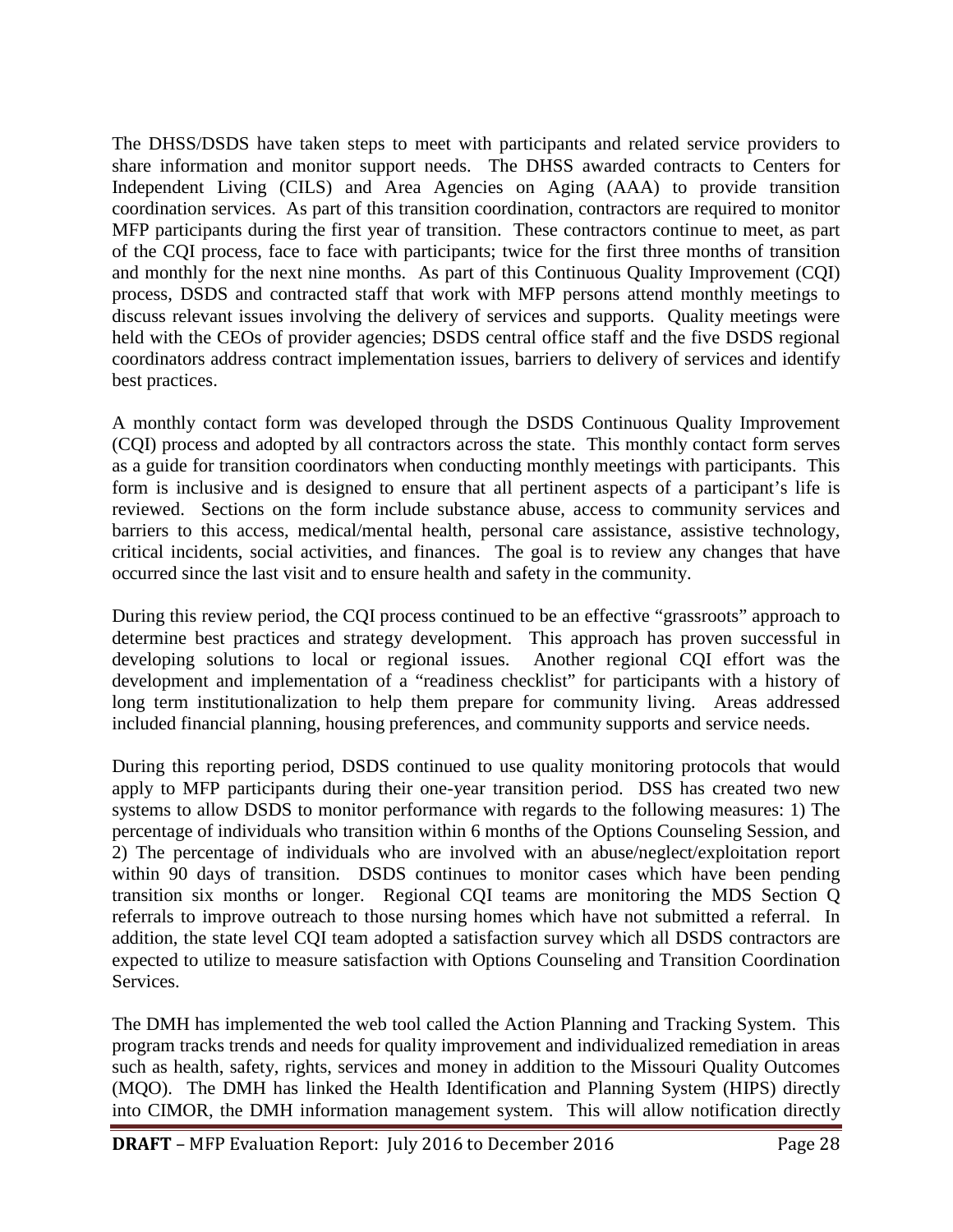from the data system to service providers to improve follow-up as identified from nursing reviews. This will eliminate the paper system and create the ability to examine a person's health needs over time. The Division of Developmental Disabilities (DDD) has implemented a standardized web-based tool for reviewing quarterly and monthly data on service delivery and supports to analyze event data and develop intervention measures and system improvement strategies when indicated.

Ongoing review and enhancements continue for the electronic system that has been developed for the Regional Community Living Coordinators to review monthly reportable events specific to individuals currently enrolled in the MO MFP program. This process is designed to assist with the identification of themes and trends for overall quality improvement strategies that focus on service delivery and supports. Community Living Coordinators are now able to directly enter data on reportable incidents into the MO MFP database. Medical / health needs continue to be reviewed on a monthly basis by community registered nurses. Ongoing Technical Assistance support has been provided to MO MFP staff regarding accessing data through CIMOR.

The DMH continued to use enhanced quality monitoring protocols for the first year of transition. Here quality related outcomes using identified benchmarks for persons at risk for poor outcomes will be monitored for effectiveness. Critical Incidents and outcomes are monitored with information on these incidents entered into the Event Management Tracking system (EMT). This system has been enhanced to create a field for Contact Description. There is now a standalone field and will provide better security and confidentiality for reports on dissatisfaction, abuse/neglect, misuse of funds, etc. to be submitted to the Office of Constituent Services (OCS) and entered into the system. Individualized Service Plans will be reviewed and findings entered into the Action Plan Tracking System.

During this reporting period, agencies across the state were provided the opportunity to request and receive secured access to the DMH Event Management Tracking system. Access was accompanied with training for providers who have chosen to enter their reportable events directly into the EMT database resulting in an automated notification and communication with DD facilities and corresponding Support Coordinators/SC Supervisors. For the period covered by this report, 15% of events entered into the EMT system were entered by providers.

The DMH has taken steps to meet with participants and related service providers to share information and monitor support needs. The DDD has created the position of Community Living Coordinators to support consumers transitioning to the community. Among other responsibilities, these individuals will provide assistance in locating living options that will optimize the community experience of MO MFP participants. Complementing these positions, the DDD has hired eleven advocacy specialists to provide training and support to individuals with DD and their families as well as community organizations and employers. The DDD has also created Self-Directed Support Coordinators at each of the five Regional DD offices and six satellite offices. These individuals will provide training on the implementation process for selfdirection. They will also provide guidance and support to participants and their families and others on self-direction issues.

The state of Missouri continues to use of the National Core Indicators survey across the state to provide additional information on individuals with DD receiving services and supports. One key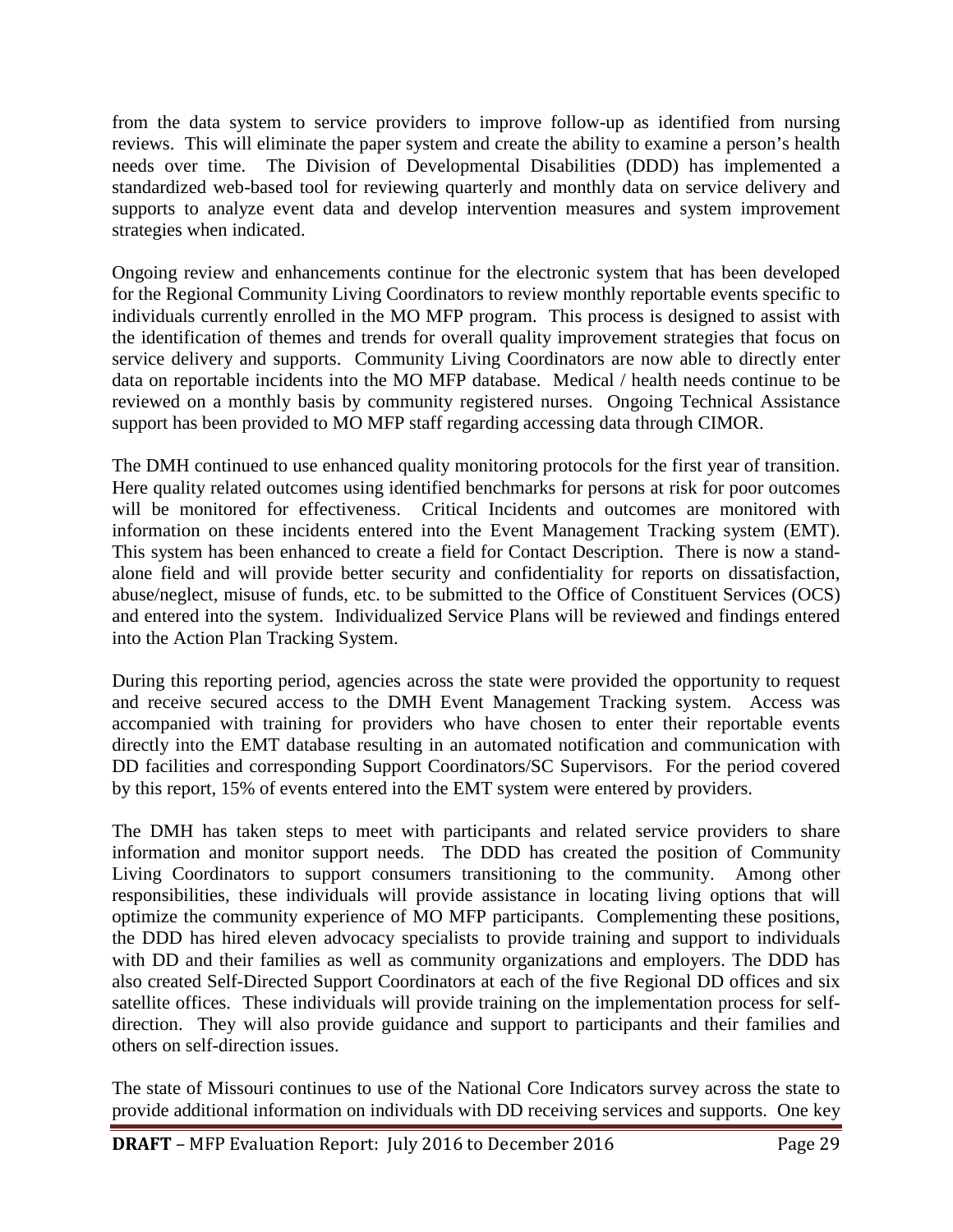piece of information that will be obtained from this survey is the rate of direct support staff turnover. Maintaining a low rate of staff turnover has been identified as one of the key components in providing quality care to persons with disabilities. The state also continues to use the Support Intensity Scale (SIS) which measures support requirements in 57 life activities and 28 behavioral and medical areas. DMH continues to involve the Safe Advocates and Families for Excellence (SAFE) and utilization reviews to help monitor supports.

#### **Objective 5a**: Level of satisfaction with home and community-based services including living arrangements.

#### **Baseline Findings**

The MFP Quality of Life Survey (QoLS) is being used to help measure consumer level of satisfaction with HCBS supports and living arrangements. The QoLS continues to be administered to participants and the results sent to CMS. Between July to December, 2016, 133 persons transitioned into the community using the MO MFP program and were administered a baseline QoLS.

By the end of this reporting period, data from the QoLS was obtained for a cumulative total of 1,574 persons for the Baseline Phase of transitioning into the community using MFP. Prior to transitioning to the community, 93% of these participants reported that they were living in longterm institutional settings and 7% were in other living arrangements. Only 50% of those living in an institutional setting reported that they liked where they lived. This compared to those living in an alternative setting where 75% reported liking their living setting.

Across all Baseline living situations, 32% of individuals in the Aged group and 30% in the PD group reported being unhappy with where they were currently living. This is much higher reported rate of unhappiness with their living setting than the 24% reported by those in both the DD and DD/MI groups. 67% of persons living in an institutional setting reported that they did not help select their current living setting. Similar results were indicated by those persons living in alternative settings where 63% reported that they also did not help select their current housing.

For the Baseline assessment, approximately 13% of those living in an institutional setting reported that they did not feel safe where they lived. Of these, 34% indicated that they felt this way most of the time. In other areas related to personal safety, of those who responded, 4% of persons living in institutional settings reported that they had been physically hurt by care providers. Close to 19% of institutional residents indicated that they had been yelled at or verbally abused. In addition, 27% reported that they had money or personal items taken from them without permission.

Overall for those individuals about to transition into the community, nearly 78% reported being happy with the help they currently received in their pre-transition living setting. Of these, 77% of persons living in an institutional setting reported being happy with their services as compared to 86% of those in a non-institutional setting. In examining those who were not satisfied with their support services, the largest group was in the PD group (58%). This contrasts with the Aged and DD groups where approximately 24% and 18% were displeased.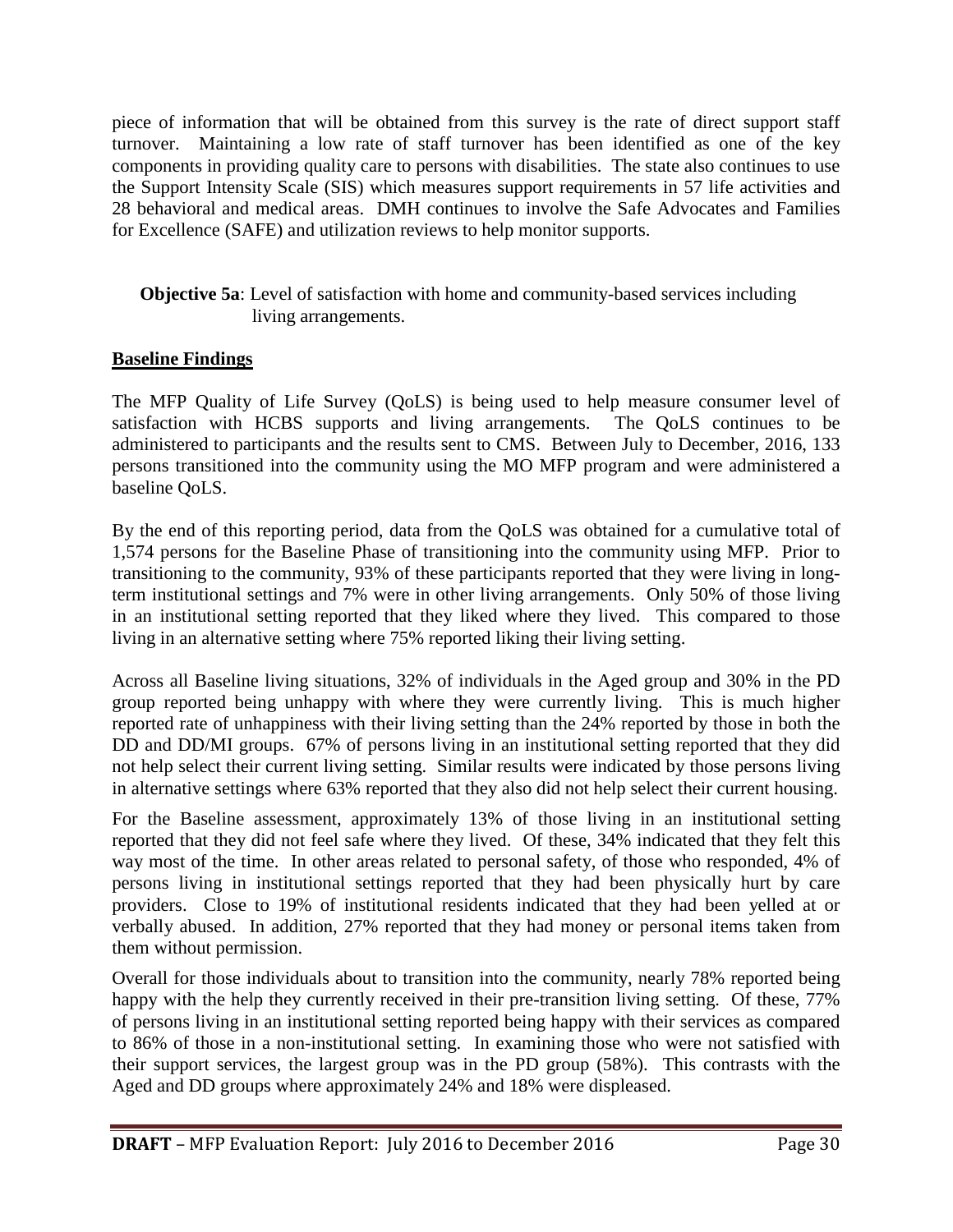When asked if they were happy with how they were living their life, 66% answered in the affirmative. The largest percentage in this group were those with a DD. Those indicating that they were not happy with how they were living their life were mostly in the PD (54%) and Aged (30%) groups.

Prior to transitioning, approximately 80% of MFP participants reported that they were treated with respect by their service providers. However, a significant number of persons in the PD group indicated that this was not true for them. Again, prior to returning to the community, 79% said that their helpers listened carefully to their requests. But a significant number of persons in the Aged and PD groups reported that this was not true for them.

75% of pre-transition MFP participants indicated that they required assistance to perform their ADL behaviors. While some participants in all groups required assistance for their ADLs, assistance was reported as being needed more often for persons in the DD groups. Nearly 19% of respondents who required assistance indicated that they went without a shower or bath when they needed one and approximately 59% of these occurred because there was no one to help them. Over 11% of participants reported that they were unable to use the bathroom when needed and 44% of this group indicated that this was due to a lack of staff assistance.

#### **One Year Post-Transition Findings**

For this reporting period, cumulative data from the QoLS was obtained from 816 persons participating in MO MFP who had transitioned into the community and had been living in the community for 12 months. One year following a return to their communities, 73% of MO MFP participants were living in a non-group home setting such as an apartment and 89% of these individuals reported that they liked where they were living. Similar results were found for persons residing in group homes where 85% indicated that they liked where they were living. 49% of those in group homes and 69% of individuals living in a non-group setting reported that they helped select their current home.

At the first follow-up interview that occurred after 12 months of community residence, only 6% of respondents indicated that they did not feel safe where they lived. Of these, only 14 persons reported that they felt this way most of the time. At the time of the 12-month follow-up interview, five persons indicated that they had been physically hurt by their current care providers and 20 individuals reported that they had been yelled at or verbally abused. 23 (4%) consumers also reported that they had either money or personal items taken without their permission.

One year after returning to their community, 90% of MFP participants reported being happy with the level of help they receive around their living setting. Looking across target groups, the largest group of persons that were dissatisfied with their support services were in the PD group where 15% reported being unhappy with the services they received. At this first follow-up interview, 95% of MFP participants stated that they were treated with respect by their service providers. Again, 95% of MFP participants reported that their support staff listed carefully to what they were asked to do. This was a noted improvement from baseline measures across all target groups, but especially for those in the Aged and PD groups.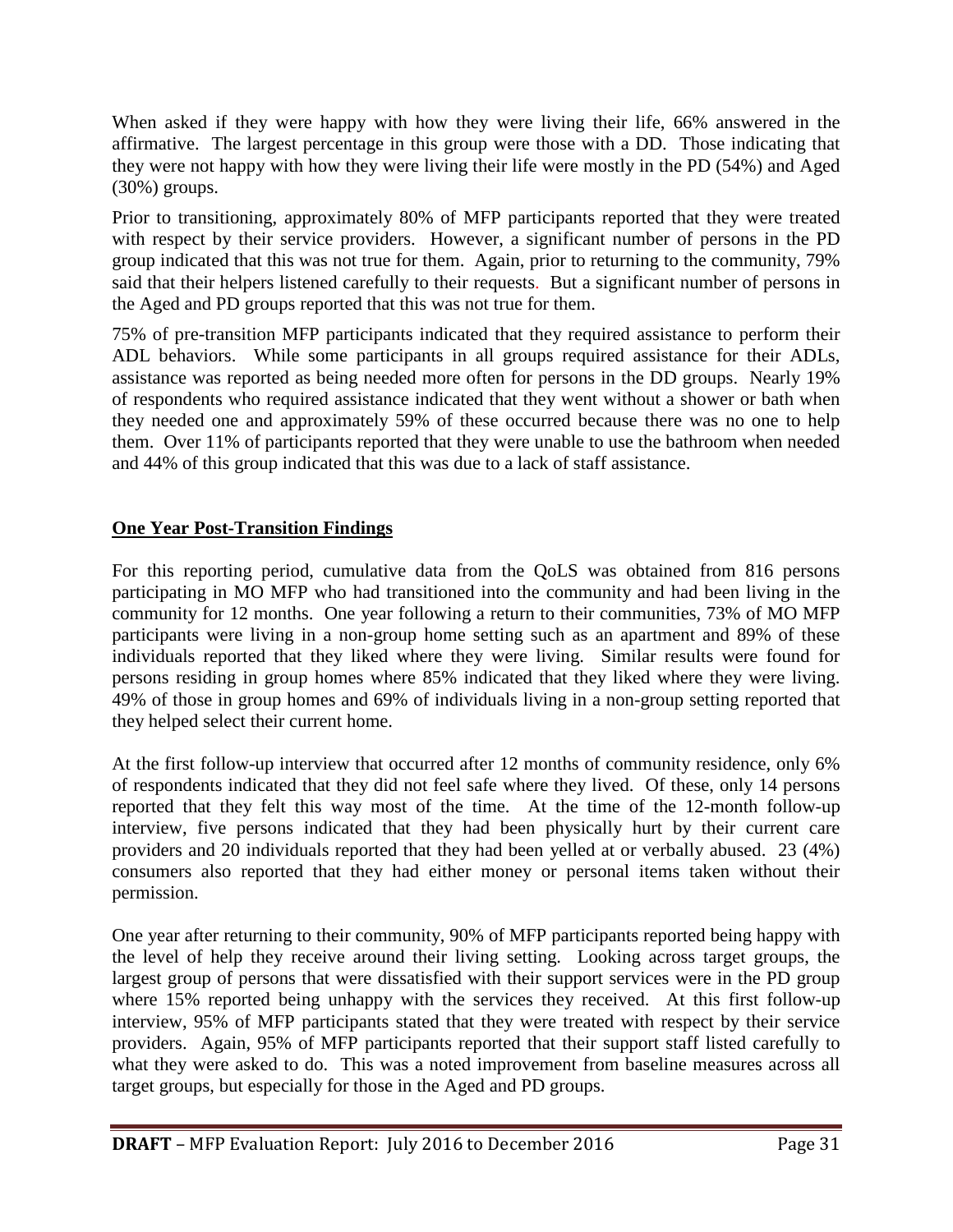Close to 74% of participants reported that they required assistance to perform their ADL behaviors. While assistance was required across all groups, those with a DD reported a higher level of need in this area. Participants reported that 93% of these aid providers were paid to provide this assistance. Again, while paid service providers were reported for all groups, those in the DD and PD groups were the most likely to have paid support workers. It was also reported that 39% of MFP participants had the opportunity to pick their support staff. Here, those in the PD category were the most likely to have exercised this option. For respondents that required assistance, 44 persons (6%) indicated that they went without a shower or bath when they needed one, but only 22 persons stated that this was because no one was there to help them. 20 persons (3%) reported that they were unable to use the bathroom when needed but only two individuals indicated that this was due a lack of available staff assistance.

During their first 12 months of living in the community, 86% of MFP participants reported that they were able to see family and friends when they wished. Participants also indicated that they were able to get to places they needed to go to like work, shopping and doctor appointments 94% of the time. These rates occurred even though 66% of these individuals needed help to go out into the community.

When asked if they were happy with how they were living their life, 88% answered in the affirmative. The largest percentage in this positive group were in the DD group. Those indicating that they were not happy with how they were living their life were mainly in the PD and DD/MI groups.

One question asked on the QoLS at the one-year assessment is "Are you working for pay right now?" Of those now living in the community for one year,  $16\%$  (N=116) indicated that they were working for pay. In this group, 6 persons had a PD, 95 were in the DD group, 12 were in the co-morbid DD/MI target group and 3 were Aged. As Figure 5 shows, participants with DD represented the greatest proportion of paid workers (82%).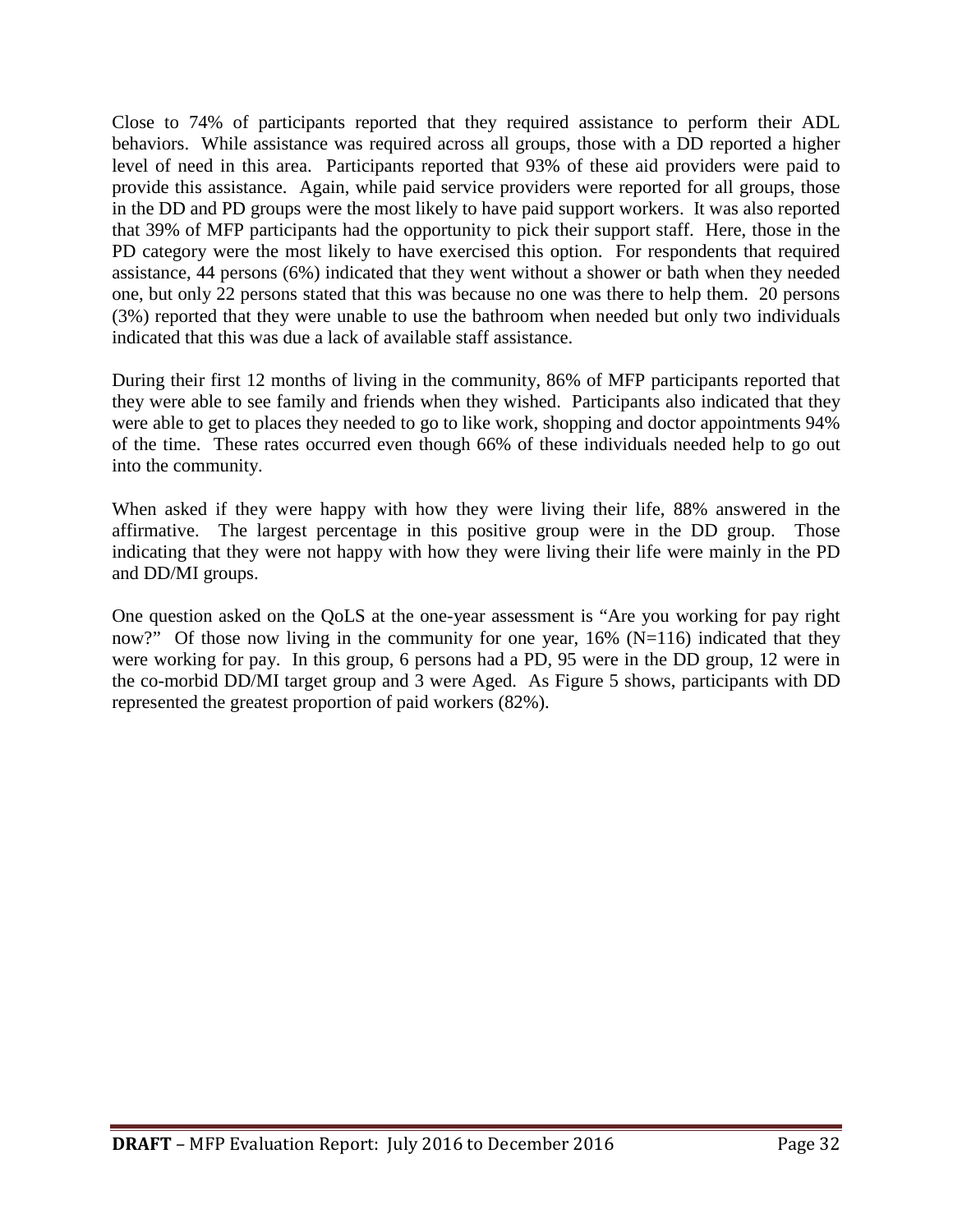#### **Figure 5.**



**MO MFP Participants Who Worked for Pay (N=116)**

Of those MFP participants who were not working for pay  $30\%$  (N=155) indicated that they would like to find paid employment. A breakdown by target groups for individuals desiring paid employment can be found in Figure 6 located below. As can be seen in Figure 6, participants with PD represented the greatest proportion not engaged in paid employment but willing to work for pay (58%). In addition to individuals who were working or desiring paid employment, 47 persons (7%) reported that they were doing volunteer work without being paid and another 141 persons (24%) indicated that they would be willing to perform volunteer work without being paid.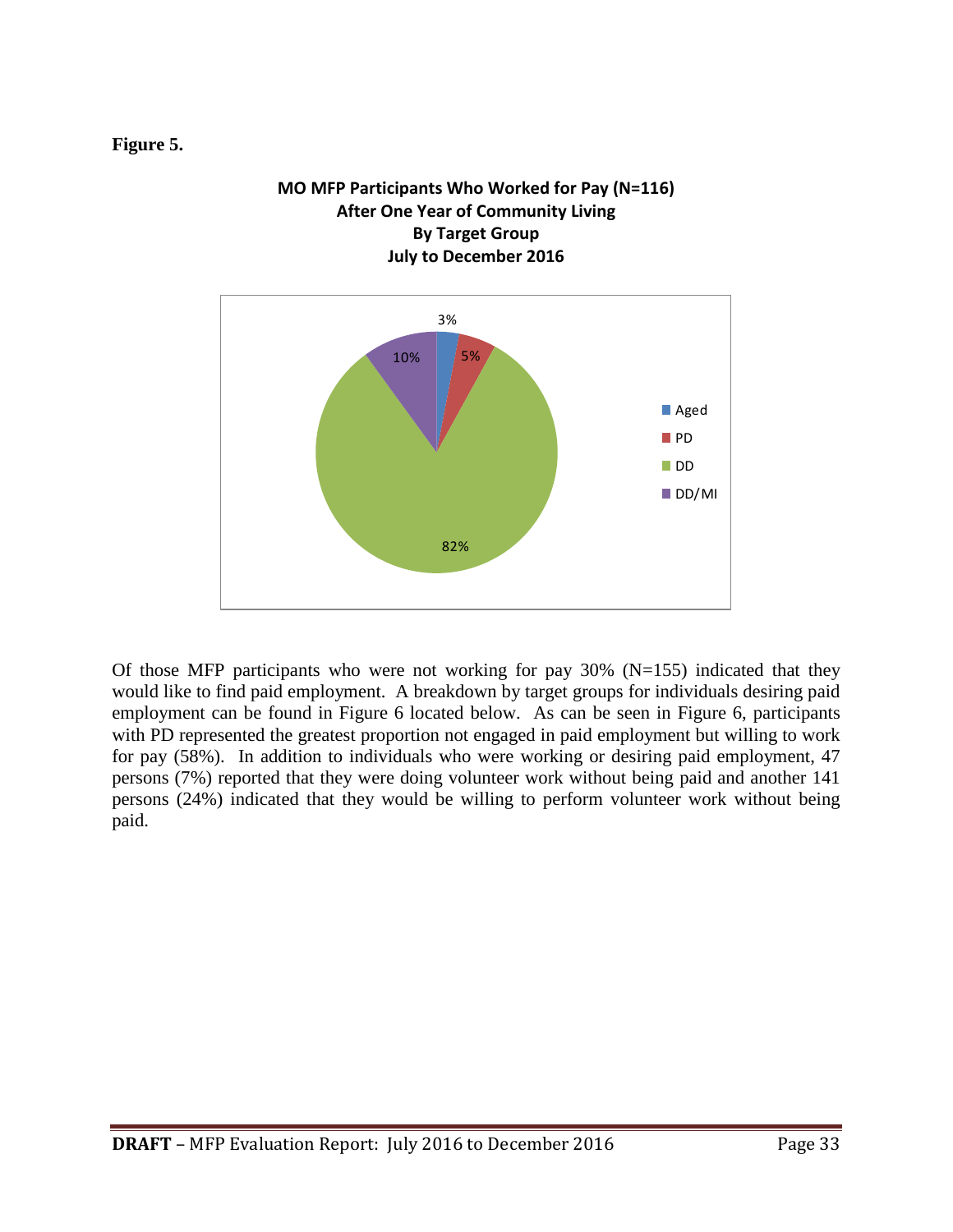#### **Figure 6.**

#### **MO MFP Participants Who Desired to Work for Pay (N=154) After One Year of Community Living By Target Group July to December 2016**



#### **Two-year Post-Transition Findings**

For this reporting period, data from the QoLS was obtained from 530 persons participating in the MO MFP project that had transitioned and were living in the community for 24 months. Of these MO MFP participants 71% were now living in non-group home settings such as apartments. After returning and living in their communities for 2-years, 76% of persons living in a group home setting and 90% of those living in a non-group home setting indicated that they liked their current living arrangement. 47% of those in group homes and 65% of those not living in a group home setting indicated that they had helped select their current home.

At the second follow-up interview that occurred after 24 months of community residence, only 4% of respondents indicated that they did not feel safe where they lived. Of these, only three persons reported that they felt this way most of the time. At the time of the two-year follow-up interview, four persons indicated that they had been physically hurt by their current care providers and 17 individuals reported that they had been yelled at or verbally abused. In addition, 20 consumers reported that they had either money or personal items taken without their permission.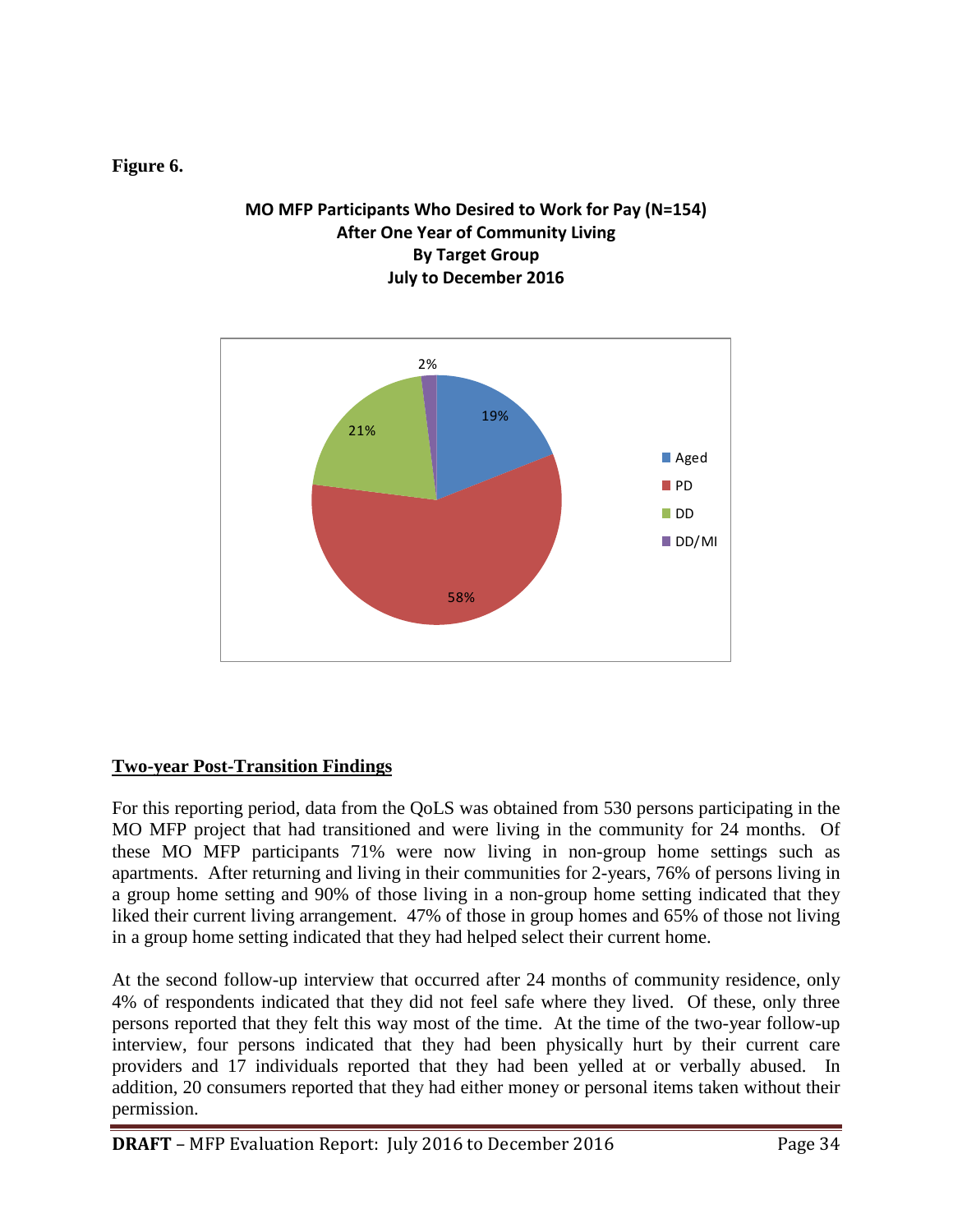Two-years after returning to their communities, 92% of MFP participants reported being happy with the support they receive around their living setting. The largest numbers of persons who were dissatisfied with their support services were in the PD and Aged groups. At this second follow-up interview, over 96% of MFP participants stated that they were treated with respect by their service providers. This self-report on being treated with respect was found across all target groups from the 1 to 2-year follow-up interviews. When asked if their support staff listened carefully to their requests of what to do, 96% reported in the affirmative. However, some in the PD and DD/MI groups did indicate issues in this area.

Nearly 78% of participants stated that they required assistance to perform their ADL behaviors. Survey reports indicated that supports were required across all groups however, those in the DD or DD/MI groups were most likely to need this support. MFP participants needing support reported that 92% of these aid providers were paid to perform these duties. It was also reported that 37% of MFP participants used the opportunity to pick their support staff with those in the PD category the most likely to have exercised this option. For respondents that required assistance, 19 persons (4%) indicated that they went without a shower or bath when they needed one, but only 8 persons stated that this was because no one was there to help them. 18 persons (4%) reported that they were unable to use the bathroom when needed but only 4 individuals indicated that this was due a lack of available staff assistance.

After living in the community for 24 months, 87% of MO MFP respondents indicated that they were able to see friends and family when they wanted to see them. 92% of MFP participants reported that they were able to go to the places they needed to and 85% indicated that they were able to do this most of the time. This rate occurred even though 73% of these individuals needed help to go out into the community.

When asked if they were happy with how they were living their life, 87% answered that they were happy. The largest percentage in this positive group were in the DD group followed by those in the PD group.

One question asked on the second-year follow-up QoLS is "Are you working for pay right now?" Of those now living in the community for two-years, 20% (N=89) indicated that they were working for pay. In this group of paid workers, 74 were in the DD group, 8 had a DD/MI, 5 had a PD and 2 were in the aged group. As Figure 7 shows, participants with DD represented the greatest proportion of paid workers (83%).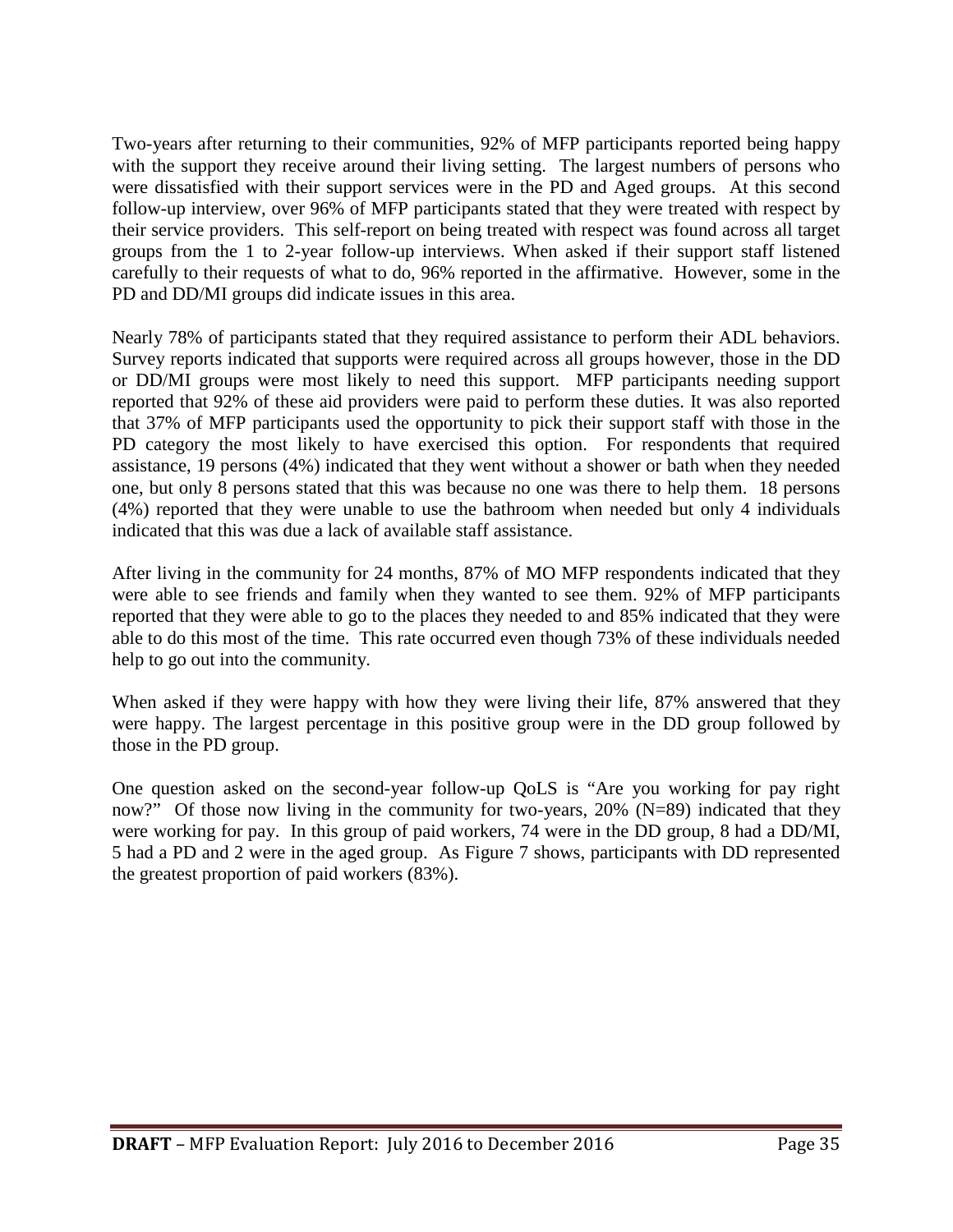#### **Figure 7.**



DD/MI

# **MO MFP Participants Who Worked for Pay (N=89)**



83%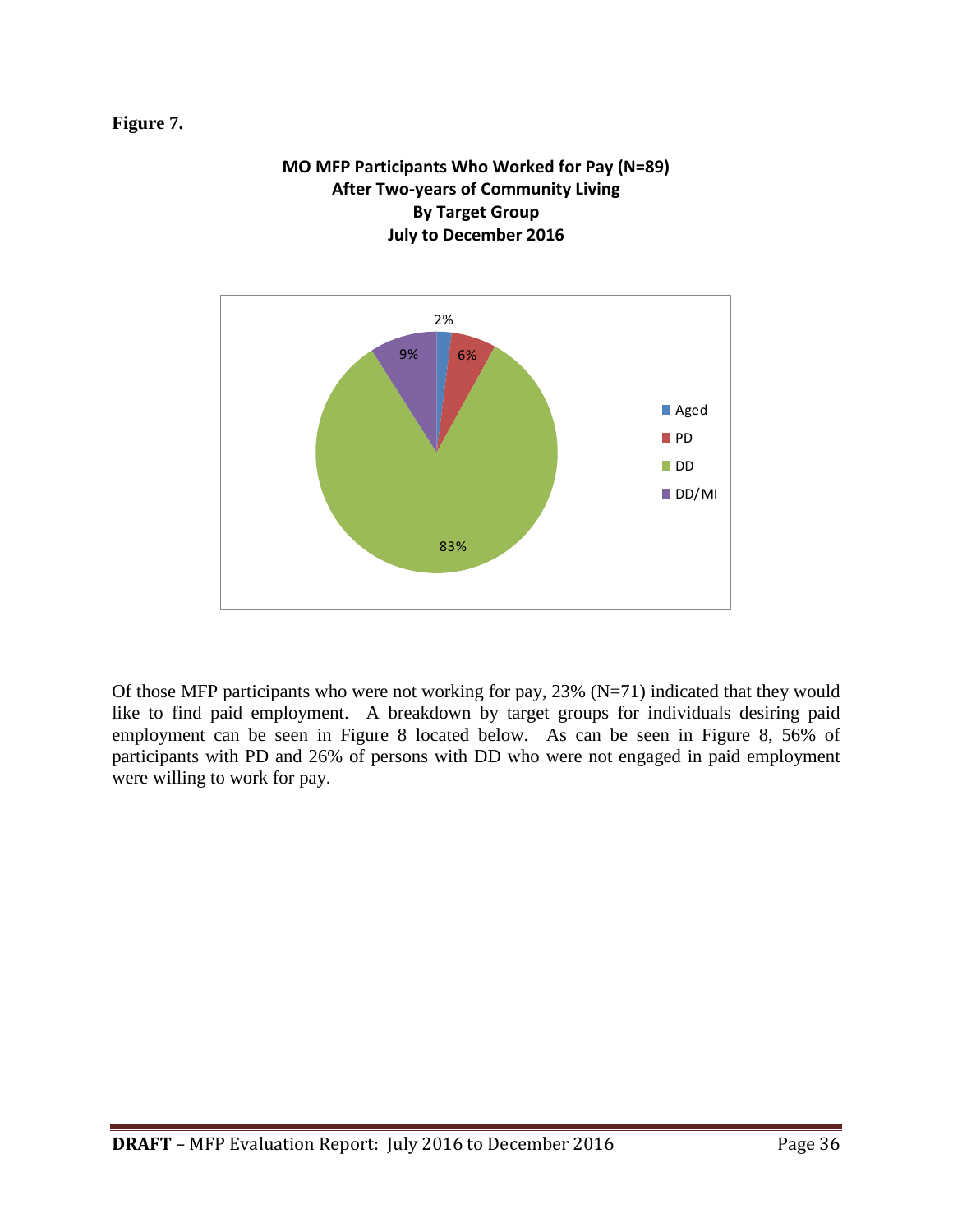#### **Figure 8.**

#### **MO MFP Participants Who Desired to Work for Pay (N=70) After Two-years of Community Living By Target Group July to December 2016**



In addition to individuals who were working or desiring paid employment, 36 persons (8%) reported that they were doing volunteer work without getting paid and another 60 persons (17%) indicated that if opportunities were found, they would be willing to perform volunteer work without being paid.

**Objective 5b:** Changes in quality of life.

Concern over quality of life in institutional settings has been a driving force in LTC policy for some time. The MFP program is based on the premise that many institutionalized Medicaid recipients prefer to live in the community and are able to do so with appropriate support. One of the main assumptions of the MFP program is that community-based care would improve participant Quality of Life (QoL). As a result, the monitoring of QoL is a critical aspect of the evaluation of the MFP project.

The MFP Quality of Life Survey (QoLS) will be used to help examine changes in consumer quality of life as the result of participation in MFP. This survey is intended to be administered prior to a consumer leaving their institutional setting and again in 12 and 24 months after returning to the community. The QLS is designed to be administered to consumers and the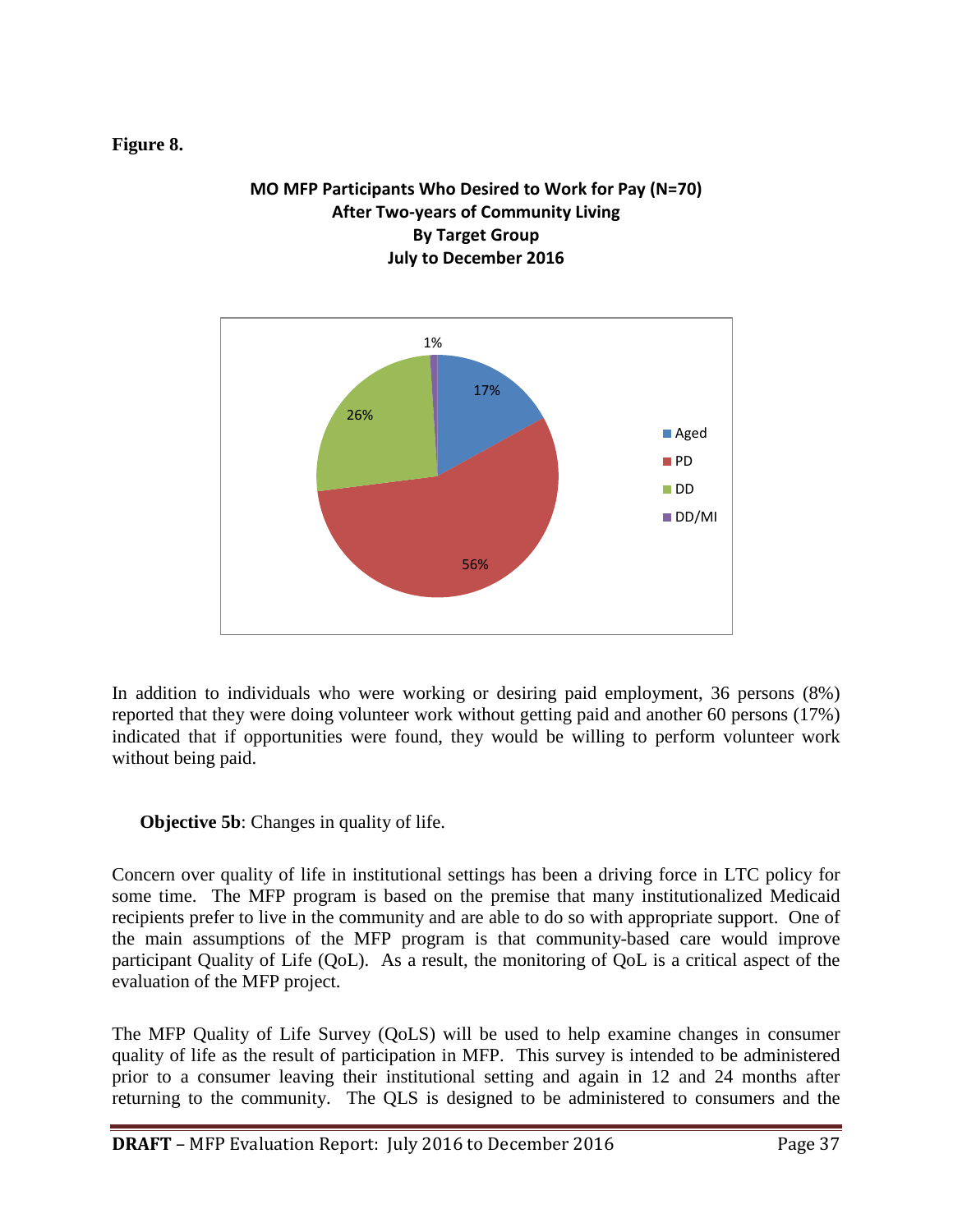results sent to CMS. The QoLS is intended to collect information on participants in the following domains: 1. Satisfaction with living arrangement, 2. Unmet need for personal care, 3. Respect and dignity, 4. Choice and control, 5. Community integration and inclusion, 6. Overall satisfaction with life, and 7. Mood and Health Concerns. Results for each domain will be measured by the summative counts of similar items that constitute the domain.

For this reporting period, a cumulative total of 1,574 persons were eligible for the baseline QoLS, 816 participants in the MFP project were eligible for and administered the 12-month QoLS and 511 individuals were administered the 24 month follow-up QoLS.

An examination of the reported changes in domain scores for all MO MFP participants after approximately one year and two-years of living in the community indicated that improvements were reported across all summary domains. See Table 8.

#### **Table 8.**

|                                   |        | <b>Baseline to First Year</b> |           | <b>Baseline to Second Year</b> |  |
|-----------------------------------|--------|-------------------------------|-----------|--------------------------------|--|
|                                   |        | Follow-Up                     | Follow-Up |                                |  |
| Domain                            | Number | Percent                       | Number    | Percent                        |  |
| Living Arrangement                | 496    | 65%                           | 302       | 63%                            |  |
| <b>Personal Care</b>              | 83     | 11%                           | 54        | 11%                            |  |
| Respect / Dignity                 | 134    | 23%                           | 85        | 23%                            |  |
| <b>Choice and Control</b>         | 508    | 66%                           | 318       | 66%                            |  |
| Community Integration & Inclusion | 323    | 42%                           | 196       | 41%                            |  |
| Satisfaction                      | 221    | 31%                           | 136       | 31%                            |  |
| Mood & Health Concerns            | 211    | 31%                           | 143       | 31%                            |  |

#### **Percent of Participants Who Reported Improvements in Quality of Life Domains**

In examining the changes in measured summary domains across target groups and time, a more complicated picture begins to emerge. A visual description of the changes in domains across target groups and over time can be found in the following series of Figures 9 - 15.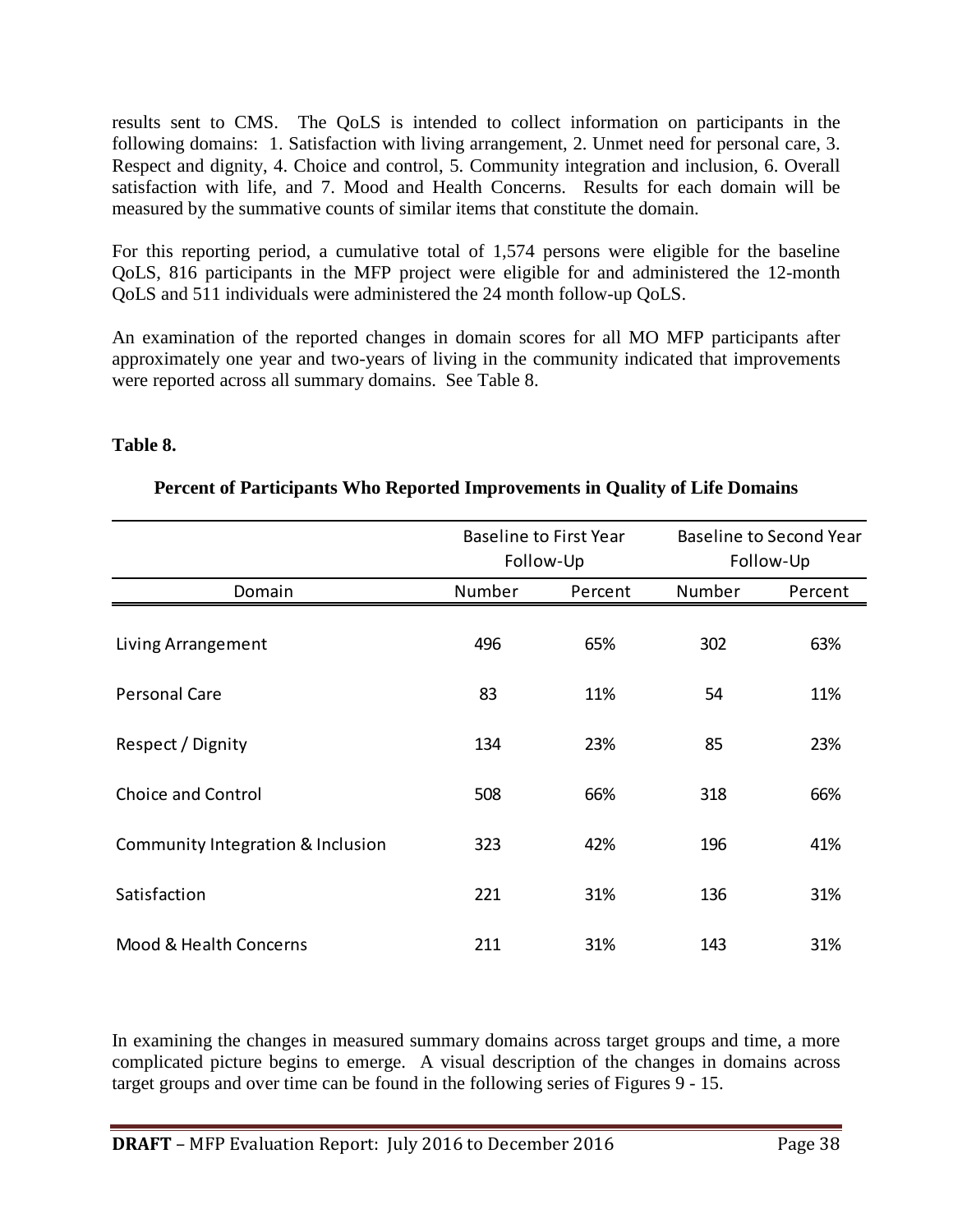



**Choice and Control**

**Figure 10**.

**Living Arrangements**

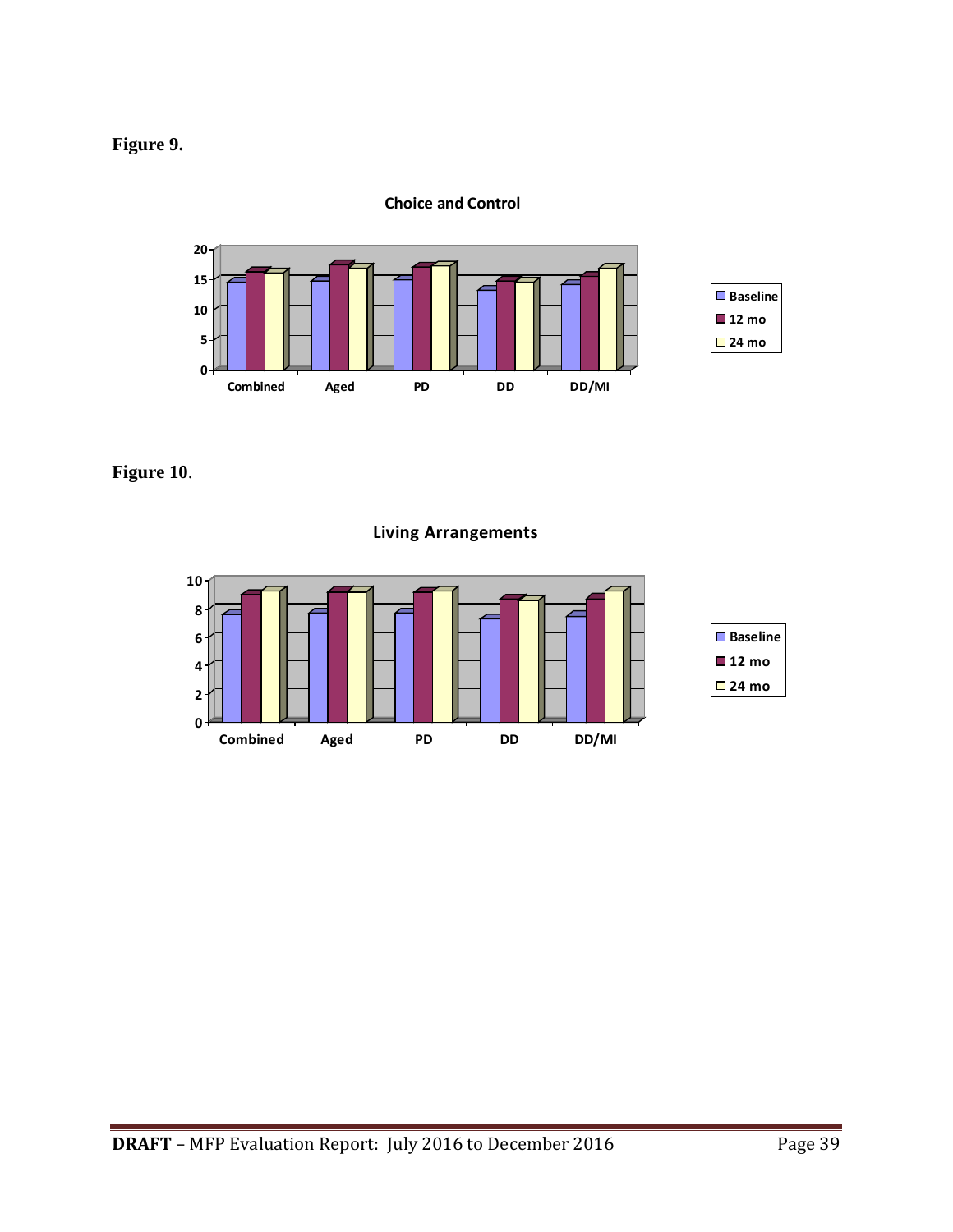## **Figure 11.**



**Satisfaction**

**Figure 12.**



#### **Community Integration**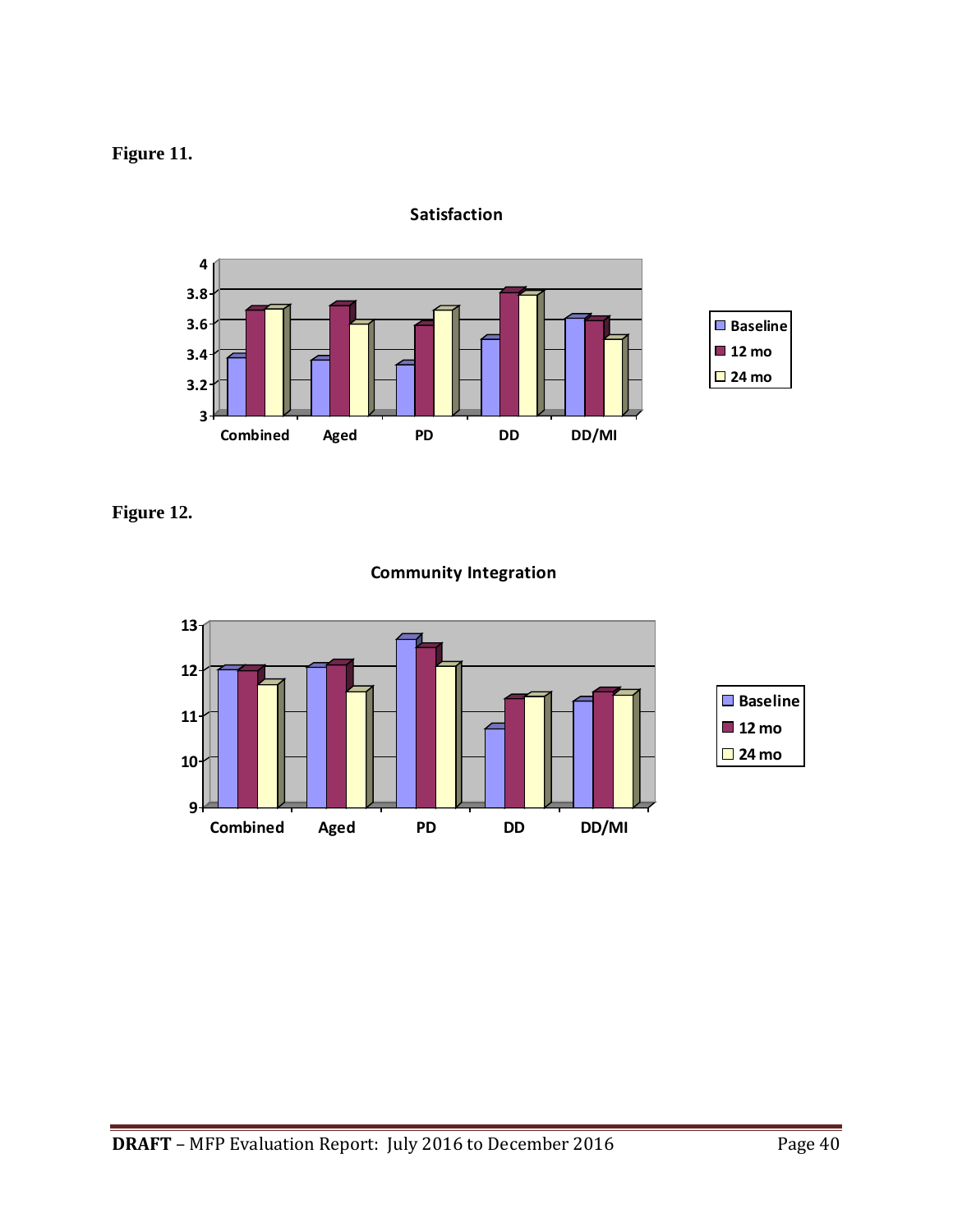#### **Figure 13.**



**Respect and Dignity**

**Figure 14.**



**Unmet Personal Care Needs**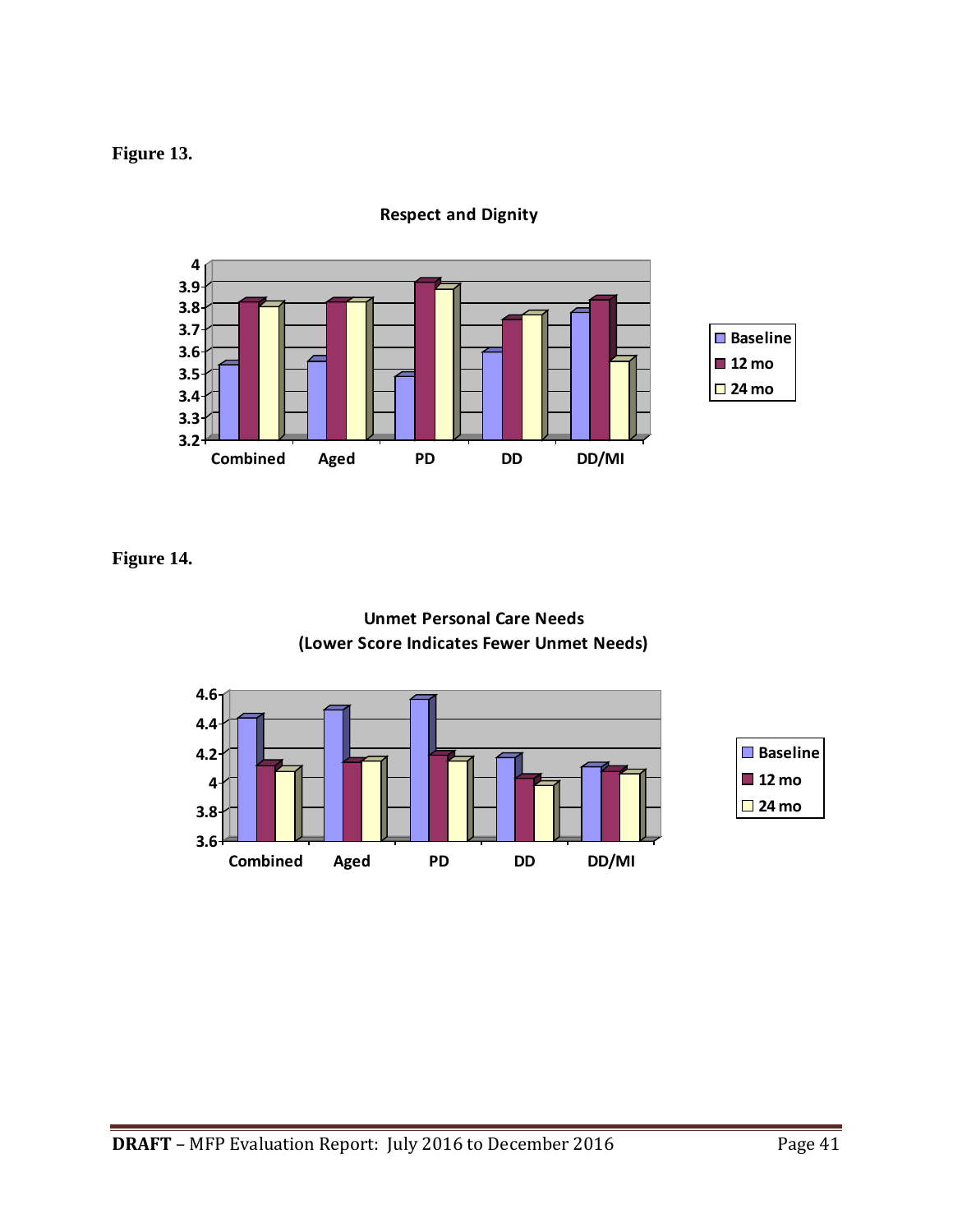#### Figure 15.



#### **Mood & Health Concerns**

A summary of the significance for changes in domain scores across target groups and over time can be found in the following table (See Table 9). An analysis of the change in domain scores from baseline to the first-year follow-up indicated that significant improvements in QoL were reported for all MO MFP participants on: Satisfaction, Living Arrangement, Respect and Dignity, Choice and Control, Personal Care, and Satisfaction. Community Inclusion and Mood & Health Concerns were the only domains where MFP participants did not report significant improvement from Baseline assessment to the 12-month follow-up report.

Different patterns of change in QoL are found when examining MO MFP participants in their respective target group. At the 12-month follow-up, significant improvements in the domain of *life satisfaction* were reported for all target groups except those persons in the co-morbid DD/MI group. When surveyed at the 2-year follow-up, significant improvements in *life satisfaction* were maintained for those in the Physically Disabled and DD groups. Non-significant improvements in *life satisfaction* from the baseline measure to the 2-year follow-up were reported for those in the Aged and co-morbid DD/MI groups.

For the domain of *living arrangements*, all target groups reported significant improvements at both the one and two-year follow-up assessments. A similar pattern of improvement was found for the domain of *choice and control* across all target groups for the 12 and 24-month follow-up surveys.

Individuals in the Aged, Physically Disabled and the DD target groups all reported a significant increase in being treated with *respect and dignity* by their care providers at the one-year followup. At the two-year assessment, only those in the Aged and Physically Disabled groups continued to report a significant improvement in being treated with *respect and dignity* by their service providers.

At the both the one-year and two-year assessments, persons in the Aged, Physically Disabled and DD groups reported significant improvements in having their *personal care needs* met when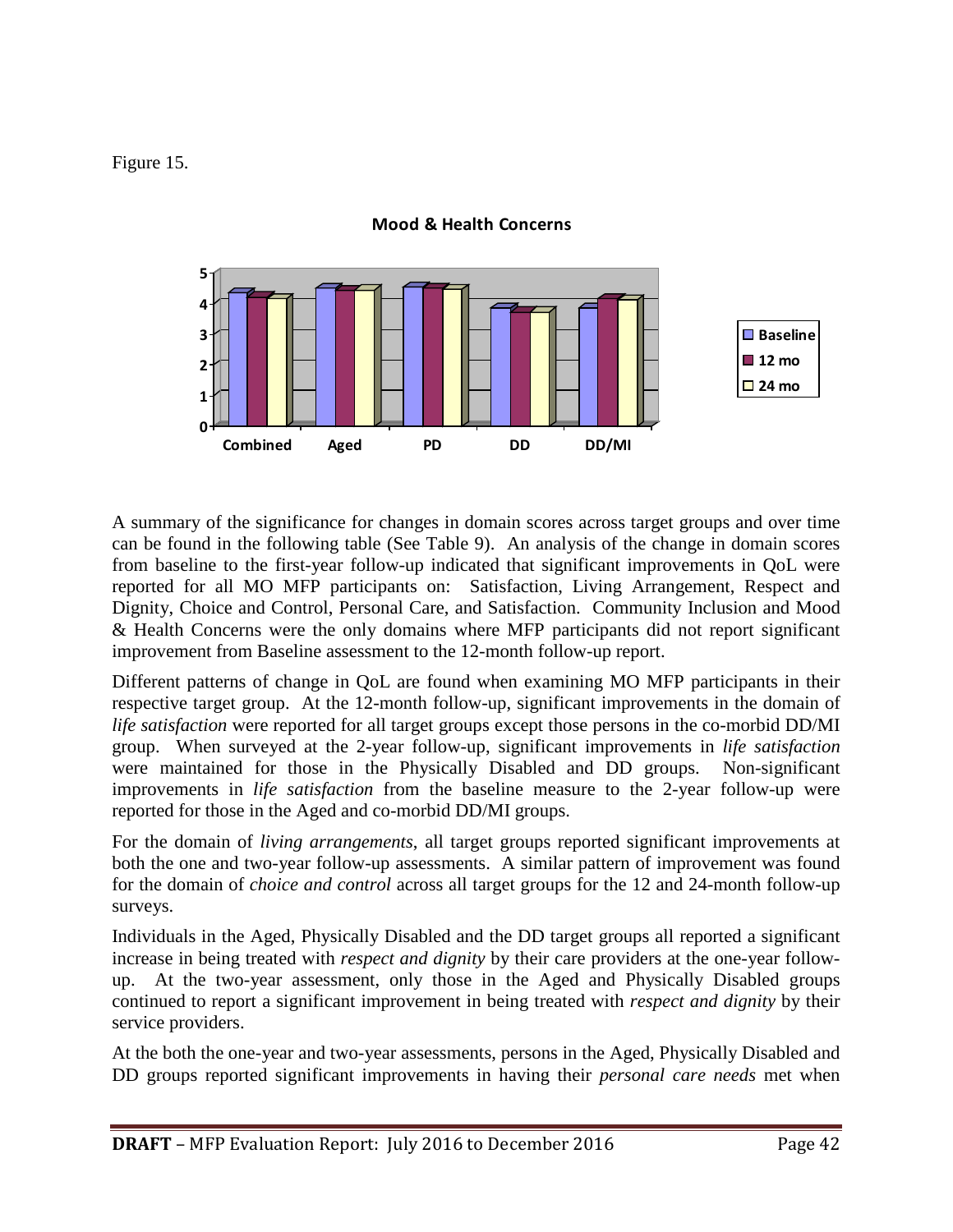compared to the baseline measure. No significant improvement in meeting *personal care needs*  were reported by those in the co-morbid DD/MI group at either the one or two-year assessments.

For the domain of *community integration*, only those individuals in the DD target group reported a significant improvement at the one-year follow-up. At the two-year assessment, those in the DD group continued to report an improvement in their community integration; however, they were now joined by those in the Aged and Physically Disabled groups.

No significant improvements across target groups were reported in the area of *mood and health concerns* at either the one or two-year assessments. This failure to find significant improvements in this domain was true for all four target groups involved in the MO MFP program.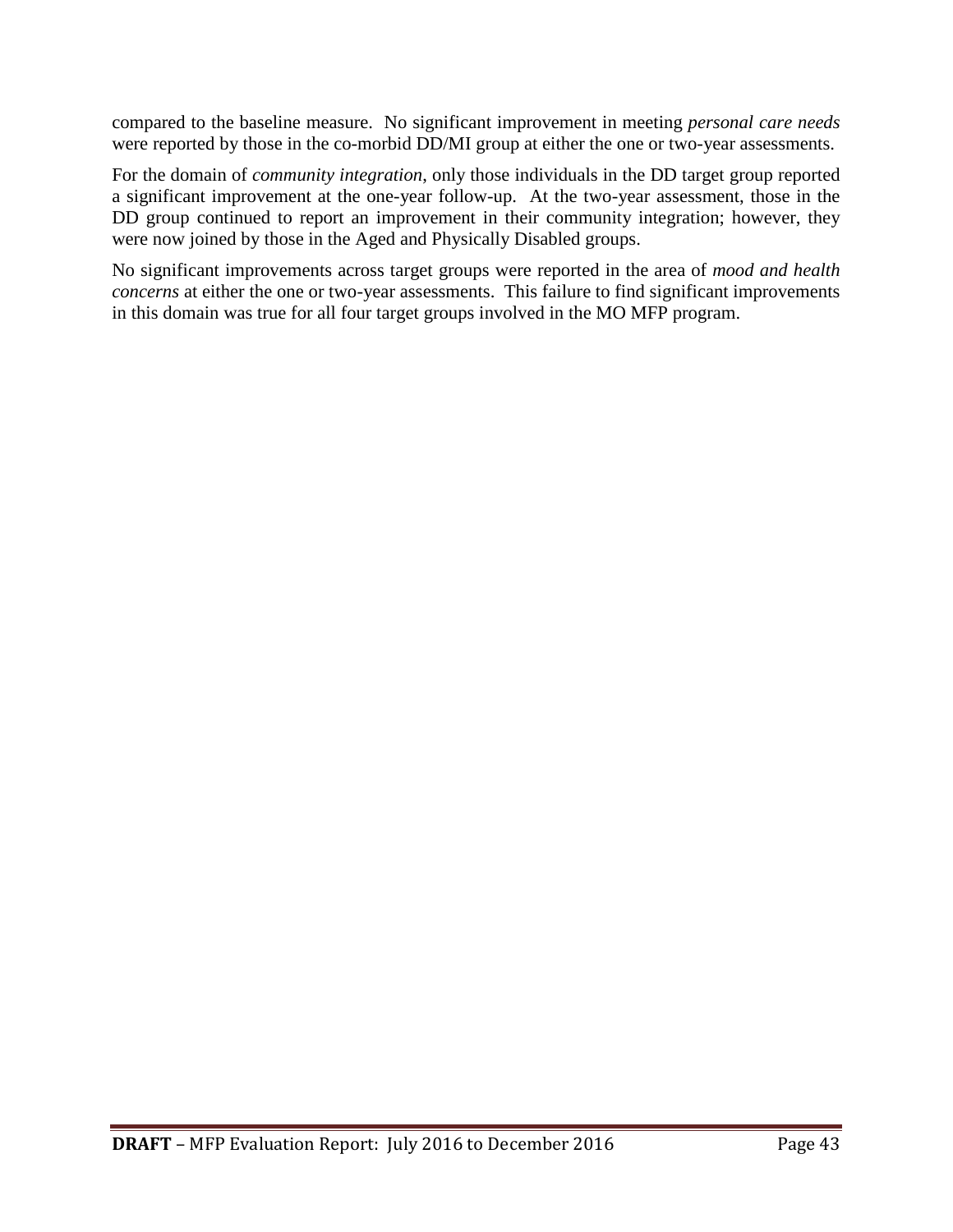#### **Table 9.**

|                              | All                 | Aged      | <b>PD</b> | <b>DD</b> | DD/MI     |
|------------------------------|---------------------|-----------|-----------|-----------|-----------|
|                              | <b>Participants</b> |           |           |           |           |
| <b>Life Satisfaction</b>     |                     |           |           |           |           |
| Baseline vs 12 mo            | ***                 | ***       | ***       | ***       | <b>NS</b> |
| Baseline vs 24 mo            | ***                 | <b>NS</b> | ***       | $***$     | <b>NS</b> |
| <b>Living Arrangement</b>    |                     |           |           |           |           |
| Baseline vs 12 mo            | ***                 | ***       | ***       | ***       | $\ast$    |
| Baseline vs 24 mo            | ***                 | ***       | ***       | $***$     | $***$     |
| <b>Choice and Control</b>    |                     |           |           |           |           |
| Baseline vs 12 mo            | ***                 | ***       | ***       | $***$     | $***$     |
| Baseline vs 24 mo            | ***                 | ***       | ***       | ***       | ***       |
| <b>Respect and Dignity</b>   |                     |           |           |           |           |
| Baseline vs 12 mo            | ***                 | $**$      | ***       | $\ast$    | <b>NS</b> |
| Baseline vs 24 mo            | ***                 | $\ast$    | ***       | <b>NS</b> | <b>NS</b> |
| <b>Personal Care</b>         |                     |           |           |           |           |
| Baseline vs 12 mo            | ***                 | ***       | ***       | $\ast$    | <b>NS</b> |
| Baseline vs 24 mo            | ***                 | ***       | ***       | $\ast$    | <b>NS</b> |
| <b>Community Integration</b> |                     |           |           |           |           |
| Baseline vs 12 mo            | <b>NS</b>           | <b>NS</b> | <b>NS</b> | ***       | <b>NS</b> |
| Baseline vs 24 mo            | <b>NS</b>           | $\ast$    | $\ast$    | ***       | <b>NS</b> |
| <b>Mood and Health</b>       |                     |           |           |           |           |
| Baseline vs 12 mo            | <b>NS</b>           | <b>NS</b> | <b>NS</b> | <b>NS</b> | <b>NS</b> |
| Baseline vs 24 mo            | <b>NS</b>           | <b>NS</b> | <b>NS</b> | <b>NS</b> | <b>NS</b> |

| Significant Differences Between Assessments: Quality of Life Measures by Target Group |  |
|---------------------------------------------------------------------------------------|--|
|                                                                                       |  |

\* p < .05

\*\*  $p < .01$ 

\*\*\*  $p < .001$ 

NS = Not Significant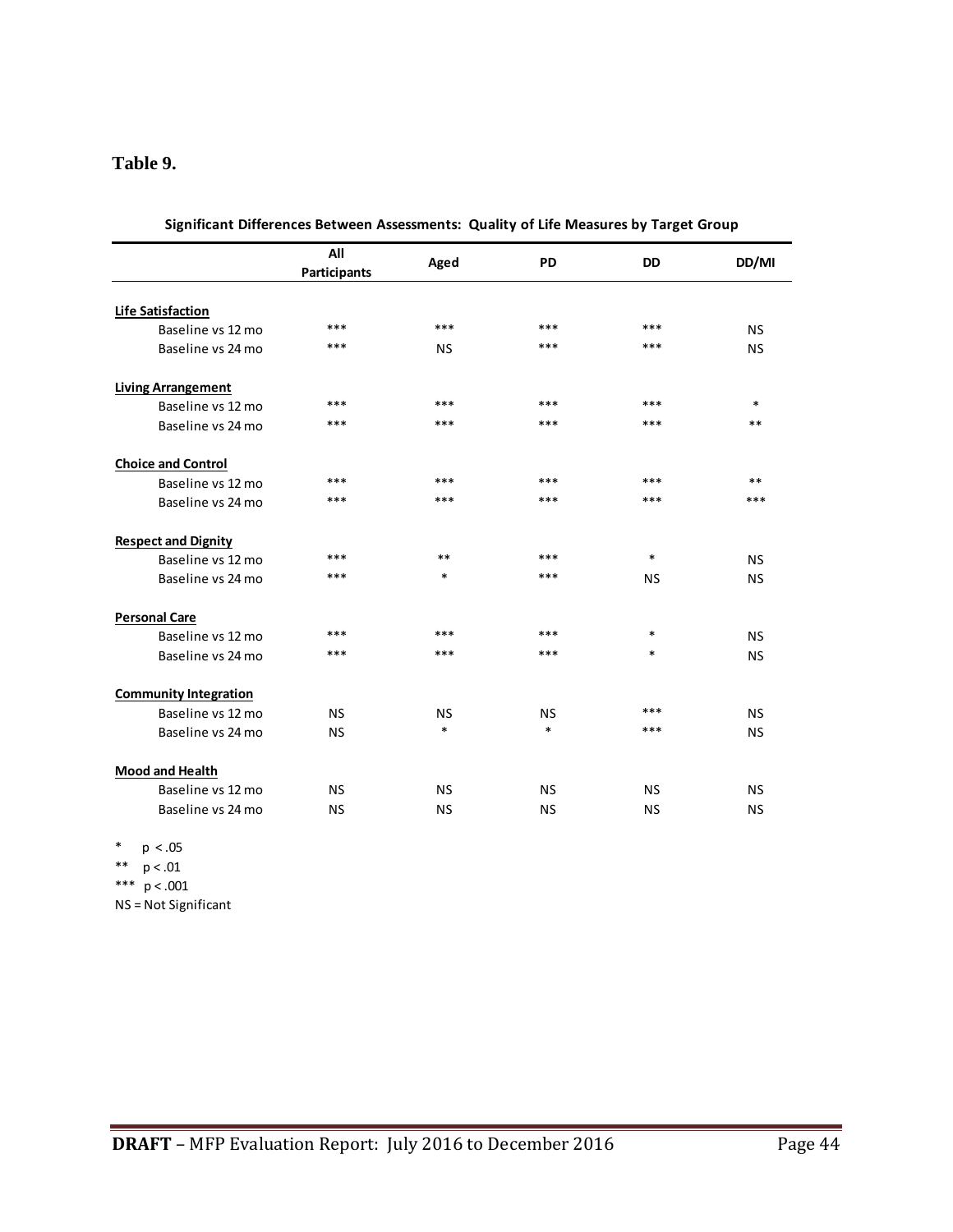**Area 6:** Persons eligible to participate in MFP and who decline or those persons enrolled in MFP and who cease participation in MFP will be evaluated to determine the reasons for their decisions. Individuals who die while participating in MFP will also have their cause of death examined.

**Objective 6a**: Rates of re-institutionalization of MFP participants and reasons cited.

Of the individuals currently enrolled in the MO MFP project, a total of 104 persons were reinstitutionalized from July to December 2016. Of these, 89 MFP participants required a reinstitutionalization of 30 days or less: 60 were Physically Disabled target group, 23 were Aged and 6 were in the DD group. For this reporting period 1 person in the Aged group and 6 individuals in the Physically Disabled group required a re-institutionalization greater than 30 days. 2 individuals in the Aged group, 2 in the DD group and 4 persons in the PD group were reinstitutionalized with a length of stay as yet unknown. The majority of persons, who chose or had to return to an institutionalized setting, did so for health-related issues that did not allow them to remain in the community or because they had Medicaid spend-down problems.

**Objective 6b:** Frequency of deaths of MFP participants and reasons cited.

From July to December 2016, there were 2 reported deaths for individuals participating in the MO MFP program. One person in the Aged target group and one in the PD group. The causes of deaths were listed as age related and a heart attack.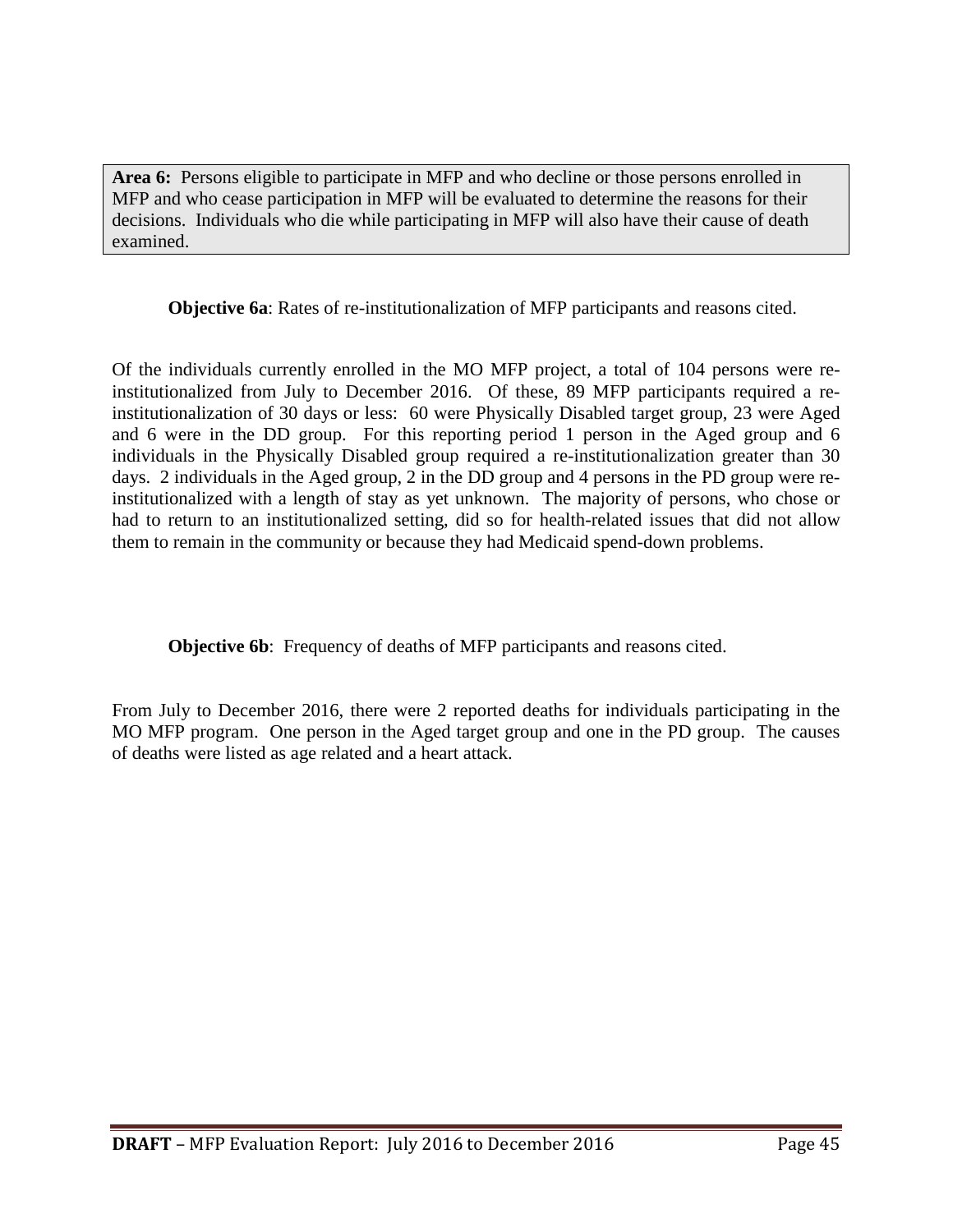#### **Missouri Money Follows the Person Semi-Annual Evaluation Report – July to December 2016 Summary**

For this reporting period, the Missouri Money Follows the Person: My Life, My Way, My Community MO (MFP) was able to transition 133 individuals. This number of transitions has allowed the MO MFP program to meet their annual goal for number of transitions. However annual target numbers were not meet for all target groups. Target goals for individuals in the Aged and PD groups exceeded annual numbers. However, goals for those in the DD and DD/MI groups fell short. The training for nursing home staff on Section Q continued to show results. For this reporting period, 111 persons were referred to MO MFP using Section Q and 19 of these individuals eventually transitioned back to the community. This number is 16% of the total transitions for this reporting period.

Both the DHSS and the DMH continue to develop and implement policies and procedures to provide continuity and quality care upon transition for their target groups. Both agencies have developed and use web-based tools to help collect data that allows them to assess and monitor individual needs and service delivery. Among other areas, these systems allow for the monitoring of abuse and neglect, health needs, and the altering of individual supports as needed.

One continuing area of concern and a primary impediment to community transitions is that of housing. Affordable housing continues to be difficult to obtain and local housing agencies have been reluctant to dedicate any housing slots specifically for MFP participants. State agencies participating in the MO MFP Project have taken steps in an attempt to address this problem through local and regional meetings with housing authorities and housing developers and local collaborations with subsidized apartment owners and managers. Participating agencies are also working with housing developers to help create more universally designed housing throughout the state. The MO MFP program has hired a housing coordinator and housing specialist to provide assistance in the area of housing. The state MFP Director will continue to work with housing agencies to develop housing approaches that will benefit MFP participants. A continuing problem area in housing is the assessment of risk for community placements of individuals with histories of alcohol or substance abuse, and severe mental illness. Here agencies continue to hold meetings to share knowledge on how these persons can best be transitioned and supported in the community.

The state of Missouri continues to show a shift in rebalancing monetary funding from institutions to HCBS for this reporting period. The target goal was a 4 percent in total Medicaid HCBS expenditures for each year of the demonstration program. This goal has been exceeded by the end of the fiscal year.

During this reporting period, 106 MFP participants choose to self-direct their support services with the majority in the non-elderly, Physical Disability target group (N=75). The remaining 21 persons who self-directed services were in the aged group N=21) with the remainder experiencing a DD. During this reporting period, available data indicated that six participants in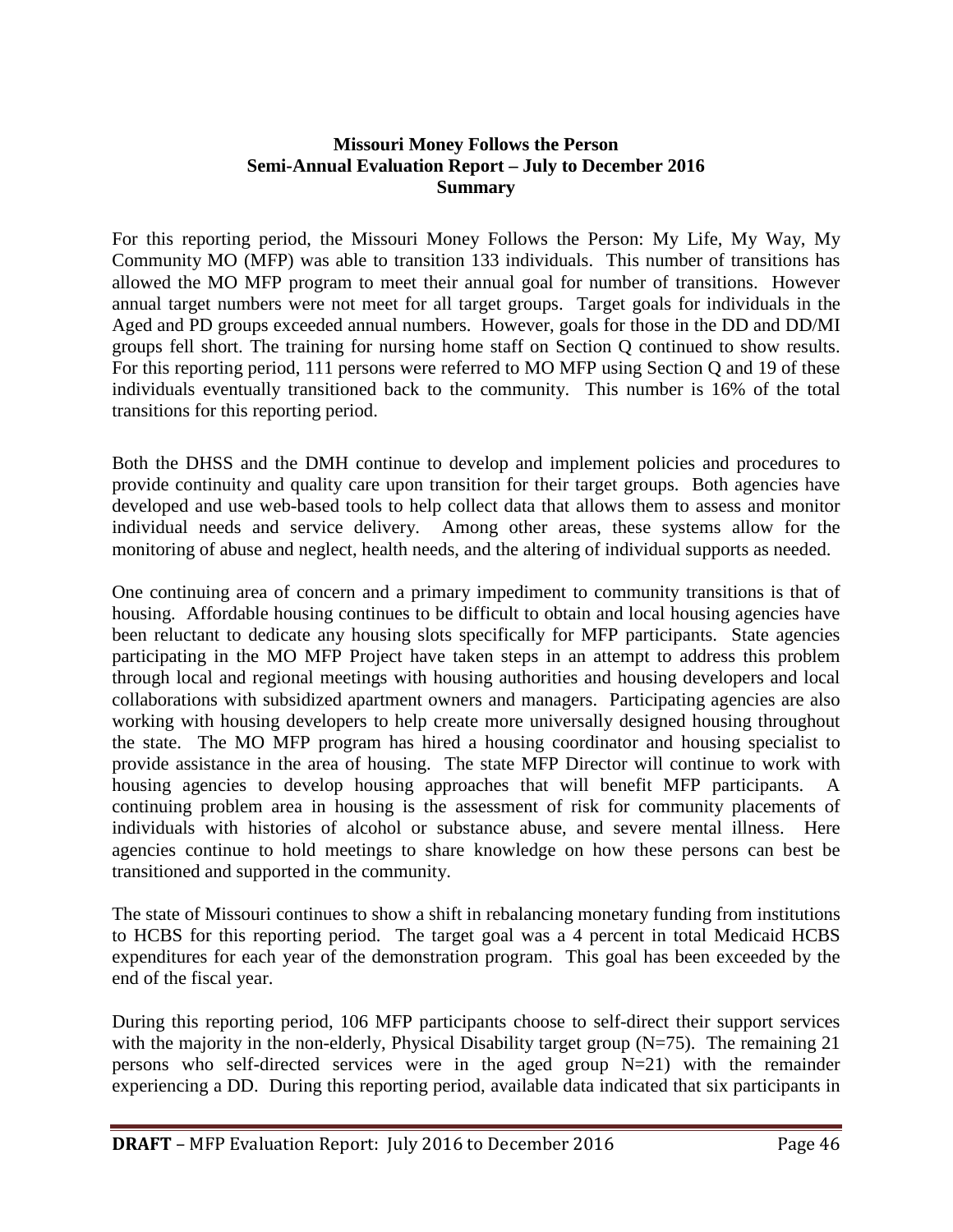the PD group and one person in the aged group dis-enrolled from the self-direction option of the Mo MFP program.

At the end of this reporting period, the MO MFP program reported that 104 persons needed to be re-institutionalized. Most (N=89) were for less than 30 days, 7 were for more than 30 days and 8 have an undetermined length of stay. Six persons with a length of stay longer than 30 days reenrolled in the MO MFP program upon discharge. The majority of persons, who chose or had to return to an institutionalized setting, either did so for health-related issues that did not allow them to remain in the community, for deterioration in cognitive functioning or to meet spend down requirements.

The results from the one and two-year Quality of Life Surveys suggest that the MO MFP program is accomplishing the goal of returning qualified individuals to the community and improving the quality of life for these participants. MO MFP participants have reported significant improvements in their living arrangements, life satisfaction, and choice and control over their lives that have been sustained over a two-year time span since leaving a long-term care institution.

Some of the remaining domains measured by the QoLS have shown mixed results that have varied over time and across target groups. Persons leaving long term care facilities such as those in the Aged and Physically Disabled groups have reported significant improvements in their personal care upon returning to the community at both the one and two-year follow-up assessments. Individuals in the DD and DD/MI groups failed to report such changes at either the one or two-year assessment.

In the area of "being treated with respect and dignity", persons in the PD group reported the strongest and most consistent improvement at both the one and two-year assessments. Those in the aged group also reported significant improvements from the baseline measure on the one-and two-year survey, but their results were not as strong as for those in the PD group. Persons in the DD group reported improvement on the 12-month survey but not on the 24-month follow-up. No changes in this domain were found for those in the DD/MI group.

The only individuals that reported a prolonged and significant improvement in community integration were those in the DD group. Here they reported an improvement that was maintained across the two-year time-period. Persons in the aged and PD groups reported a significant improvement in community integration only at the 2-year assessment. The failure of the other groups to show gains in this domain should be examined. Differences might be due to access to a more organized system or process that is not currently available to those in the other target groups and this might warrant a closer examination of how others are being integrated into their communities.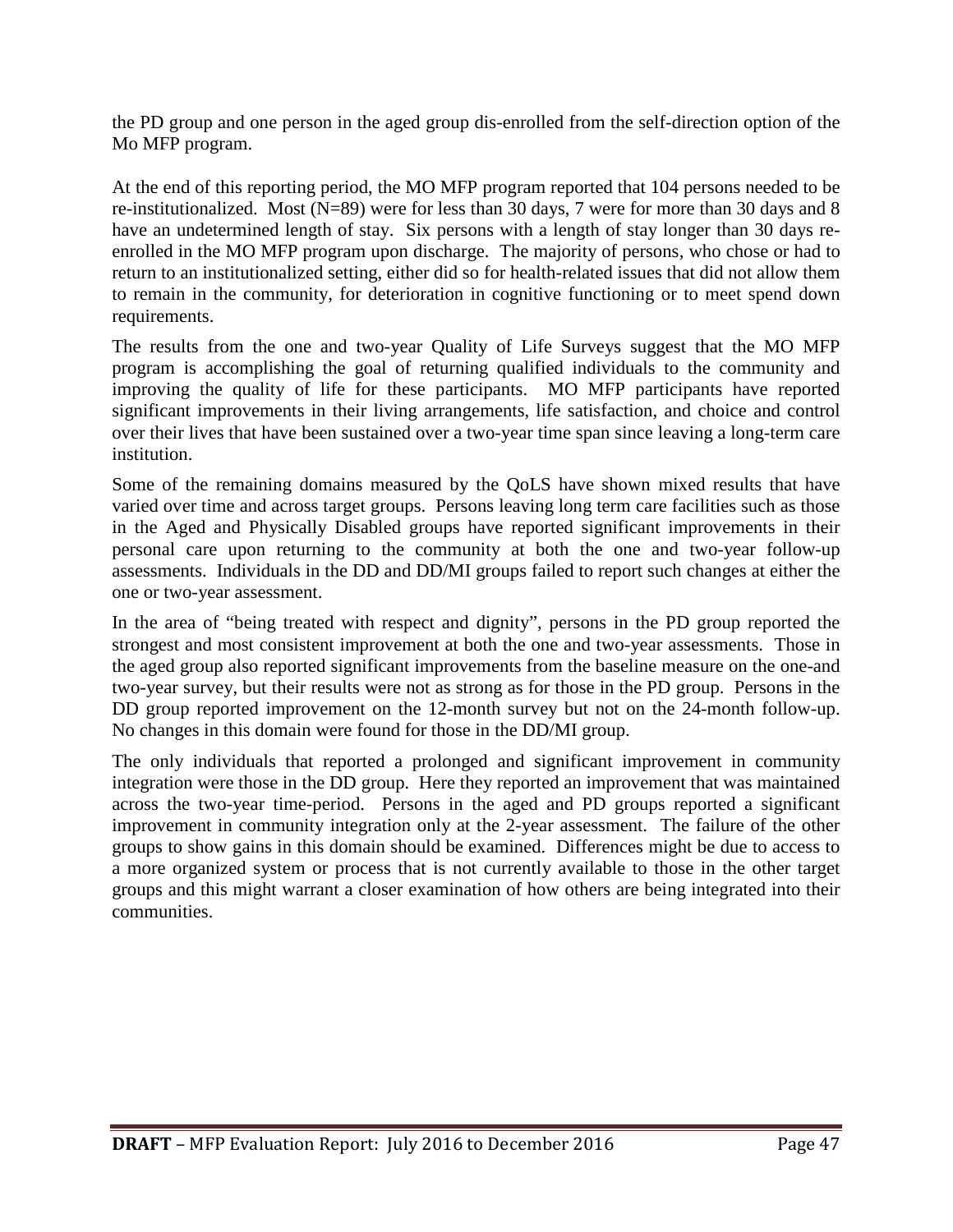## **APPENDIX A**

## **EVALUATION OVERVIEW**

This semi-annual report for the evaluation of the Missouri Money Follows the Person Demonstration (MO MFP) covers the 6-month period from July to December 2016. The evaluation activities described in this report align with the (a) evaluation plan that was submitted to the Centers for Medicare and Medicaid Service (CMS) and (b) the required semi-annual reporting format.

#### **Evaluation Plan**

The evaluation plan was developed in collaboration between Tom McVeigh, Robert Doljanac and the MO MFP project staff. During the planning phase, project work teams developed a strategic plan including specific activities and relevant data sources. The evaluation plan was designed to complement the strategic plan such to inform the implementation process and outcomes. Overall, the evaluation plan details, by grant objective, the evaluation processes, measures, and data sources.

Given the integrated nature of the data comprising the evaluation of the Missouri Money Follows the Person Demonstration, implementation of the evaluation plan has involved collaboration across many partners within the Departments of Mental Health (DMH), Social Services (DSS) and Health and Senior Services (DHSS).

The evaluation plan includes both a process and outcome evaluation. The purpose of the process evaluation is to:

- Determine the perceptions of the stakeholders about the planning and implementation of the projects,
- Determine the extent to which the implementation of the grant follows proposed protocols,
- Document changes to grant processes and reasons for changes, and
- Record participation from various stakeholders in grant activities and decision-making.

The outcome evaluation involves:

- Integrating existing data sources contributing to the understanding of the effects of the grant processes on the quality of life for people with disabilities,
- Examining the usefulness of current data systems,
- Measuring stakeholder perspectives of outcomes and document their personal experiences.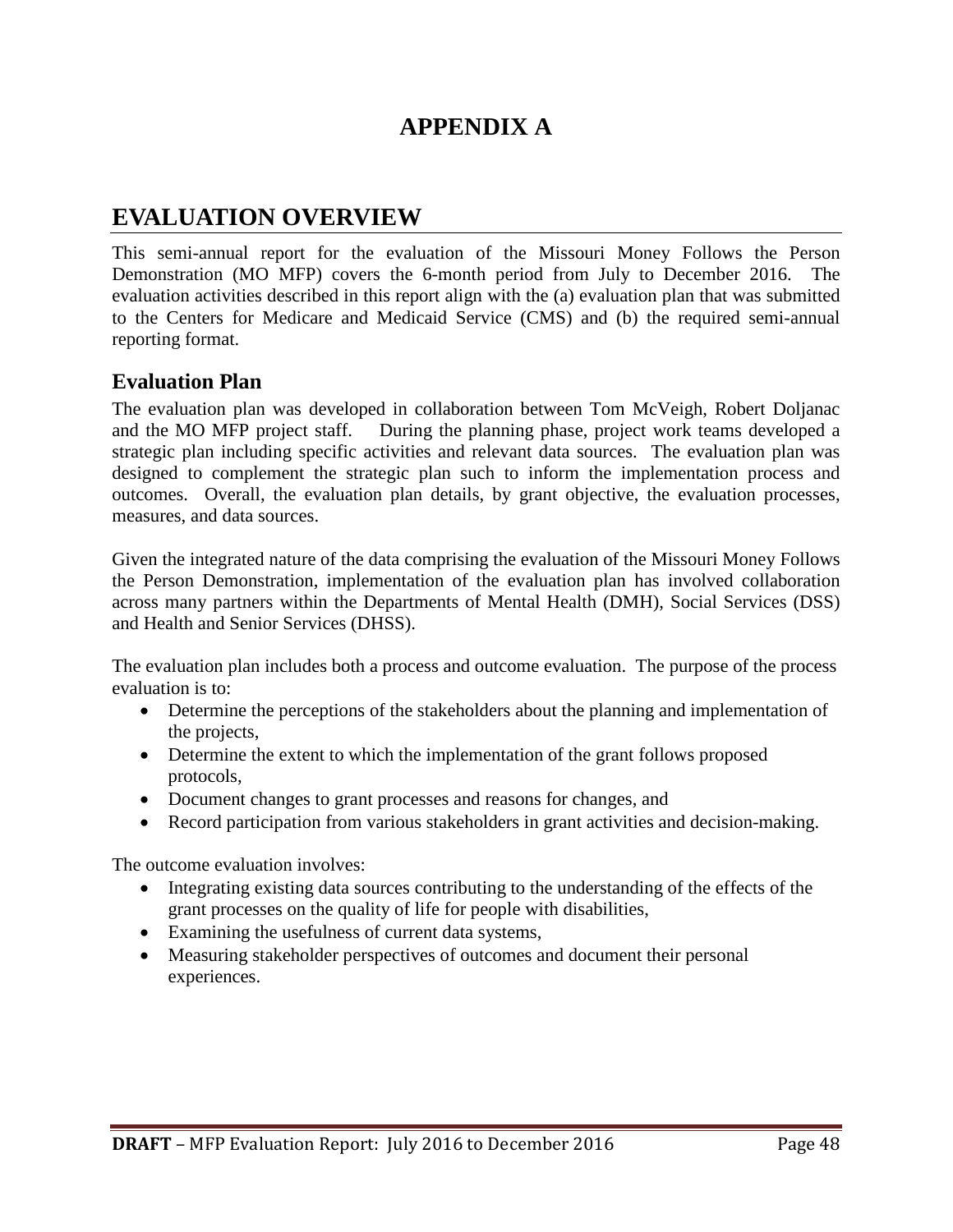## **Evaluation Methodology**

#### **Table 10.**

|     | Area #1: The MFP Project will establish practices and policies to screen, identify, & assess persons who are candidates for transitioning into<br>the community through the MFP Project. |                                                                                               |                                                            |                                                                                                    |             |  |  |  |  |
|-----|------------------------------------------------------------------------------------------------------------------------------------------------------------------------------------------|-----------------------------------------------------------------------------------------------|------------------------------------------------------------|----------------------------------------------------------------------------------------------------|-------------|--|--|--|--|
|     | Data Elements for<br>Information / Data<br>Entity / Agency<br>Outcome<br>Frequency of<br>Data Collection                                                                                 |                                                                                               |                                                            |                                                                                                    |             |  |  |  |  |
| a.  | Changes in policies & procedures relevant to<br>persons in each target group                                                                                                             | Measure<br>Related policies and<br>procedures                                                 | Source(s)<br>Interviews and Dept.<br><b>Policy Reports</b> | providing data<br>Dept. of Mental Health<br>& CPS<br>Dept. of Health and<br><b>Senior Services</b> | Semi-Annual |  |  |  |  |
|     |                                                                                                                                                                                          |                                                                                               |                                                            |                                                                                                    |             |  |  |  |  |
| $b$ | Number in each target group who choose to<br>participate and those who actually transition                                                                                               | Numbers identified<br>$\bullet$<br>Numbers who<br>transition<br>Reason for non-<br>transition | Annual reviews,<br>referrals, and<br>interviews            | Dept. of Mental Health<br>& CPS<br>Dept. of Health and<br><b>Senior Services</b>                   | Semi-Annual |  |  |  |  |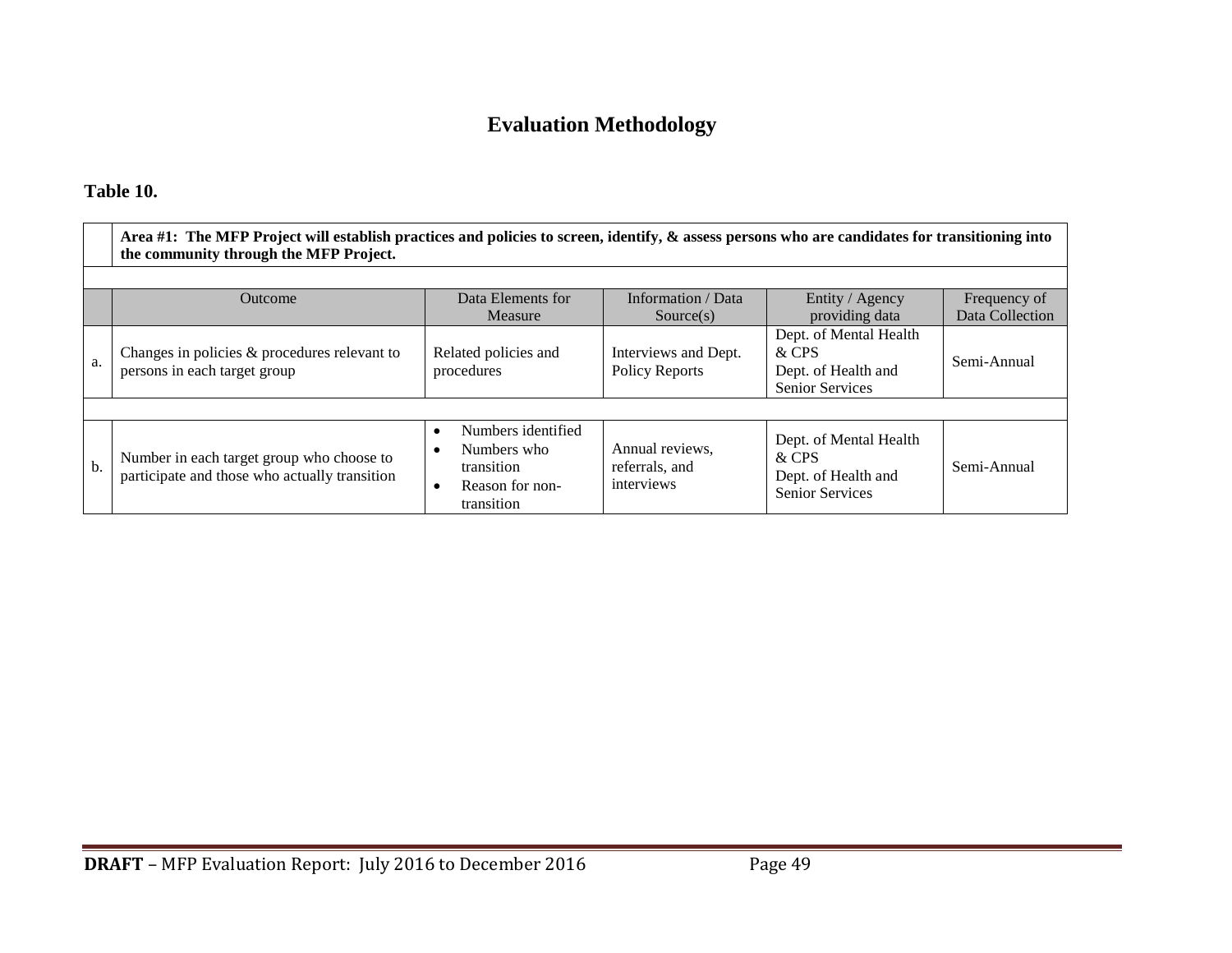## **Table 11.**

|    | Area #2: Development of flexible financing strategies or other budget transfer strategies that allow "money to follow the person". |                                                           |                                 |                                                                          |                                 |  |  |  |
|----|------------------------------------------------------------------------------------------------------------------------------------|-----------------------------------------------------------|---------------------------------|--------------------------------------------------------------------------|---------------------------------|--|--|--|
|    |                                                                                                                                    |                                                           |                                 |                                                                          |                                 |  |  |  |
|    | <b>Outcome</b>                                                                                                                     | Data Elements for<br>Measure                              | Information / Data<br>Source(s) | Entity / Agency<br>providing data                                        | Frequency of<br>Data Collection |  |  |  |
| a. | Changes in the balance of long term care<br>funding between institutional and home and<br>community-based services                 | Long term care<br>funding<br>Institutional funding        | State budget reports            | Dept. of Mental Health<br>Dept. of Health and<br><b>Senior Services</b>  | Semi-Annual                     |  |  |  |
|    |                                                                                                                                    |                                                           |                                 |                                                                          |                                 |  |  |  |
| b. | Increases in the number of persons funded<br>under the Medicaid waiver program                                                     | Number of persons<br>receiving Medicaid<br>waiver funding | State data reports              | Dept. of Mental Health,<br>Dept. of Health and<br><b>Senior Services</b> | Semi-Annual                     |  |  |  |
|    |                                                                                                                                    |                                                           |                                 |                                                                          |                                 |  |  |  |
| c. | Increases in the amount of funding for<br>demonstration services received by persons in<br>the MFP Project                         | Demonstration services<br>funding                         | State budget reports            | Dept. of Mental Health,<br>Dept. of Health and<br><b>Senior Services</b> | Semi-Annual                     |  |  |  |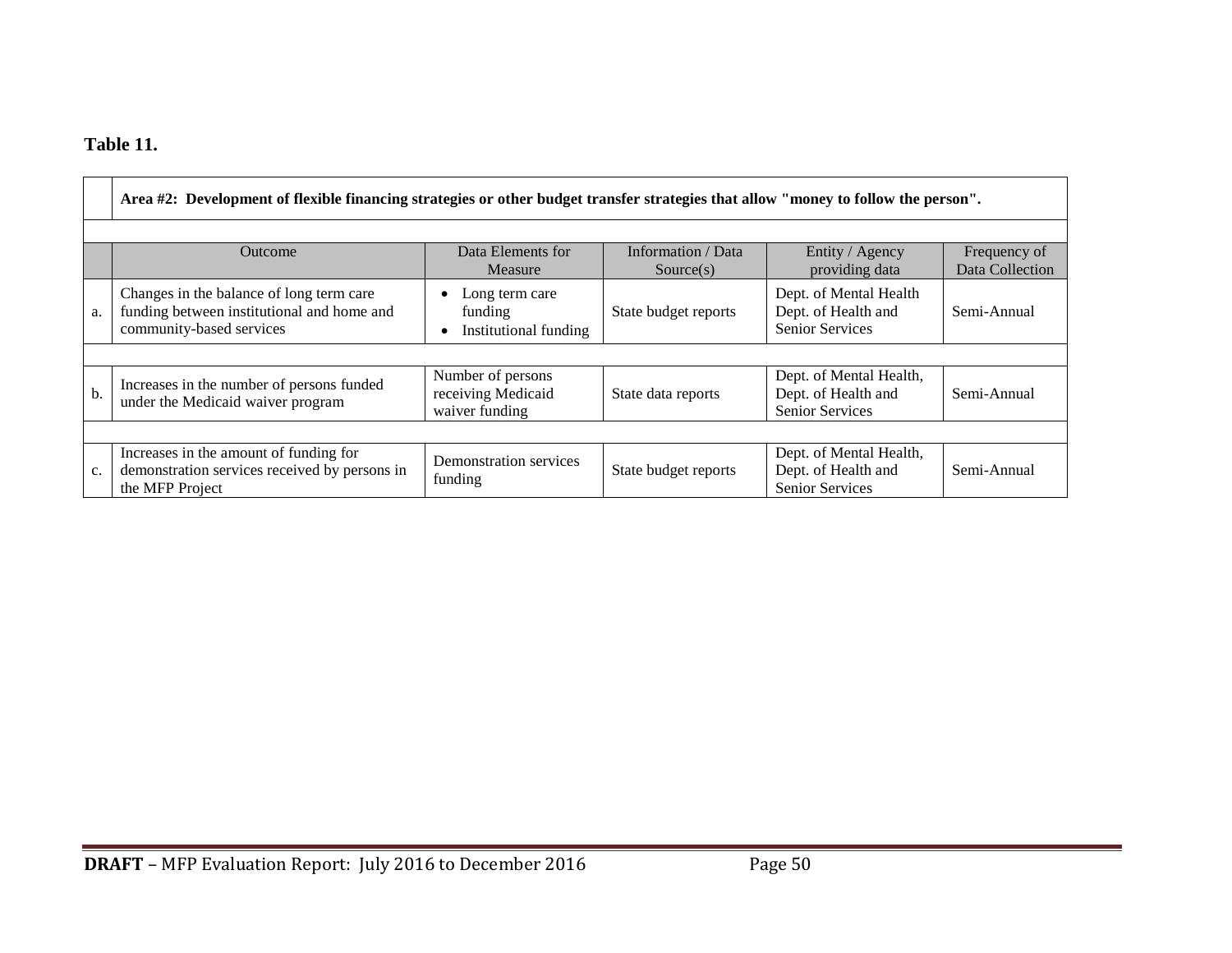## **Table 12.**

|    | Area #3: Availability and accessibility of supportive services for MFP Project Participants                                      |                                                                                                    |                                 |                                                                                   |                                 |  |  |  |
|----|----------------------------------------------------------------------------------------------------------------------------------|----------------------------------------------------------------------------------------------------|---------------------------------|-----------------------------------------------------------------------------------|---------------------------------|--|--|--|
|    | Outcome                                                                                                                          | Data Elements for<br>Measure                                                                       | Information / Data<br>Source(s) | Entity / Agency providing data                                                    | Frequency of Data<br>Collection |  |  |  |
| a. | Level of involvement of consumers in the<br>MFP Project in transition planning and<br>delivery of services for each target group | Individual responses<br>to survey/interview<br>questions                                           | Quality of Life<br>Survey (QLS) | <b>CMS</b>                                                                        | Semi-Annual                     |  |  |  |
| b. | Types of housing selected by MFP<br>participants for each target group                                                           | Type housing<br>selected and received                                                              | <b>MFP</b> Data Files           | Department of Mental Health<br>Department of Health and Senior<br>Services        | Semi-Annual                     |  |  |  |
|    | Apt. or Unit with an individual lease<br>$\bullet$                                                                               |                                                                                                    |                                 |                                                                                   |                                 |  |  |  |
|    | Community-based Residential Setting<br>$\bullet$<br>Home Owned or Leased by Individual<br>$\bullet$<br>or Family                 |                                                                                                    |                                 |                                                                                   |                                 |  |  |  |
| c. | Number of MFP participants who self-<br>direct services for each target group                                                    | Number of persons<br>self-directing services                                                       | <b>MFP</b> Data Files           | Department of Mental Health<br>Department of Health and Senior<br><b>Services</b> | Semi-Annual                     |  |  |  |
| d. | The number of individuals who were unable<br>to transition due to lack of accessible /<br>affordable housing                     | Number of<br>individuals who were<br>unable to transition<br>due to housing                        | DSS / MFP Data<br>Files         | <b>MFP</b> Project Staff                                                          | Semi-Annual                     |  |  |  |
| e. | Types and amount of transition services,<br>including demonstration services                                                     | <b>Transition Services</b>                                                                         | <b>MFP</b> Data Files           | Department of Mental Health<br>Department of Health and Senior<br>Services        | Semi-Annual                     |  |  |  |
| f. | Why individuals interested in participating<br>in MFP were unable to transition into the<br>community                            | Number of<br>individuals who were<br>unable to transition<br>into the community<br>and reasons why | <b>MFP</b> Data Files           | <b>MFP</b> Project Staff                                                          | Semi-Annual                     |  |  |  |

**DRAFT** – MFP Evaluation Report: July 2016 to December 2016 Page 51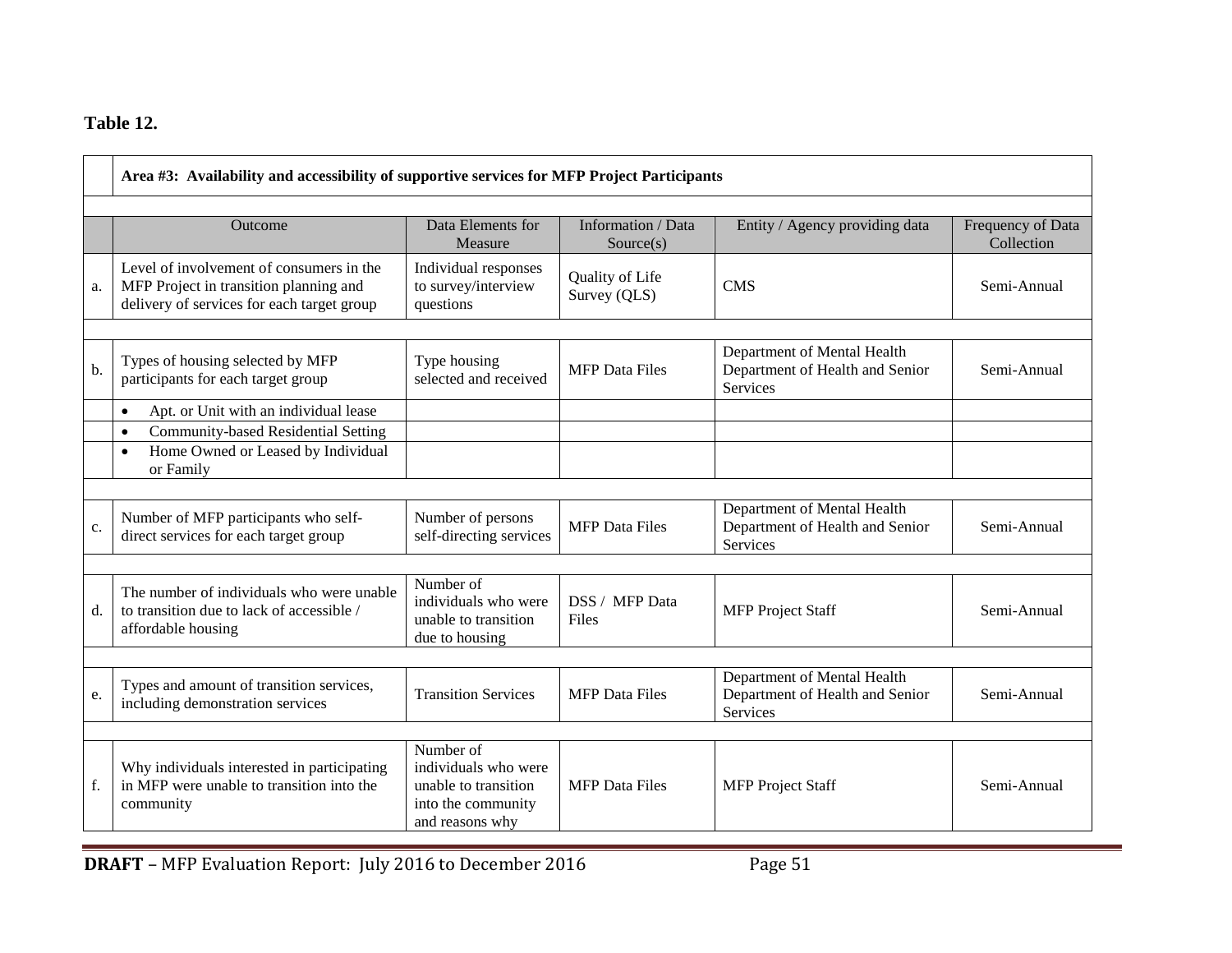## **Table 13.**

|    | Area #4: Performance of a cost analysis on support service costs for individuals participating in the MFP Project                                         |                                                                               |                                                |              |             |  |  |  |  |
|----|-----------------------------------------------------------------------------------------------------------------------------------------------------------|-------------------------------------------------------------------------------|------------------------------------------------|--------------|-------------|--|--|--|--|
|    | Data Elements for<br>Information / Data<br>Entity / Agency<br>Frequency of Data<br><b>Outcome</b><br>providing data<br>Collection<br>Measure<br>Source(s) |                                                                               |                                                |              |             |  |  |  |  |
| a. | Cost of Medicaid services prior to participation in<br><b>MFP</b>                                                                                         | Total support service<br>costs billed 12 mo. prior<br>to participating in MFP | <b>Individual Medicaid</b><br>billing invoices | Mo HealthNet | Semi-Annual |  |  |  |  |
|    |                                                                                                                                                           |                                                                               |                                                |              |             |  |  |  |  |
| b. | Cost of Medicaid services after transitioning and<br>participating in MFP                                                                                 | Total support service<br>costs billed 12 mo. after<br>participating in MFP    | Individual Medicaid<br>billing invoices        | Mo HealthNet | Semi-Annual |  |  |  |  |

## **Table 14.**

|                | Area #5: Development of policies & practices to improve quality management systems to monitor services and supports provided to participants<br>in the MFP Project |                                                       |                                            |                                   |                                 |  |  |  |  |  |
|----------------|--------------------------------------------------------------------------------------------------------------------------------------------------------------------|-------------------------------------------------------|--------------------------------------------|-----------------------------------|---------------------------------|--|--|--|--|--|
|                |                                                                                                                                                                    |                                                       |                                            |                                   |                                 |  |  |  |  |  |
|                | <b>Outcome</b>                                                                                                                                                     | Data Elements for Measure                             | Information / Data<br>Source(s)            | Entity / Agency<br>providing data | Frequency of Data<br>Collection |  |  |  |  |  |
| a.             | Level of satisfaction with home<br>and community-based services<br>including living arrangements                                                                   | Individual responses to<br>survey/interview questions | MFP participants<br>completing QoLS        | <b>CMS</b>                        | Semi-Annual                     |  |  |  |  |  |
|                |                                                                                                                                                                    |                                                       |                                            |                                   |                                 |  |  |  |  |  |
| $\mathbf{b}$ . | Changes in quality of life                                                                                                                                         | Individual responses to<br>survey/interview questions | <b>MFP</b> Participants<br>completing QoLS | <b>CMS</b>                        | Semi-Annual                     |  |  |  |  |  |